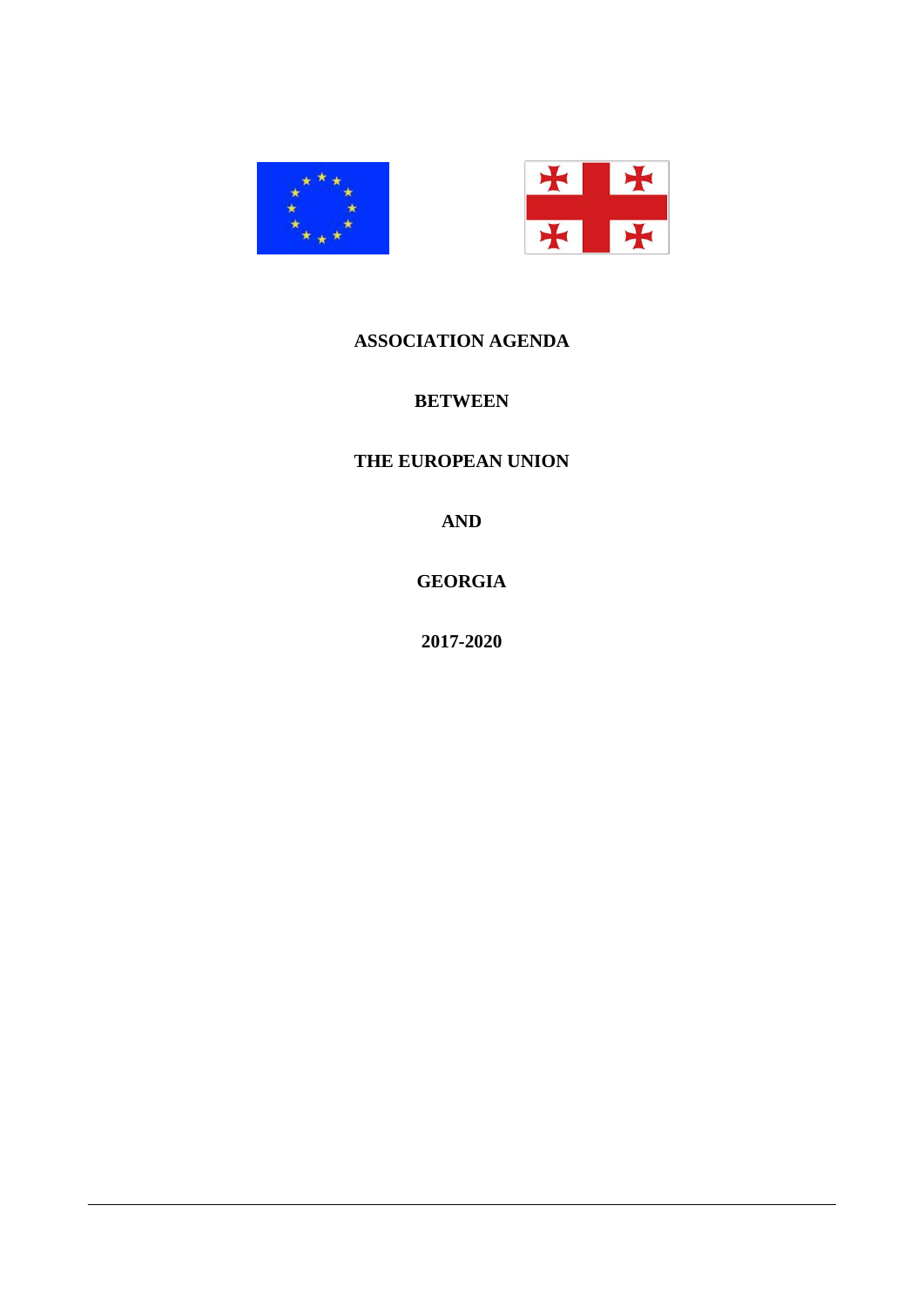# **Contents**

| Principles, instruments and resources for implementing the Association Agenda 8<br>1.    |
|------------------------------------------------------------------------------------------|
| 2.                                                                                       |
| 2.1                                                                                      |
| Democracy, Human Rights, Good Governance and Strengthening Institutions 14<br>2.2        |
|                                                                                          |
|                                                                                          |
| Anti-corruption, public administrative reform and public service  17                     |
|                                                                                          |
|                                                                                          |
|                                                                                          |
|                                                                                          |
| 2.3                                                                                      |
| Terrorism, non-proliferation of weapons of mass destruction and illegal arms exports  25 |
|                                                                                          |
|                                                                                          |
| 2.4                                                                                      |
|                                                                                          |
|                                                                                          |
|                                                                                          |
|                                                                                          |
|                                                                                          |
|                                                                                          |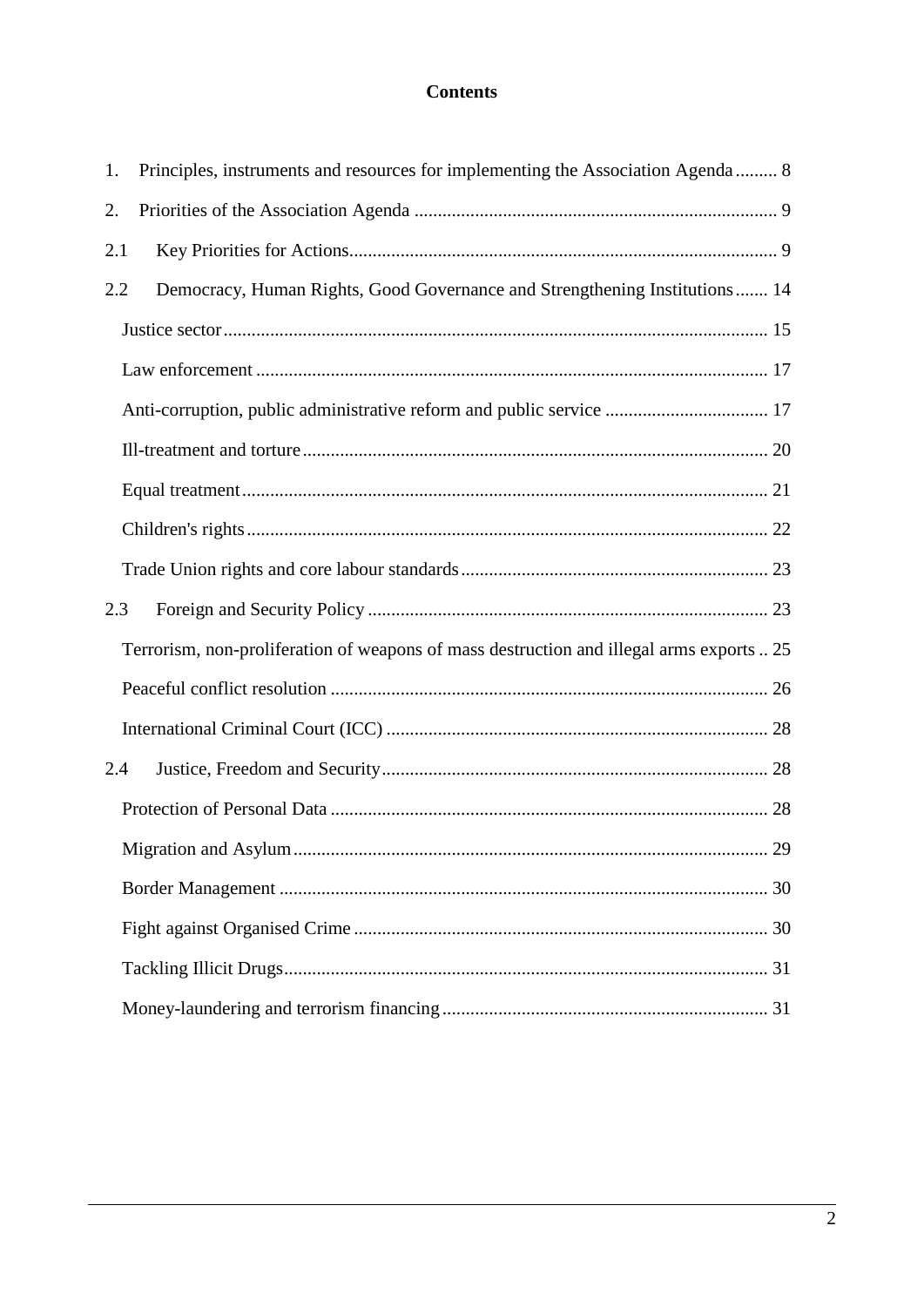| 2.5 |                                                                      |    |
|-----|----------------------------------------------------------------------|----|
|     |                                                                      |    |
|     | Technical Regulations, Standardisation and Related Infrastructure 34 |    |
|     |                                                                      |    |
|     |                                                                      |    |
|     |                                                                      |    |
|     |                                                                      |    |
|     |                                                                      |    |
|     |                                                                      |    |
|     |                                                                      |    |
|     |                                                                      |    |
|     |                                                                      |    |
|     |                                                                      |    |
| 2.6 |                                                                      |    |
|     |                                                                      |    |
|     | Public Internal Financial Control and External Audit                 | 42 |
|     |                                                                      |    |
|     |                                                                      |    |
|     |                                                                      |    |
|     | Company Law, Accounting and Auditing and Corporate Governance 44     |    |
|     |                                                                      |    |
|     |                                                                      |    |
|     |                                                                      |    |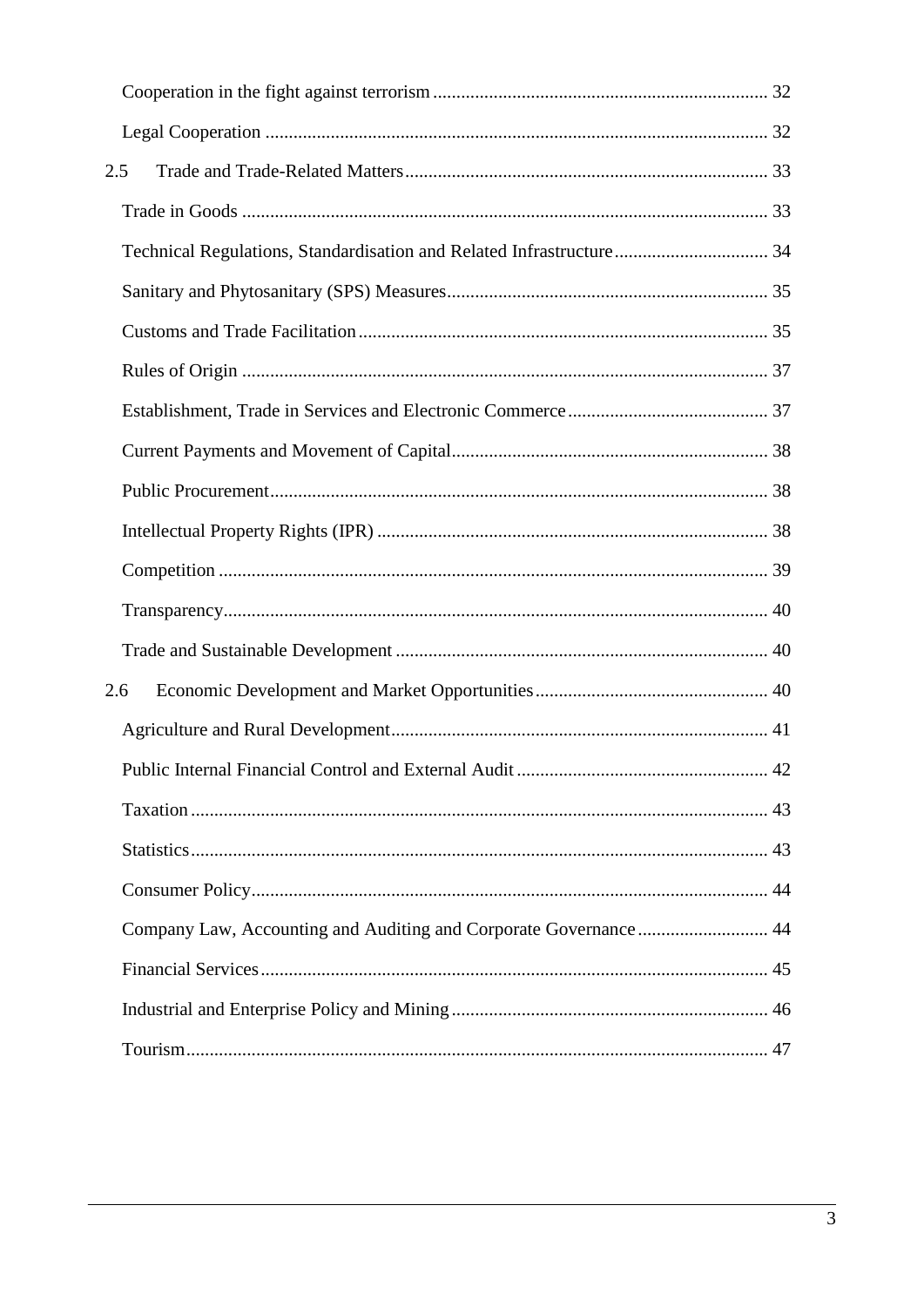| 2.7 | Connectivity, Energy Efficiency, Environment, Climate Action and Civil |  |
|-----|------------------------------------------------------------------------|--|
|     |                                                                        |  |
|     |                                                                        |  |
|     |                                                                        |  |
|     |                                                                        |  |
|     |                                                                        |  |
|     |                                                                        |  |
| 2.8 |                                                                        |  |
|     | Cooperation in Research, Technological Development and Innovation  55  |  |
|     |                                                                        |  |
|     |                                                                        |  |
|     |                                                                        |  |
|     |                                                                        |  |
|     |                                                                        |  |
|     |                                                                        |  |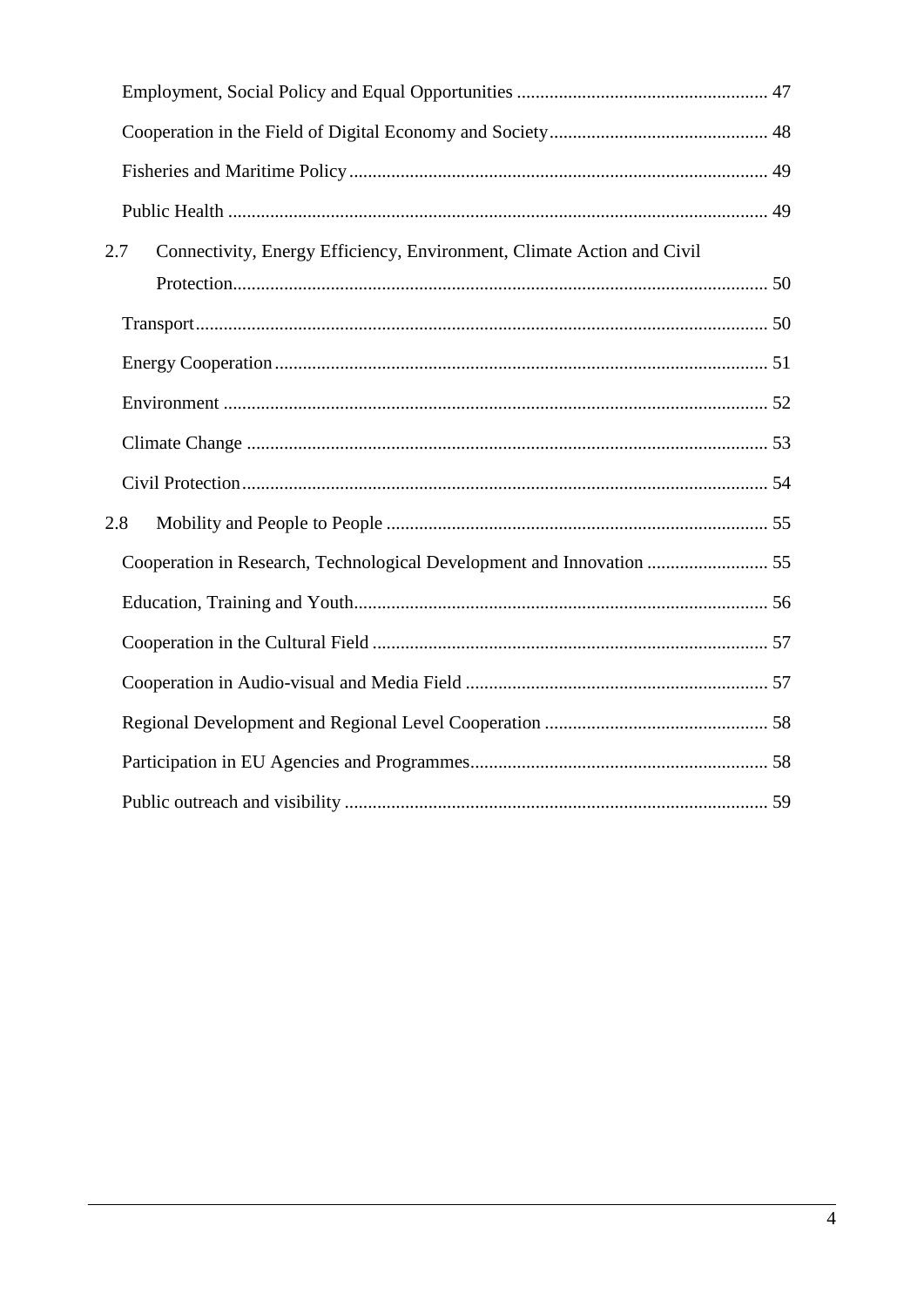#### **Association Agenda**

#### **between the European Union and Georgia 2017-2020**

On 27 June 2014 the European Union, its Member States and Georgia ('the Parties') signed an ambitious and innovative Association Agreement (AA), including a Deep and Comprehensive Free Trade Area (DCFTA). The agreement contains binding, rule-based provisions and provides for an enhanced cooperation, going further than in traditional agreements and covering all areas of interest. Following completion of the ratification process the full application of the Association Agreement started on 1 July 2016.

On 26 June 2014, the EU and Georgia agreed an Association Agenda, to prepare and facilitate implementation of the Association Agreement. The Agenda provides a framework for identification of priorities for joint work in the period 2014-16 to achieve the objectives of political association and economic integration set by the Association Agreement.

The present document updates and refocuses the 2014-2016 Association Agenda and sets new priorities for joint work for the period 2017-2020. It distinguishes between short-term priorities (which should be achieved or on which significant progress should be made by end 2018) and medium-term priorities (which should be achieved or on which significant progress should be made by end 2020).

The fact that the Association Agenda focuses upon a limited number of priorities is without prejudice to the scope or the mandate of existing dialogue under other relevant Agreements or under the multilateral track of the Eastern Partnership. It also does not prejudge implementation of commitments made in the AA/DCFTA since its entry into force on 1 July 2016.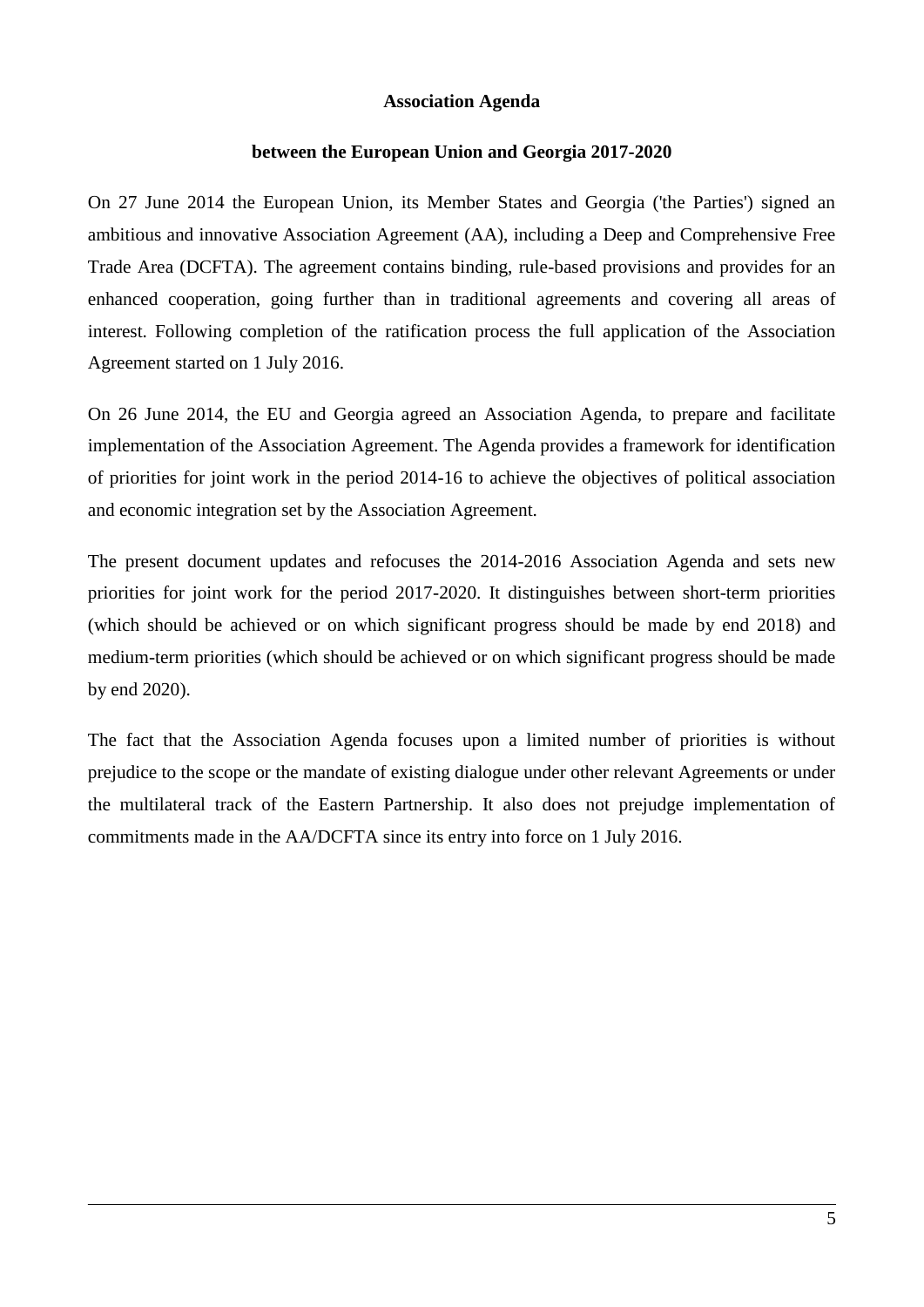Furthermore, visa-free travel to the Schengen countries<sup>1</sup> for Georgian citizens holding a biometric passport entered into force on 28 March 2017, aimed at a substantial enhancement of mobility and people-to-people contacts between the two sides, in a secure and well managed environement, is a fundamental element underpinning the political association and economic integration of Georgia with the European Union as foreseen in the Association Agreement. The EU acknowledges Georgia's achievement in fulfilling all the required benchmarks of the Visa Liberalisation Action Plan, which led to the adoption by the Commission of a fourth and last progress report on 18 December 2015. This updated Association Agenda also aims at keeping track of and further encouraging sustained results in all VLAP-related areas, thus ensuring continuous fulfilment of all benchmarks of the VLAP as required by the revised visa waiver suspension mechanism.

1

**<sup>1</sup>** The EU Member States covered by the visa waiver are:

<sup>•</sup> the EU Member States which are part of the Schengen area: Austria, Belgium, the Czech Republic, Denmark, Estonia Finland, France, Germany, Greece, Hungary, Italy, Latvia, Lithuania, Luxemburg, Malta, the Netherlands, Poland, Portugal, Slovakia, Slovenia, Spain and Sweden.

<sup>•</sup> the EU Member States who not yet fully apply the Schengen acquis (those who are not yet part of the Schengen area without internal borders): Bulgaria, Croatia, Cyprus and Romania.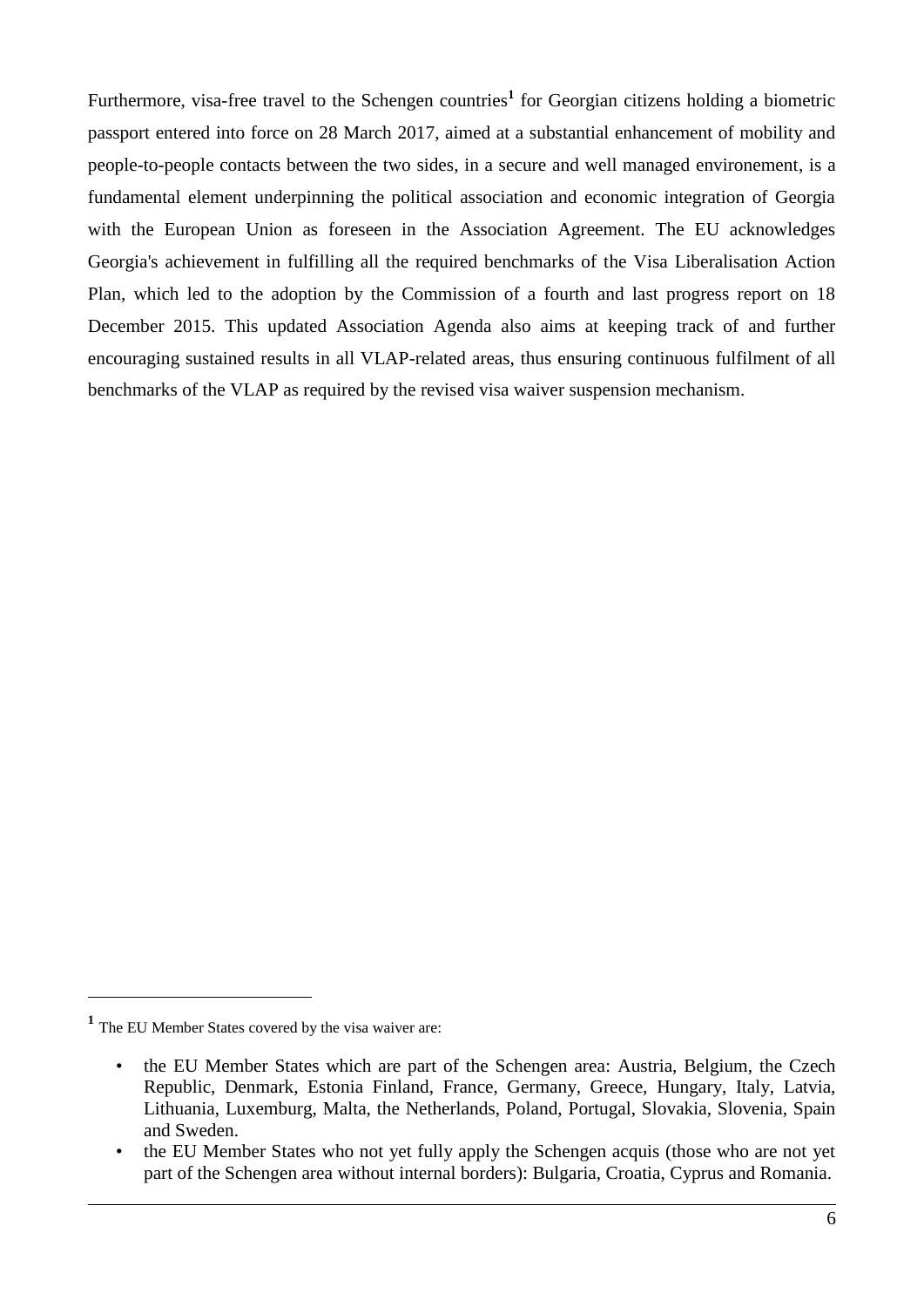## **1. Principles, instruments and resources for implementing the Association Agenda**

The following common principles will guide the implementation of the Association Agenda:

- Actions undertaken through the Association Agenda should be implemented in full compliance with the AA/DCFTA, including its preamble;
- The priorities of the Association Agenda complement the responsibilities of the EU and Georgia to implement in full the provisions of the EU-Georgia Association Agreement now that it has fully entered into force;
- The Association Agenda should be implemented in full respect of the principles of transparency, accountability and inclusiveness;
- The Association Agenda involves an engagement from both sides in its implementation;
- The Association Agenda aims to achieve tangible and defined results through the progressive implementation of practical measures;
- The Parties recognise the importance of supporting the agreed priorities through appropriate and sufficient political, technical and financial means; and
- The implementation of the Association Agenda will be subject to annual reporting, monitoring and assessment. Progress made will be reviewed including in the context of the institutional structures set forth by the Association Agreement. Civil society will also be encouraged to focus their monitoring activities on the Association Agenda;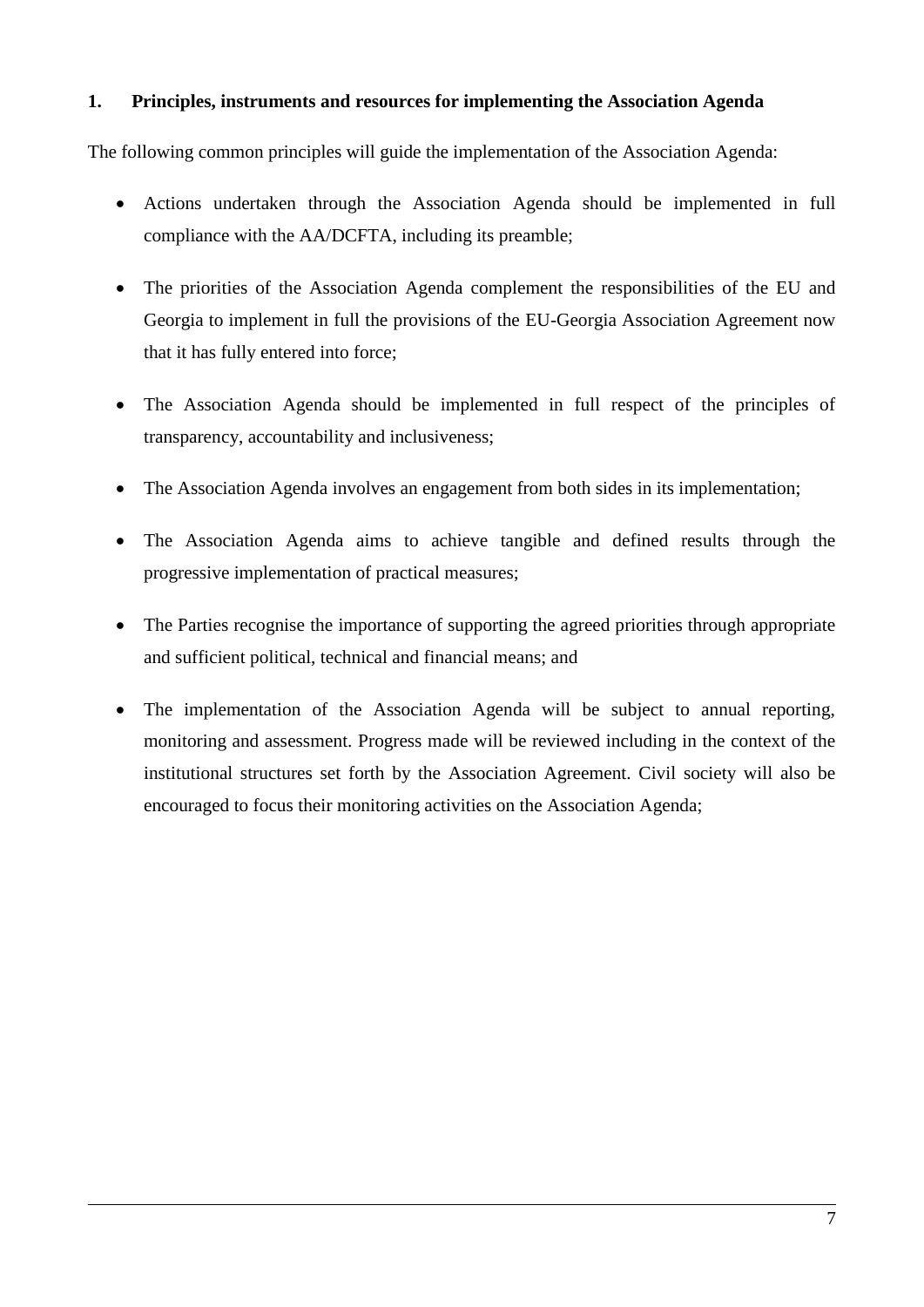The European Union will support Georgia in implementing the objectives and priorities set out in the Association Agenda. It will do so through using all available sources of EU support, as well as expertise and advice, best practices and know-how, the sharing of information, support to capacity-building, institutional strengthening and developing new assistance instruments. It emphasizes that the EU assistance is bound to jointly agreed conditionalities related to the progress on reform. It will also encourage and seek coordination of support from other partners of Georgia. The relevant EU financial instruments will also be available to help in the implementation of the Association Agenda. Notwithstanding this, the latter is not in itself a financial programming document and does not substitute for the programming or formulation exercises undertaken by the Parties.

EU support will be provided in the context of the overall priorities for assistance in favour of Georgia, as outlined in the ENI Single Support Framework (SSF) and in the multi-country programming under the European Neighbourhood Instrument (ENI) as part of the overall funding available for Georgia and in full respect of the relevant implementation rules and procedures of EU external assistance, aiming at the same time to take into account the priorities under the Association Agenda.

The present Association Agenda will be applicable from the moment of its adoption until the end of 2020, for an initial period which may be extended by mutual agreement. It may be amended or updated at any time as necessary by agreement of the EU-Georgia Association Council.

#### **2. Priorities of the Association Agenda**

#### **2.1 Key Priorities for Actions**

The EU and Georgia consider the implementation of the Association Agreement and the Association Agenda as a key priority to consolidate and promote shared values and principles, as declared by the EU and Georgia.

Since the signature of the Association Agreement, Georgia, has taken substantial steps and carried out substantial reforms towards its effective implementation. The EU acknowledges the progress made by Georgia towards deeper political association and economic integration with the EU.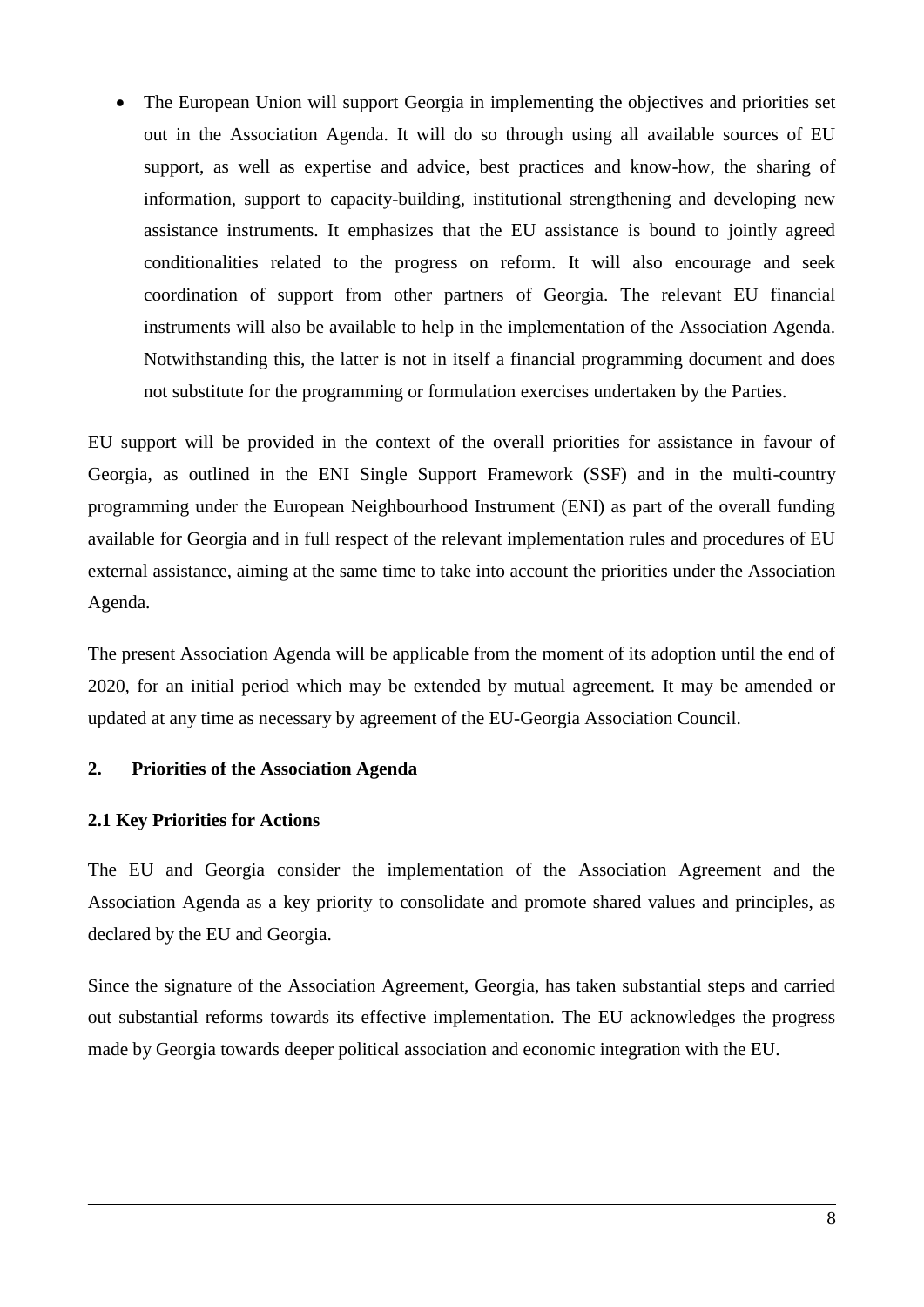The EU reiterates its firm support for the sovereignty and territorial integrity of Georgia within its internationally recognised borders, including its policy of non-recognition and engagement in Georgia, as well as its firm commitment to peace, stability and conflict resolution in Georgia. Furthermore, recognising Georgia as an example of state and societal resilience and its leading role as a prosperous, peaceful and stable democracy in the region, the EU is ready to intensify cooperation with Georgia on security matters with the aim to implement its strategic priorities in the neighborhood, as highlighted in the EU Global Strategy.

In this context, the following reform actions should be addressed as a matter of priority:

#### *In the field of strengthening institutions and good governance*

#### **1/ Independence of the judiciary and law enforcement agencies**

Continue reforming the justice sector, in particular to ensure the full independence of judges and strengthen the accountability, efficiency, impartiality, integrity and professionalism of the justice system, by implementing key judicial reforms addressing inter alia the High Council of Justice, the Prosecutor Office, transparent and merit-based recruitment, judicial accountability, training of judges, the institutional structure of courts, an effective electronic case management system, legal aid and services, commercial justice and alternative dispute resolution mechanisms. Continue to increase accountability and democratic oversight of law enforcement agencies free from any undue interference. Continue reforming the criminal code of Georgia with the objective of liberalization and modernization of the law and ensuring its full compliance with relevant international standards.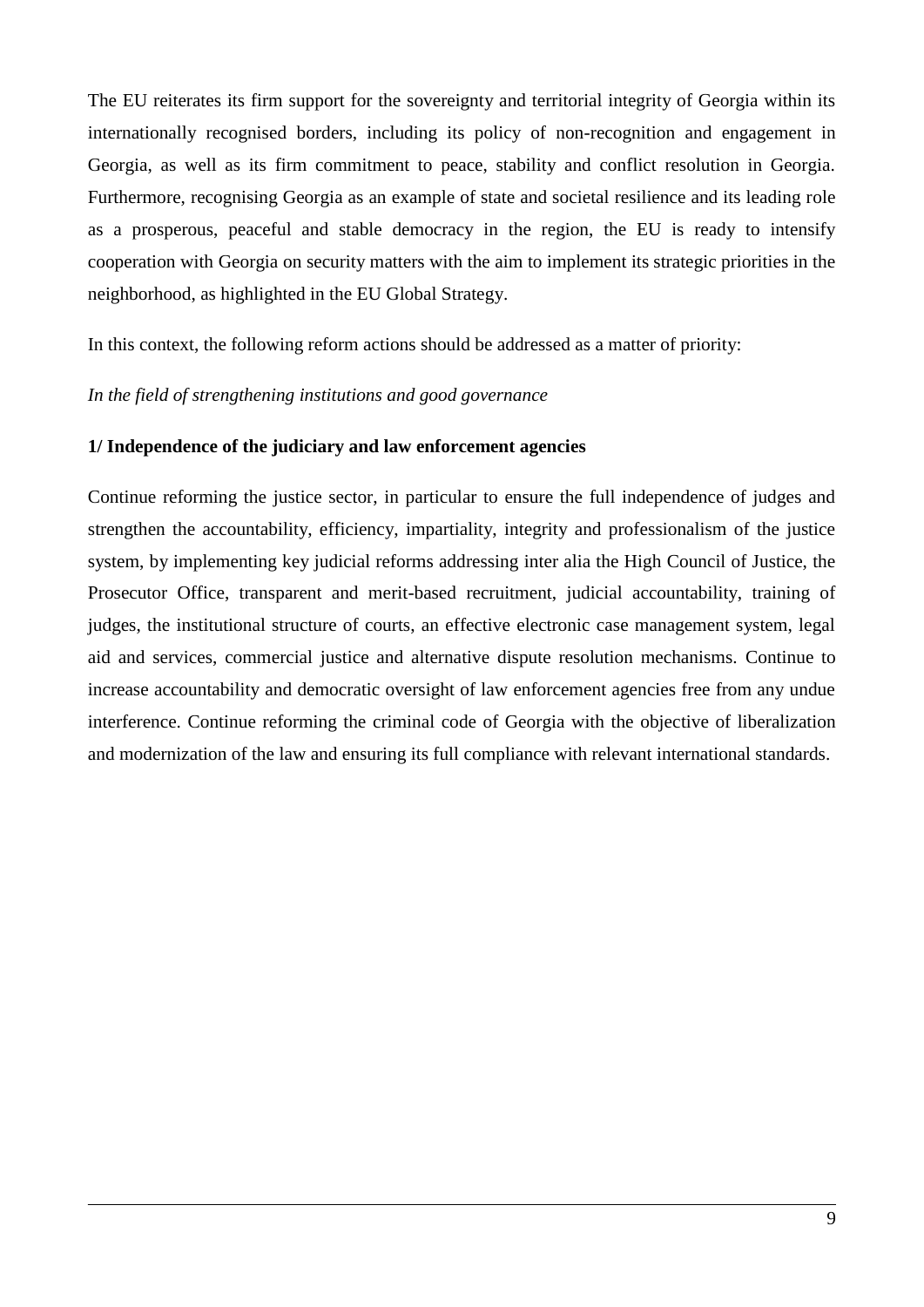#### **2/ Public Administration Reform and Improvement in Public Services and anti-corruption**

Pursue public administration reform in line with the Principles of Public Administration and the newly adopted Law on Civil Service with emphasis on implementation monitoring and fostering an accountable, efficient, effective, transparent public administration system of selection, promotion and dismissal and on building a merit-based and professional civil service, specialised needs-based training for civil servants working in all public administration sectors, agencies as well as in state owned enterprises, on delivering quality public services and on improving management of public finances. Ensure effective implementation of the Anti-corruption National Strategy and Action plan to prevent, detect and address corruption, in particular complex corruption as well as implement the verification of the asset and income declarations of all relevant officials.

#### **3/ Human rights and fundamental freedoms**

Continue effective implementation of the anti-discrimination law, the Human Rights Strategy and the National Human Rights Action Plan and strengthen media pluralism, transparency and independence. Establish an independent investigative mechanism to investigate allegations of ill treatment by law enforcement bodies; enhance gender equality and ensure equal treatment in social, political and economic life; and focus on measures to protect children against all forms of violence. Continue reform efforts to ensure a high level protection of personal data.

#### *In the field of foreign and security policy*

### **4/ Peaceful conflict resolution**

Maintain effective co-operation between the EU and Georgia towards a settlement of the conflict within agreed formats; intensify effective co-operation and coordination between the EU and Georgia on conflict resolution; maintain constructive participation in and ensure the support for the EU, UN, OSCE co-chaired Geneva International Discussions; use the good offices of EUMM Georgia to contribute to stability, normalisation, and confidence building; take appropriate steps to encourage trade, freedom of movement and economic ties across the administrative boundary lines, including reviewing of legislation; foster people-to-people contacts, confidence building and reconciliation.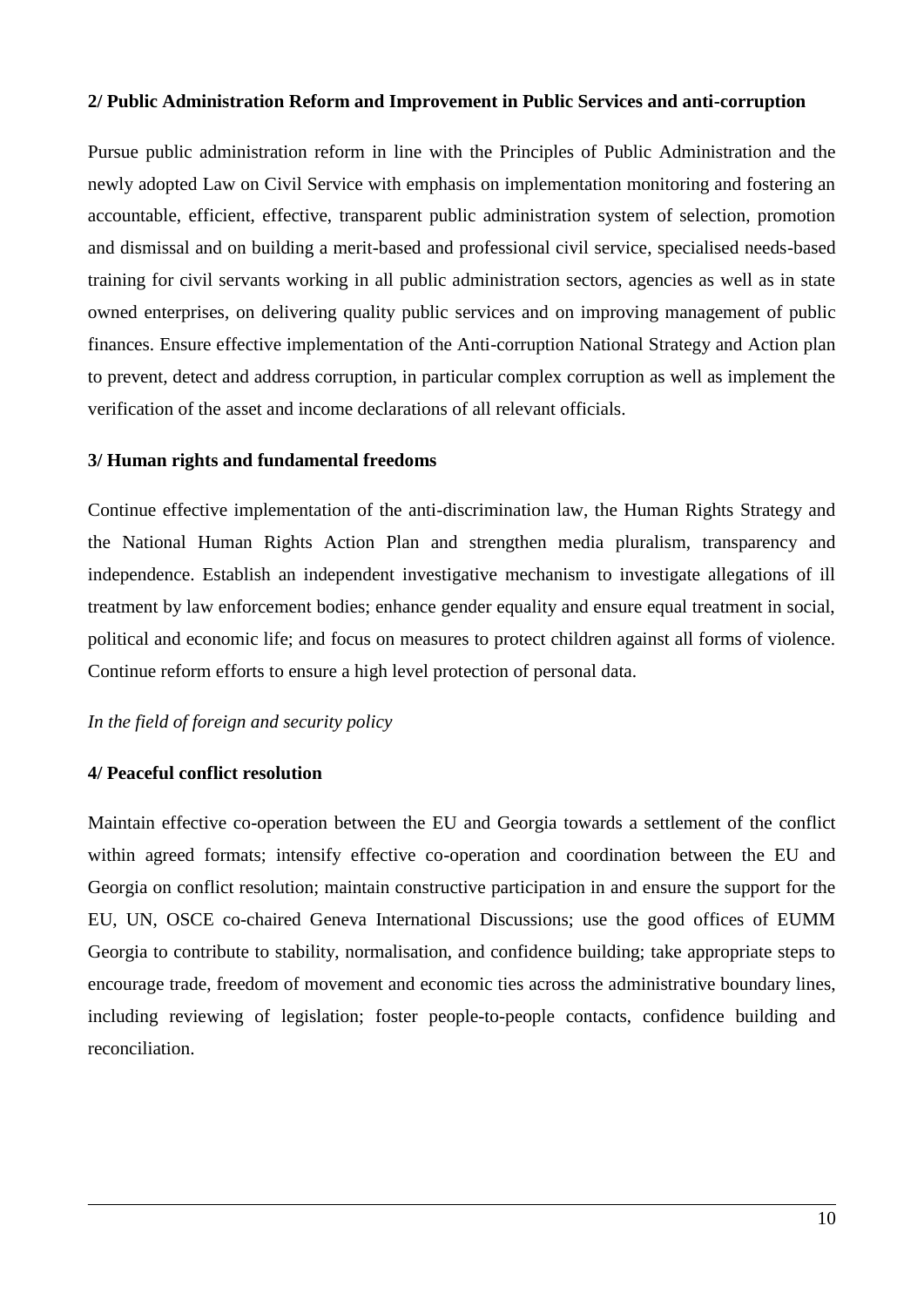#### **5/ Intensified cooperation in the field of security and defence policy**

Deepen bilateral dialogue on security and defence issues to address issues of common concern, including terrorism, international organised crime, etc., and steer further cooperation; facilitate Georgia's participation in EU crisis management operations and also in CSDP-related trainings and consultation activities; activate different EU tools to support resilience and capacity building in Georgia to counter hybrid threats.

#### *In the field of economic development and market opportunities*

#### **6/ Improved business environment and investment management**

Implement the SME strategy and corresponding action plan for 2016-2017 as well as subsequent action plans; continue to improve the regulatory framework, operational environment and support to SMEs; improve Public Private Dialogue to identify private sector priorities in need of structural economic reforms support. Support reforms of financial sector infrastructure; establishment of deposit insurance system, banking sector reform and legislation, improved credit/collateral registries, improved financial reporting and audit, measures enabling capital markets, such as development of micro-credit, leasing, factoring and insurance, establish alternative dispute resolution mechanisms for commercial disputes and contract enforcement.

### **7/ Agriculture and rural development**

Implement the Rural Development Strategy of Georgia 2017-2020; support the development of efficient value chains, improve employment in rural areas and support SMEs to increase their competitiveness in selected sectors with high export value.

### **8/ Trade related reforms and sanitary and phytosanitary (SPS) measures**

Implement the Technical Barriers to Trade Strategy (TBT); develop infrastructure related to administration of standards, technical regulations, metrology, market surveillance, accreditation, conformity assessment procedures; implement the Market Surveillance Strategy; further improve trade statistics; implement the strategic framework for customs cooperation; approximate legislation on customs enforcement of intellectual property rights and ensure respect of the standstill clause for applicable import duties.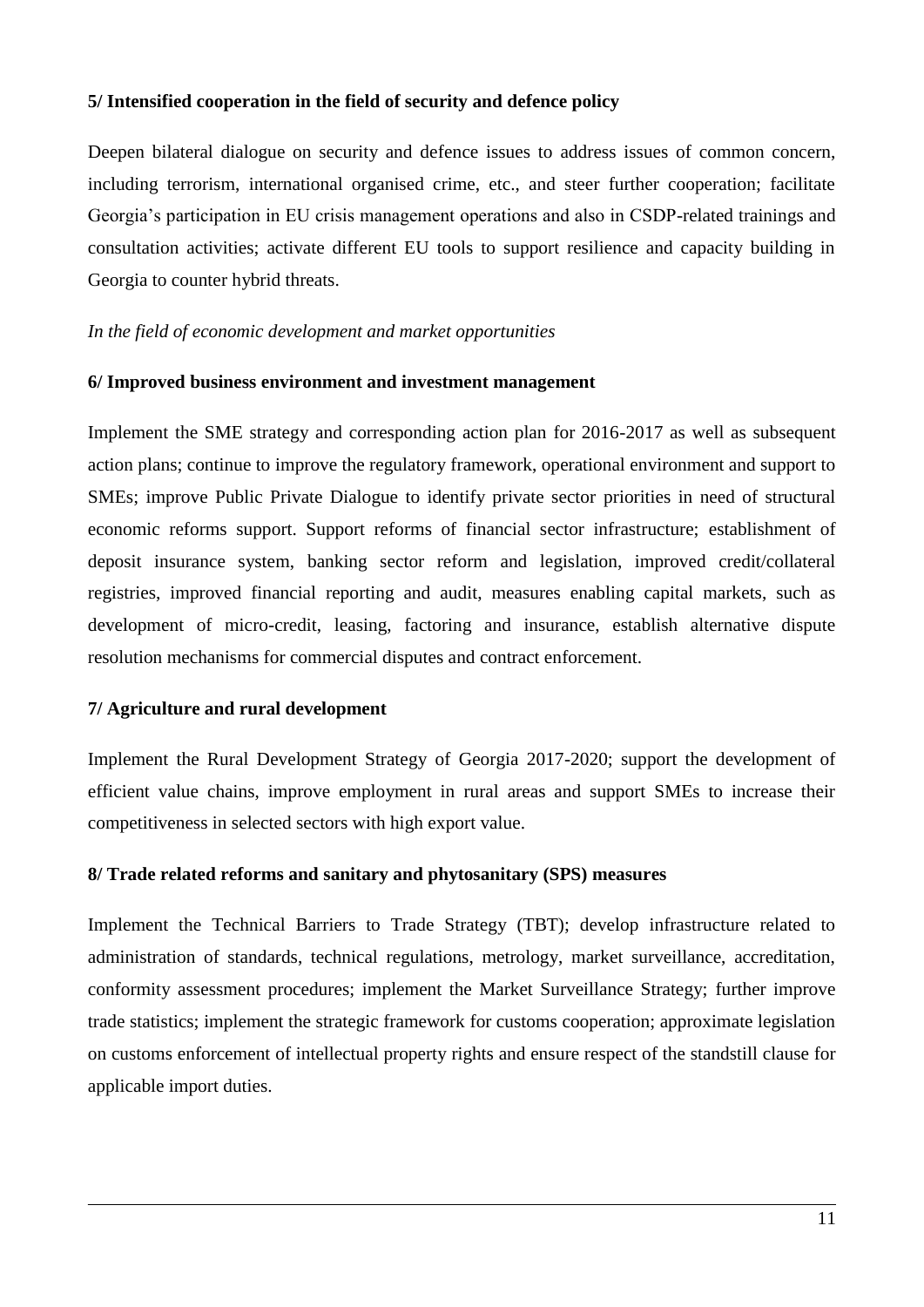Implement the Food Safety Strategy and Approximation Programme, in particular the Food Safety Code and ensure progressive adoption of the implementing horizontal legislation; ensure veterinary phytosanitary and food safety checks at the border inspection posts; support the early warning system for food and feed, animal health and plant health safety and increase laboratory capacity for SPS measures.

#### *In the field of connectivity, energy efficiency, environment and climate action*

#### **9/ Energy security and energy efficiency**

Support the timely implementation of the commitments stemming from Georgia's formal accession to the Energy Community, in particular through regulatory reforms and investment in energy security and energy efficiency, including strengthening the mandate, capacity and independence of the energy regulator; reinforcing energy infrastructure networks and interconnections, as well as improving the transparency and functioning of electricity and gas energy market.

### **10/ Transport**

Develop economically important infrastructure, including through further implementation of projects for the development of the core TEN-T network.

#### **11/ Environment and climate action**

Enhance approximation with the EU environmental acquis in environmental governance by adopting and implementing new legislation on environmental impact assessment, strategic environmental assessment, on environmental liability; by ensuring public access to environmental information and public participation in decision-making, by involving all interested stakeholders, as well as by integrating environment into other policy areas and by improving environmental information sharing. Finalise a Low Emission Development Strategy. Start implementation of the new global agreement on climate change (the Paris Agreement).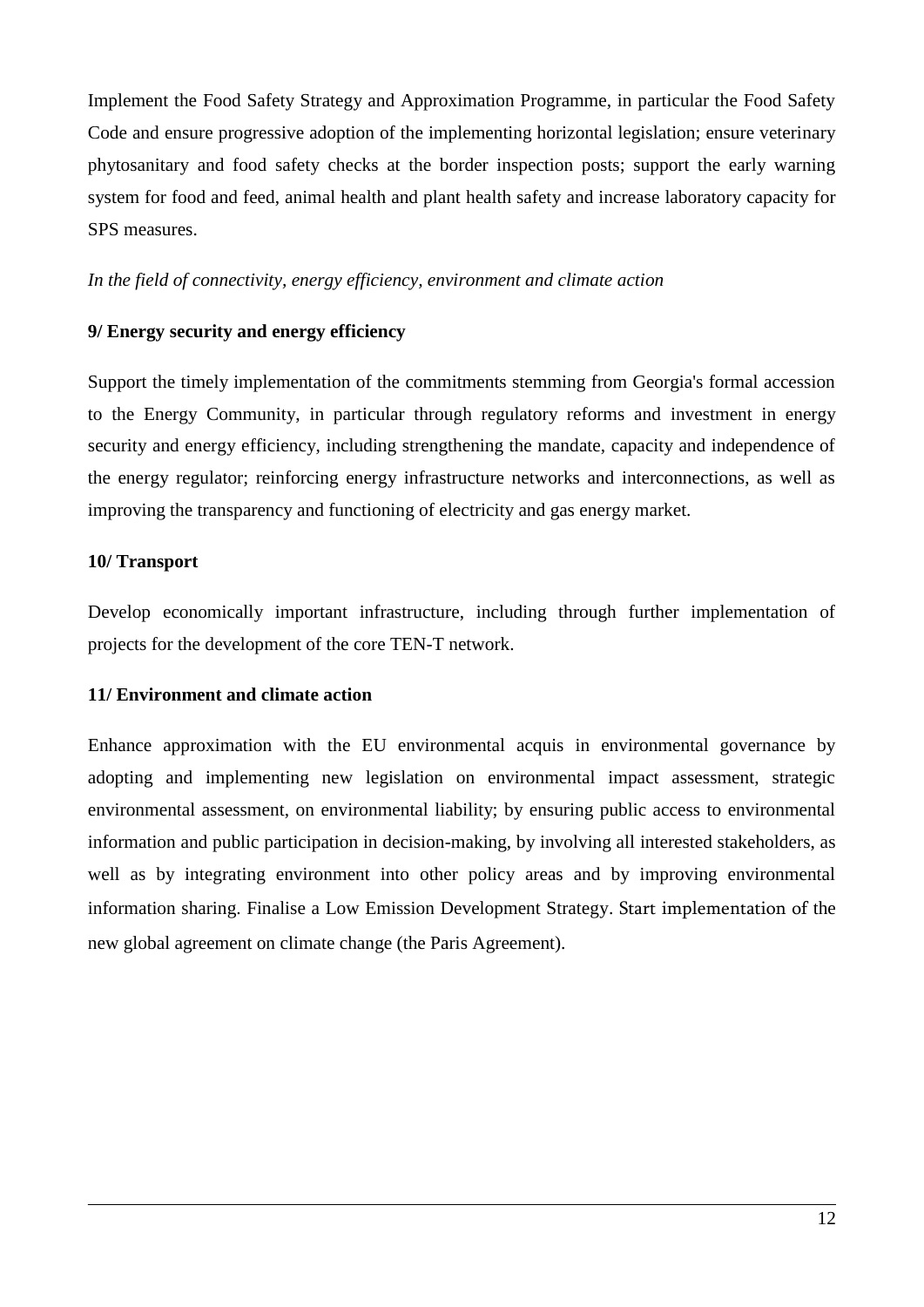#### **12/ Migration, asylum and border management**

Ensure sustained respect of all benchmarks of the Visa Liberalisation action plan as required by the revised visa waiver suspension mechanism; effectively implement the EU-Georgia Mobility Partnership, Georgia's Migration Strategy 2016-2020 and Georgia's State Integrated Border Management Strategy 2014-2018 and the respective accompanying Action Plans.

### **13/ Education, employment, research innovation and youth**

Improve overall education research performance through a comprehensive education research] reform; and develop a strategic approach to employment and vocational education and training (VET); develop a vision and strategy for supporting the development of Georgian STI system, including] of Georgian Innovation policy; implement core labour rights.

### **2.2 Democracy, Human Rights, Good Governance and Strengthening Institutions**

Political dialogue and cooperation towards reforms in the framework of this Association Agenda seek to continue strenghthening respect for democratic principles, such as political pluralism, inclusiveness in decision making and separation of powers and cooperation with the opposition, the rule of law and good governance, human rights and fundamental freedoms, including the rights of persons belonging to minorities as enshrined in the core UN and Council of Europe Conventions and related protocols and to contribute to consolidating domestic political reforms, in particular through approximating with the EU *acquis communautaire*.

The dialogue and cooperation will cover the following areas:

# (i) **Strengthening the stability, independence and effectiveness of institutions guaranteeing democracy, the rule of law and respect for human rights, and in particular by**: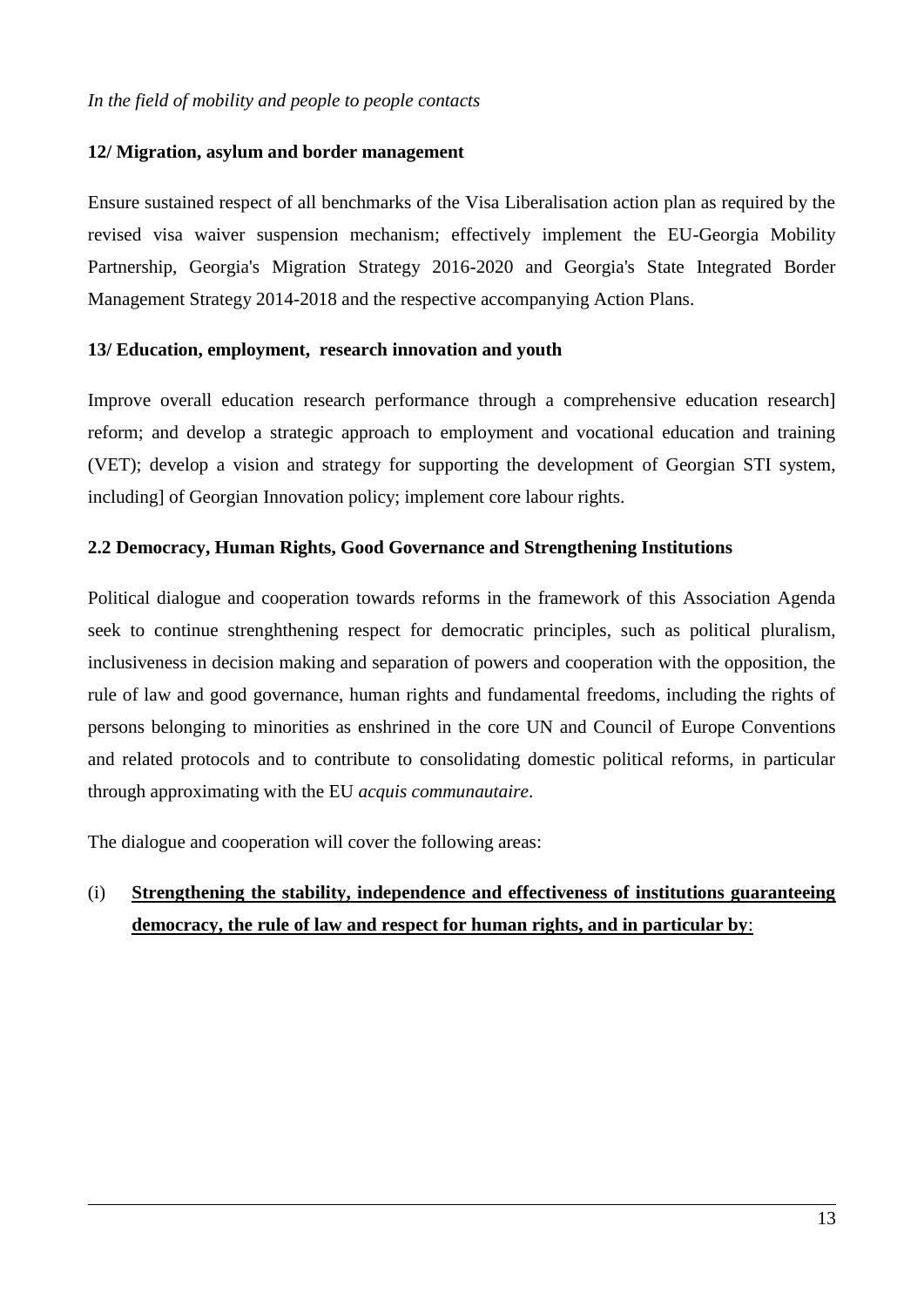- Continue ensuring the democratic conduct of elections, also for the local elections of October 2017, by addressing within the new electoral cycle remaining shortcomings in the legislative framework and election administration as identified by the Inter-Agency Task Force on Free and Fair Elections (IATF) and Organisation for Security and Co-operation in Europe (OSCE) / Office for Democratic Institutions and Human Rights (ODIHR), in particular the recommendations of the ODIHR Election Observation Mission report after the 2016 parliamentary elections;
- Continue ensuring that legislative amendments affecting key components of the rule of law, such as the independence of the judiciary are subject to comprehensive consultation domestically and, as the case may be, with the Council of Europe's Venice Commission to ensure that they stand the test of time and meet European standards, particularly in the case of the planned amendments to the Georgian constitution, where cooperation between the Venice Commission and the Georgian Constitutional Commission is paramount;
- Further improve the balance of power between different branches of government and capacities of parliament to perform its oversight and legislative functions.
- (ii) **Continue reforming the justice sector, in particular ensure the full independence of judges and strengthen the accountability, efficiency, impartiality and professionalism of the justice system, and of law enforcement agencies, free from any undue interference; continue the fight against corruption**:

### *Justice sector*

### Short-term priorities

• Develop and gradually implement the Judicial Strategy and its action plan, which among other issues will cover improvement of the policy and practice of the appointment, promotion and training of the judges, a particular focus on human rights and provide adequate resources to ensure proper judicial competencies; further promote independence of the High School of Justice, notably through enhanced capacities;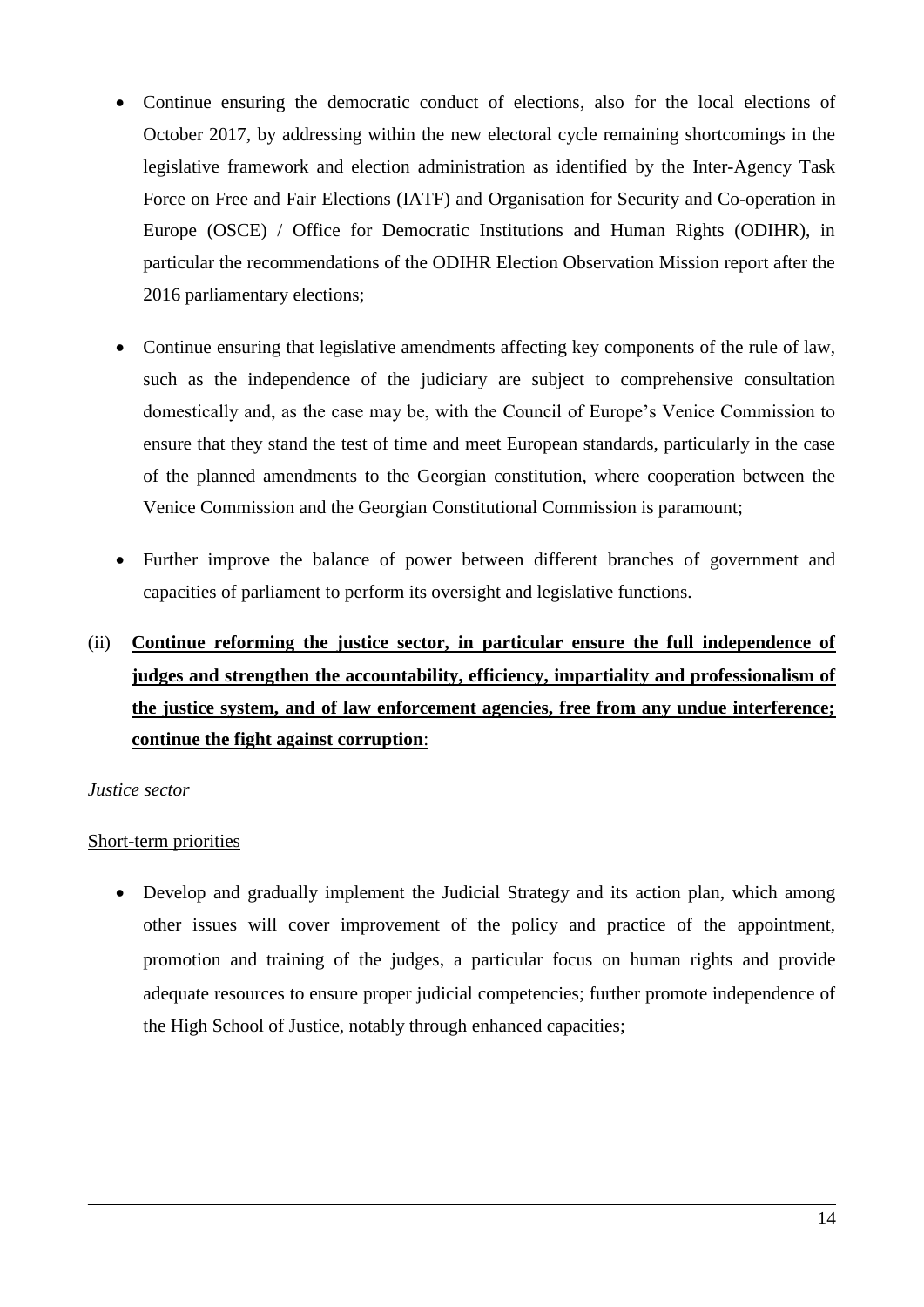- In particular, improve effectiveness of the High Council of Justice inter alia by ensuring its independence as well as its accountability;
- Improve the system of judicial accountability by implementation of clear and exhaustive disciplinary rules which are effectively enforced as well as by guaranteeing professionalism and integrity of judges;
- Streamline institutional structure of general courts, including where necessary, by introducing specialized panels and chambers and reduce case backlogs in civil divisions of general courts;
- Develop electronic case allocation system and improve electronic case management program in order to raise trust towards the judiciary;
- Continue the reform of the Prosecutor's office aiming at further ensuring independence of prosecutorial work from any undue influence and greater transparency and accountability;
- Continue reforming the Criminal Code with the objective of liberalisation of sentences and modernisation of the law and ensuring its full compliance with relevant EU and international standards;
- Further improve legislative and institutional frameworks for providing high quality free legal aid as well as payable legal services;
- Continue ensuring fair trial, access to justice and procedural rights in criminal proceedings in accordance with Georgia's obligations under the European Convention of Human Rights, the case-law of the Court and other relevant Conventions of the Council of Europe by fully:
	- guaranteeing the procedural rights of accused persons in criminal proceedings;
	- guaranteeing the rights for victims of crime, including hate crime, for access to justice, protection, support and compensation
- Introduce fair and efficient, and more widely used, alternative means of dispute settlement;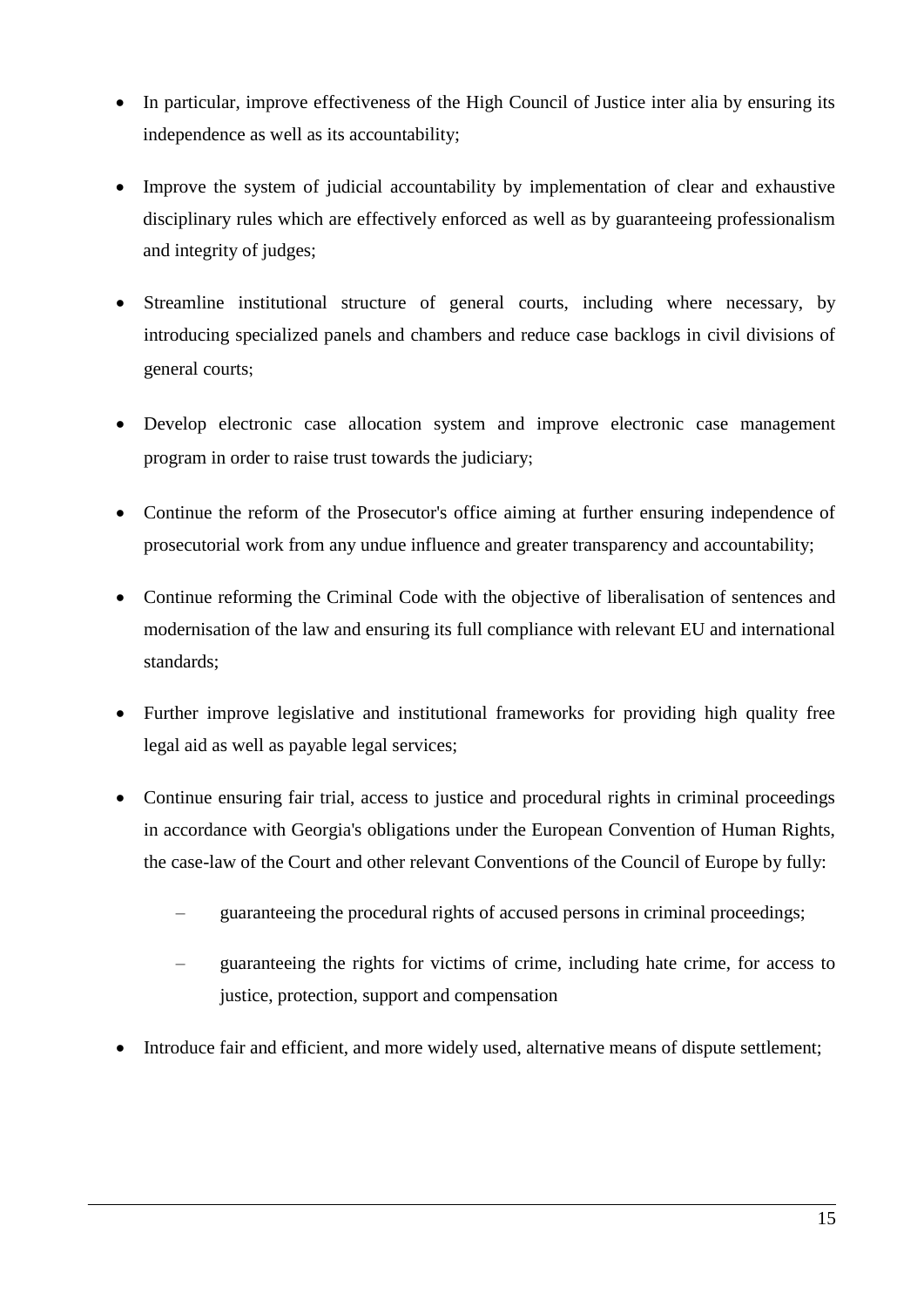• Implement rehabilitation and re-socialization approaches in the Penitentiary and Probation Systems and beyond in order to prevent re-offending and maintain a proper balance between ensuring public order and security and guaranteeing human rights protection.

### Medium term priorities

- Modernize legislations in the commercial, civil and administrative areas in line with national strategies and EU acquis;
- Ensure inclusive access to justice by an adequately funded Legal Aid Service.

## *Law enforcement*

## Short-term priorities

- Increase the accountability and democratic oversight of law enforcement agencies. Complaints against the police will require a professional, effective mechanism for credible response. Consider taking further measures to promote independent and effective investigation of complaints against law enforcement officials. Provide a comprehensive professional training of law enforcement officers on ethical standards and the human rights as guaranteed by the European Convention of Human Rights;
- Further expand application of alternatives to imprisonment, by introducing new noncustodial sentences and increasing the capacities of the probation service.

### *Anti-corruption, public administrative reform and public service*

### Short-term priorities

 Continue combating corruption, and ensure effective implementation of relevant international legal instruments, such as the UN Convention Against Corruption, and the Criminal Law Convention on Corruption and its Additional Protocol, as well as of recommendations of the Council of Europe's Group of States against Corruption (GRECO) and the recommendations of the OECD-Anti-Corruption Network for Eastern Europe and Central Asia;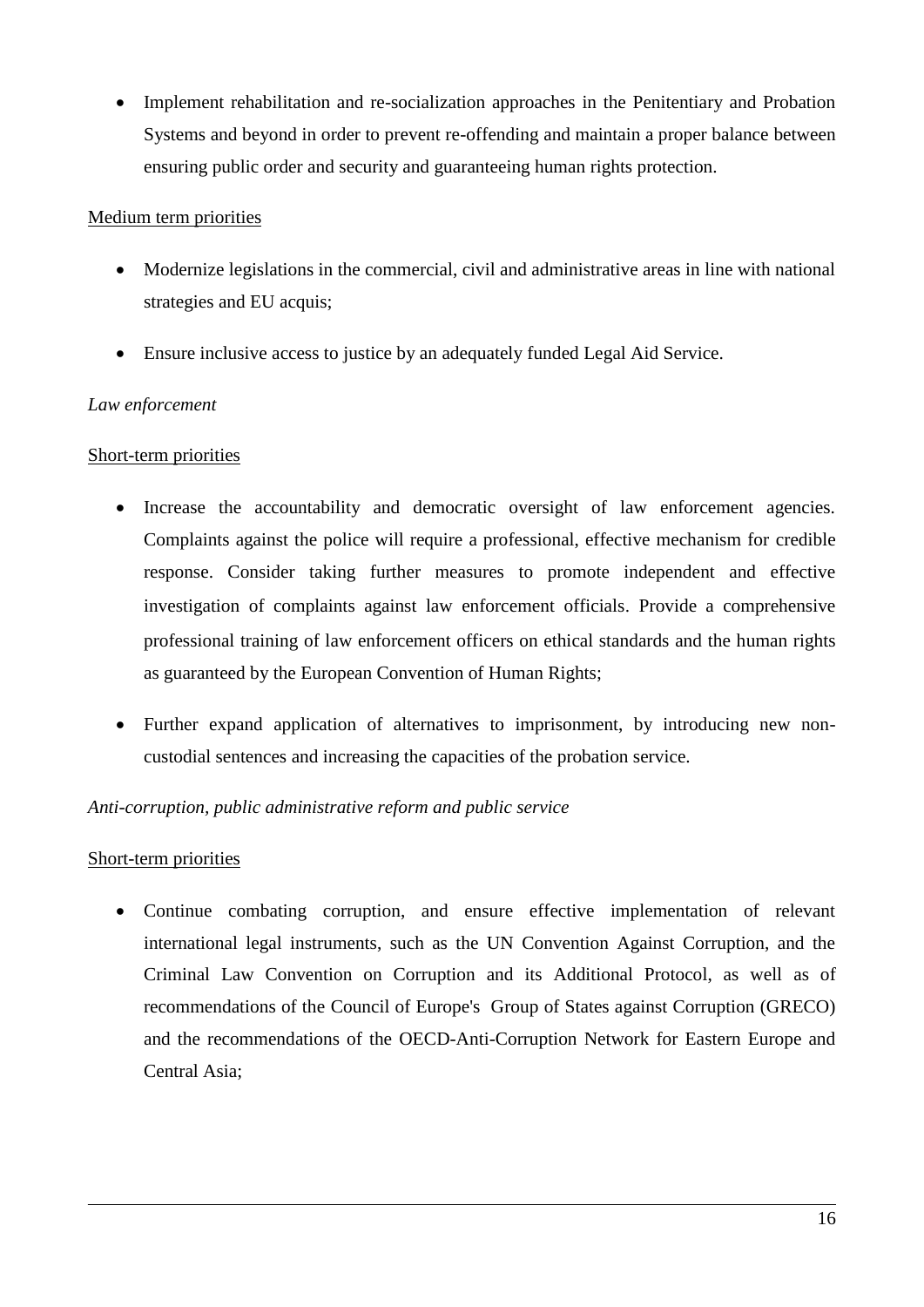- Improve citizens' right to information as one of key measure to effectively prevent corruption;
- Continue strengthening capacity of existing oversight, audit and financial investigation bodies;
- Continue inclusive policy making with participation of citizens and dialogue between civil society and national and local authorities;
- Reinforce oversight capacities of the parliament by improving capacity of sectoral committees.
- Continue implementation of the Public Administration Reform Roadmap and strengthen coordination, monitoring and reporting on the Roadmap and underlying strategies both at political and administrative level;
- Implement the new civil service legal framework to ensure a more professional and meritbased civil service.

- Continue ensuring effective implementation of the Anti-corruption National Strategy and the relevant Action plan to prevent, detect and address corruption, especially complex corruption;
- Continue ensuring an effective investigation of alleged cases of corruption and create an effective system for the prevention of the conflict of interest;
- Update the Public Administration Reform Roadmap and underlying strategies in line with the Principles of Public Administration;
- Foster an accountable, efficient, effective, transparent public administration and build meritbased and professional civil service;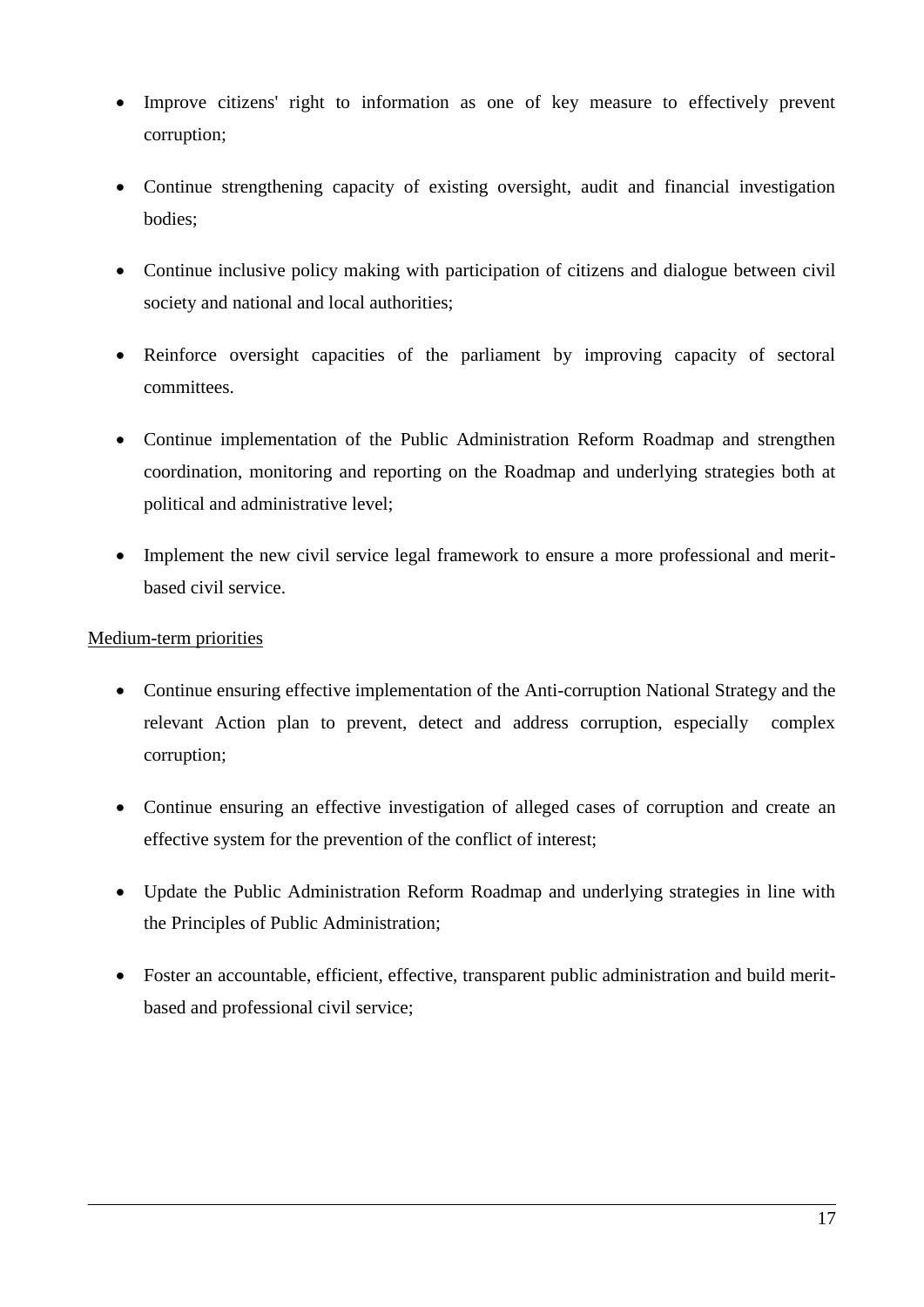- Strengthen governance and public administration reform at local level in line with European standards.
- (iii) **Ensure respect for human rights and fundamental freedoms through comprehensive cooperation on the protection of human rights and fundamental freedoms, including as underlined in Thomas Hammarberg's report "Georgia in transition". This cooperation will notably include**:

### Short-term priorities

- Actively implement the National Human Rights strategy and action plan including the specific recommendations of UN bodies, OSCE/ ODIHR, the Council of Europe / European Commission against Racism and Intolerance (ECRI) and international human rights organisations notably in implementing anti-discrimination policies, protecting minorities and private life and ensuring the freedom of religion;
- Continue effective implementation of the anti-discrimination law to ensure effective protection against discrimination;
- Take steps towards signature, ratification and transposition into national legislation of relevant Council of Europe instruments in the fight against discrimination, including the Council of Europe Convention on preventing and combating violence against women and domestic violence, the so-called Istanbul Convention and towards implementation of UN Convention of the Rights of Persons with Disabilities into national legislation;
- Strengthen access to reproductive and sexual health, information and prevention, and continue fight against harmful practices directed against women, including genital mutilation and other forms of degrading treatment, in particular in rural areas.

### Medium-term priorities

 Maintain effective pre- and non-judicial mechanisms for both dispute settlement and the protection of human rights;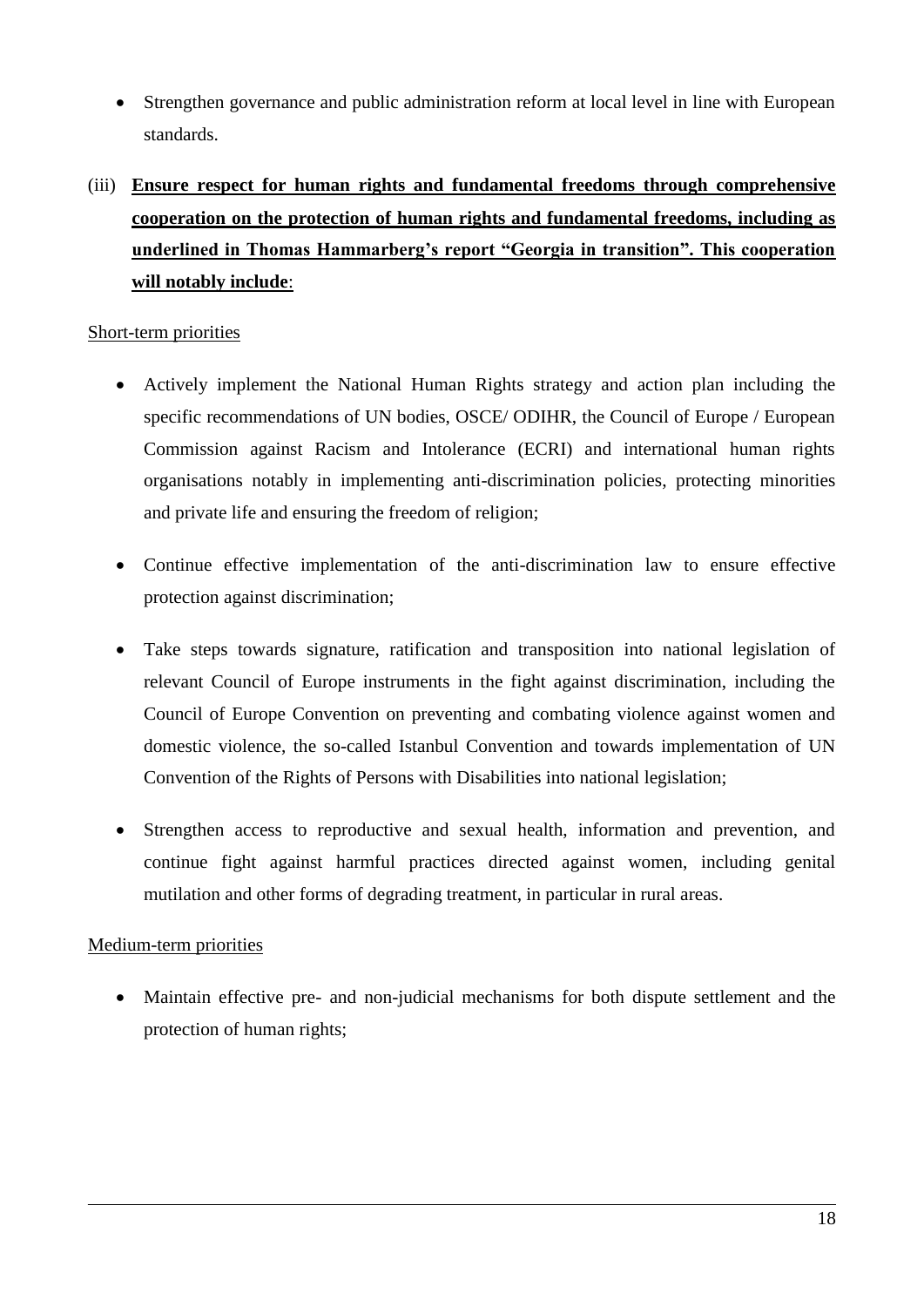- Continue to promote and raise awareness on human rights and anti-discrimination in the judiciary, law enforcement, administration including by conducting respective trainings;
- Continue to strengthen media pluralism, transparency and independence in line with Council of Europe recommendations;
- Take the recommendations of the Public Defender's Office (PDO) into account in policymaking and provide adequate resources and strengthen the PDO office; Cooperate with the Public Defender on its recommendations related to discrimination cases and the effective functioning of the institutional mechanism foreseen in the anti-discrimination law also by amendments to the legislation;
- Continue building monitoring capacities of the Parliamentary Committee on Human Rights and Civil Integration as well as on legal issues linked to the implementation of the Human Rights Strategy and Action Plan;
- Cooperate with Civil Society Organisations (CSO) and the representative social partners (trade-unions and employers' organisations) as stakeholders and watchdogs in areas prioritised by the EU-Georgia Association Agreement (AA), including labour rights, privacy, rights of persons belonging to minorities and other vulnerable groups and media freedom;
- Ensure compliance with the standing provisions of the Council of Europe on the European Charter for Regional or Minority Languages.

# *Ill-treatment and torture*

### Short-term priorities

• Adopt the anti-torture Action Plan for 2017-2018 and continue taking further measures to combat ill-treatment and torture, and step up efforts in order to combat impunity;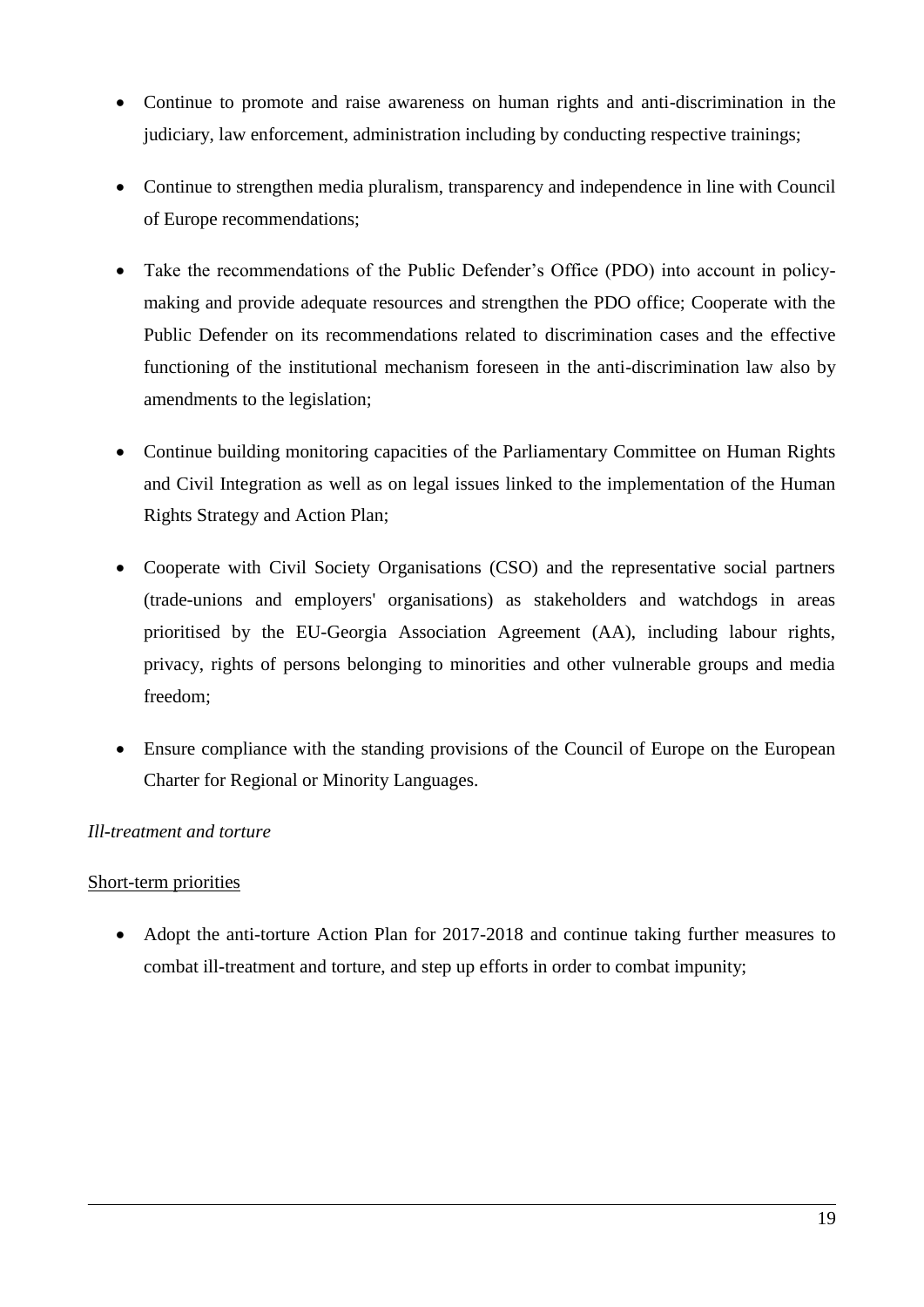- Ensure a thorough, transparent, independent investigation into any allegation of the use of torture and ill treatment in the penitentiary system, police, military and other closed facilities by establishing independent investigative mechanism to investigate allegations of ill treatment by law enforcement bodies;
- Continue to support and engage with the National Preventive Mechanism (NPM) under the Public Defender's Office to prevent abuse through ensuring its effective functioning;

- Continue efforts to improve the penitentiary healthcare system and prisoners' access to health care including mental health care services. Build capacities and empower health care staff working in -or for- closed institutions in the denouncing and reporting of ill-treatment;
- Further strengthen effective internal and external monitoring of the penitentiary system, police, military and other closed facilities for the early detection and prevention of abuse and ill-treatment.

## *Equal treatment*

### Short-term priorities

- Enhance gender equality and ensure equal treatment between women and men, as well as persons belonging to minorities, regardless of religion or belief, ethinic or national origins, race, sex, language, sexual orientation, gender identity, ability or other in social, political and economic life;
- Take further measures to strengthen the implementation of legislation against gender based violence, including awareness-raising of both the general population and of specific professional groups, such as the police, and in particular in rural and minority areas. Increase the access of victims to counselling services and shelters.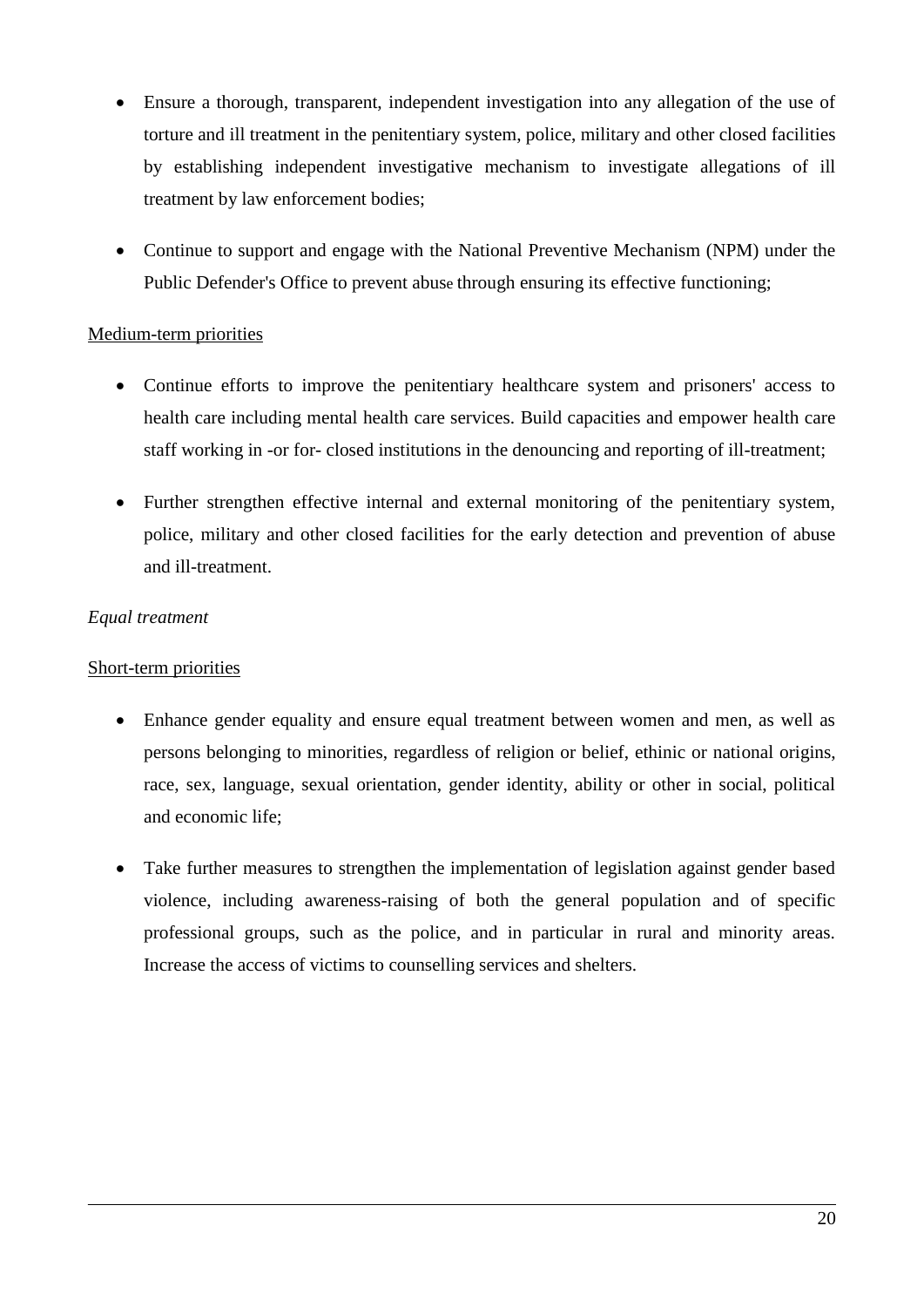- Approximate to European standards as regards health and safety rules, rules on the protection of maternity, rules on the reconciliation of parental and professional responsibilities as envisaged by the Association Agreement;
- Take active steps to promote increased women representation in political decision making fora.

# *Children's rights*

# Short-term priorities

- Provide adequate resources and strengthen the role of the Public Defender's Office to undertake further ombudsman work for children, inter alia to carry out annual monitoring of the situation in relevant institutions, including in day centres;
- Focus on measures to protect children against all forms of violence.

- Enhance measures to address most vulnerable children's needs (including children with disabilities and children in street situation), through improving and expanding social protection mechanisms, as well as supporting territorial access to habilitation/rehabilitation programmes for children with disabilities, and take steps towards elimination of child labour;
- Continue juvenile justice reform;
- Continue working towards deinstitutionalisation of children.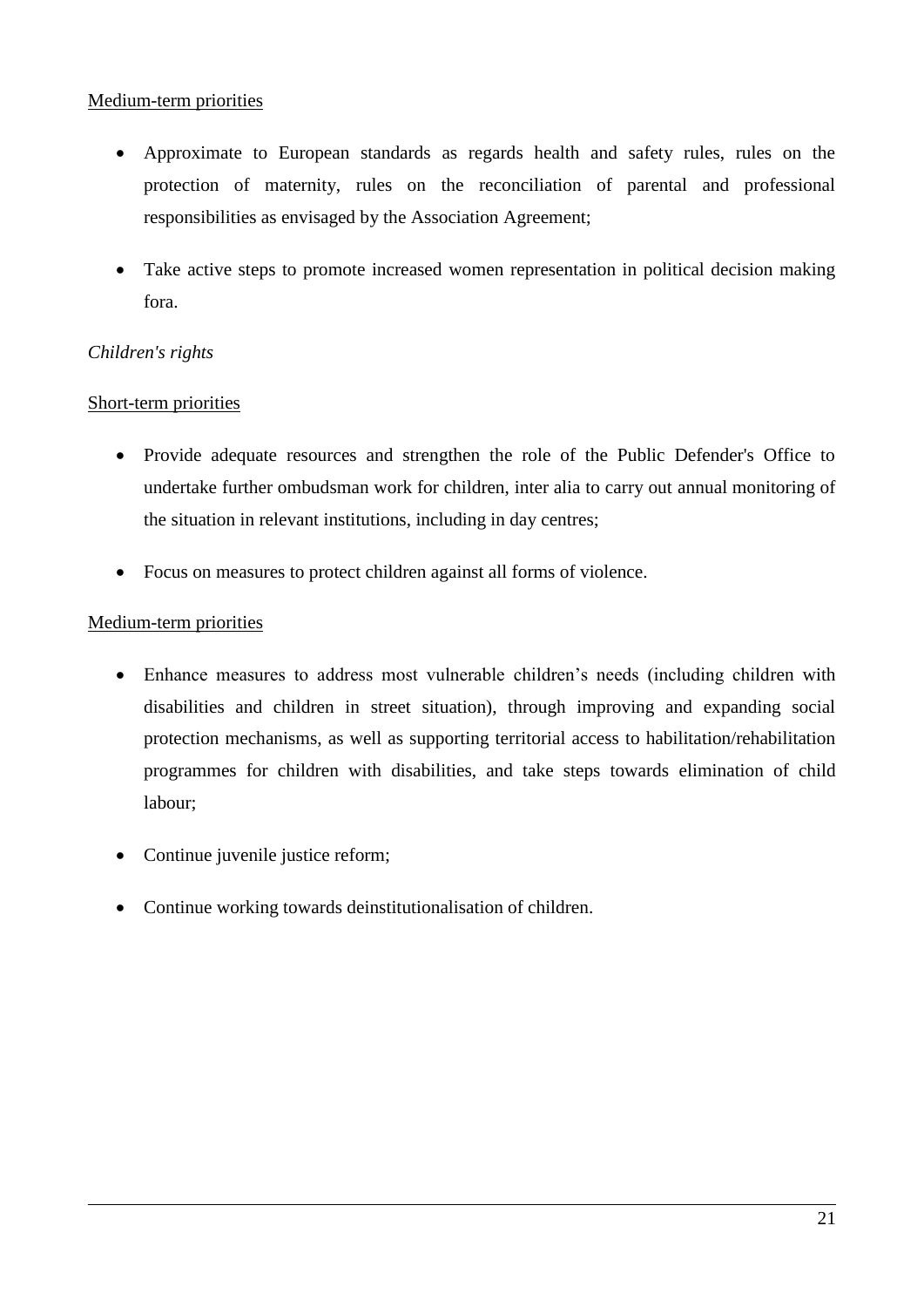## Short-term priorities

 Adopt the legal framework defining the supervision functions of the Labour Inspection system in the Occupational Health and Safety area, and remove restrictions to the powers of inspectors in existing legislation in accordance with International Labour Organisation (ILO) standards.

## Medium-term priorities

- Implement the Labour Code (adopted in June 2013) and bring it as well as other relevant legislation further in line with the ILO standards. Underpin the Labour Code with procedures for resolving labour disputes and developing a negotiation culture by approving a roster of mediators.
- Continue to work on establishing an effective Labour Inspection system with adequate competences and capacities for the inspections of all working conditions and labour relations according to ILO standards;
- Ensure the effective functioning of the Tripartite Social Partnership Commission and continue to improve social dialogue through cooperation with the ILO.

# **2.3 Foreign and Security Policy**

Dialogue and cooperation in the field of the Common Foreign and Security Policy (CFSP) aim at gradual convergence, including on the Common Security and Defence Policy (CSDP), and will address in particular, conflict prevention and crisis management issues, regional stability, disarmament, non-proliferation, arms control and export control. Co-operation will be based on common values and mutual interests, and will aim at increasing policy convergence and effectiveness, making use of bilateral, international and regional fora.

### Short-term priorities

• Continue to cooperate on increasing alignment of Georgia with the EU CFSP declarations;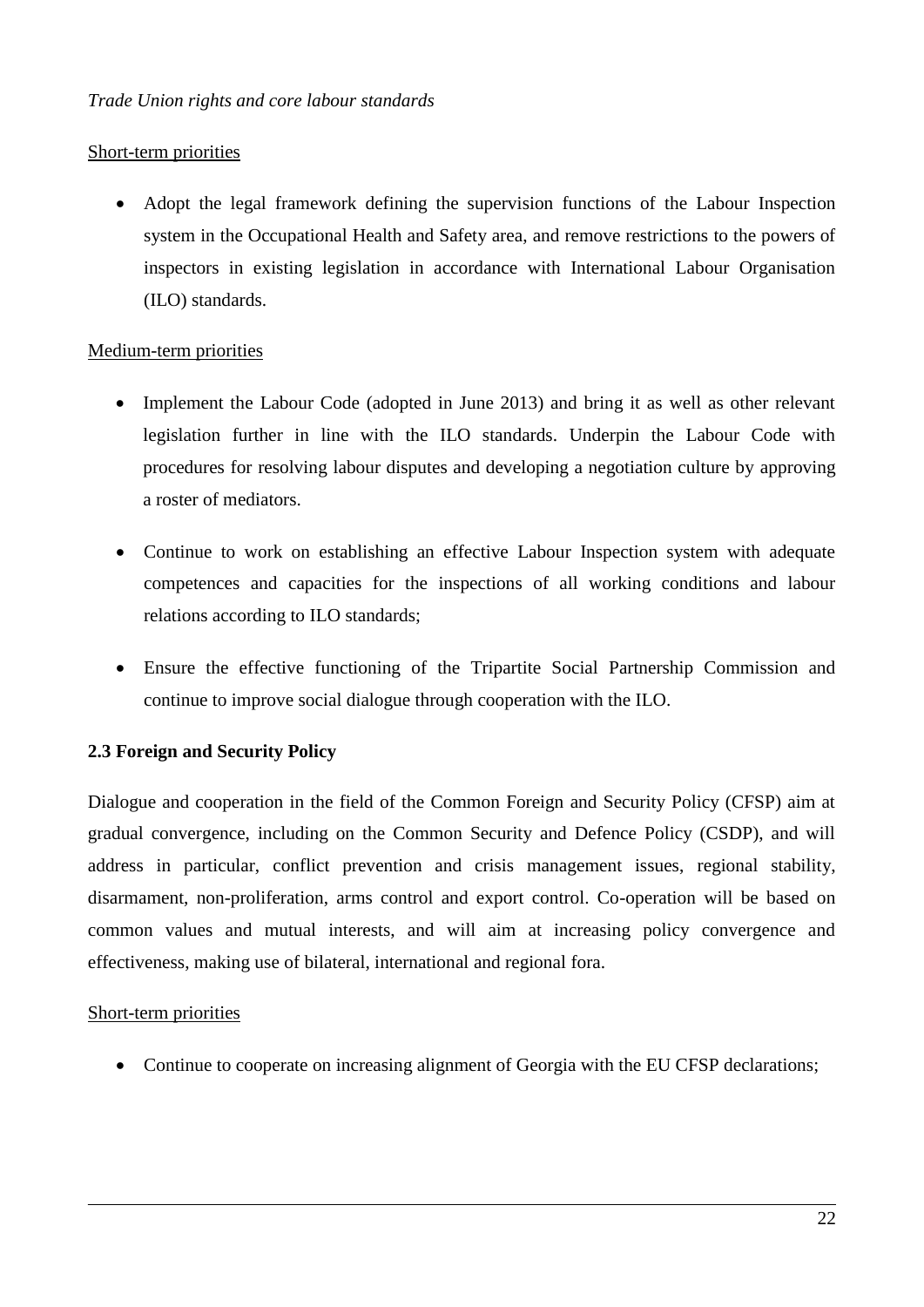- Continue to cooperate on alignment with EU autonomous sanctions measures;
- Continue cooperation on Strategic Communication about EU integration related issues;
- Enhance practical cooperation in conflict prevention and crisis management by facilitating the participation of Georgia in EU-led civilian and military crisis management operations, and consultation and training activities in the CSDP area on the basis the Framework Participation Agreement signed in November 2013 and in the multilateral framework of the Eastern Partnership Panel on CSDP;
- Promote and facilitate Georgia's participation in CSDP-related training and consultation activities (in the framework of the regular bilateral consultations and multilateral Eastern Partnership Panel on CSDP);
- Facilitate Georgia's cooperation with the EU agencies on CSDP related issues;
- Promote regional cooperation on security issues such as improved border management, migration management, protection of critical infrastructure, export control, emergency response, civil protection, countering smuggling and illicit trafficking (such as bio and nuclear materials) and the training and of appropriate personnel, including in in particular through the Chemical Biological Radiological and Nuclear (CBRN) Centre of Excellence located in Georgia.

- Jointly contribute to an environment conducive to pragmatic cooperation and developing political dialogue and cooperation on regional and international issues, including within the framework of the Council of Europe and the OSCE;
- Promote peaceful conflict resolution and international stability and security based on effective multilateralism;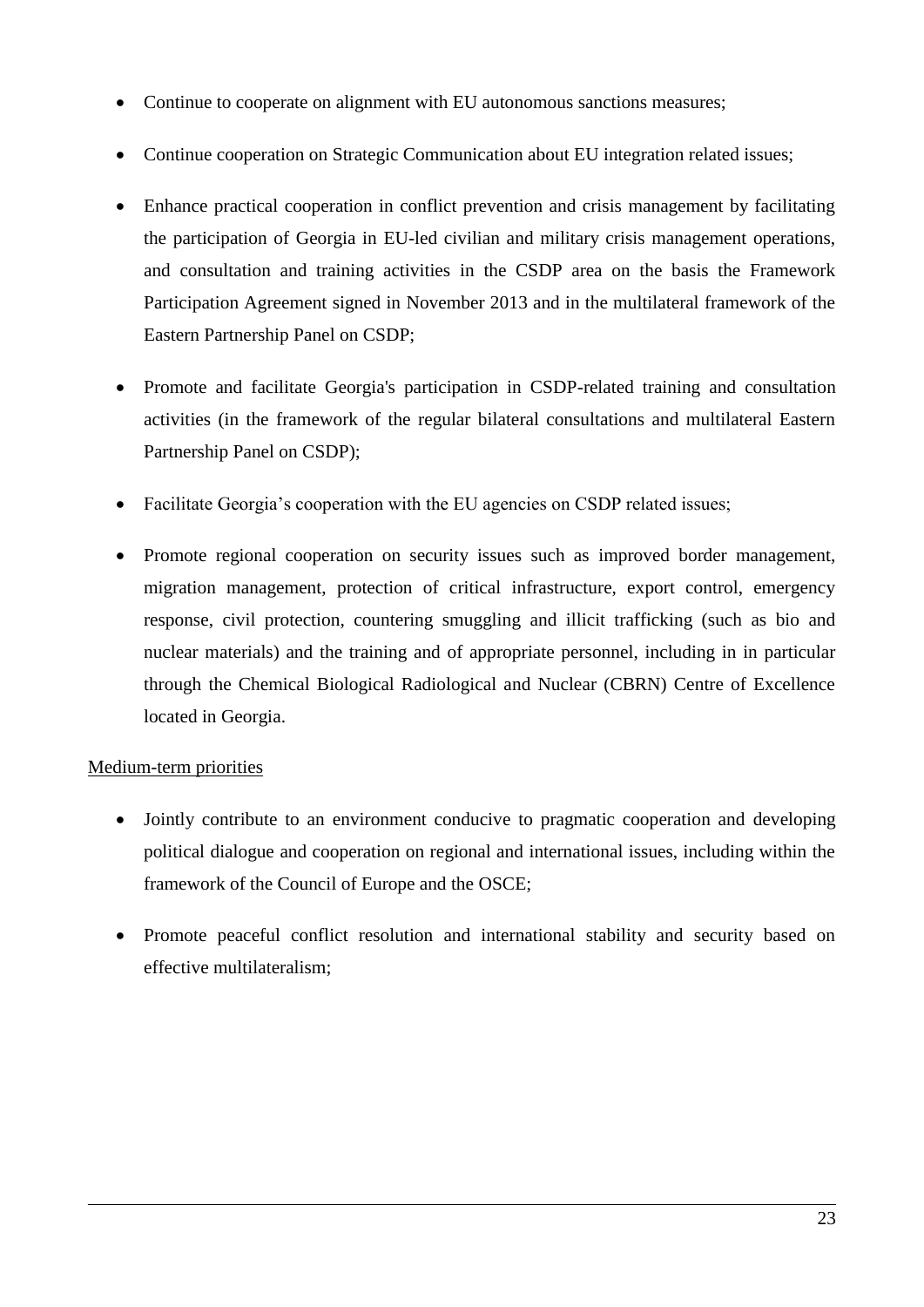- Enhance investment in the resilience and capacity to counter hybrid threats of the Georgian state and society by including Georgia in the Capacity Building for Security and Development Initiative (CBSD) through providing institutional support, training and equipment that will contribute to the effectiveness of the Global Strategy for Foreign and Security Policy;
- Facilitate Georgia's cooperation with the EU on effective Security Sector Reform in Georgia;
- Promote jointly respect for the principles of sovereignty and territorial integrity, inviolability of borders and independence, as established in the UN Charter and the OSCE Helsinki Final Act.

## *Terrorism, non-proliferation of weapons of mass destruction and illegal arms exports*

## Short-term priorities

• Cooperate on, and contribute to, countering the proliferation of weapons of mass destruction and their means of delivery through full compliance with, and national implementation of, the Parties' existing obligations under international disarmament and non-proliferation treaties and agreements, and other relevant international obligations.

- Cooperate so as to deepen international consensus on the human rights based fight against terrorism, including on the legal definition of terrorist acts, including by promoting agreement on the Comprehensive Convention on International Terrorism;
- Co-operate on risk-based customs control ensuring safety and security of goods imported, exported or in transit;
- Tackle the illicit trade in small arms and light weapons, including their ammunition, under existing international agreements and UN Security Council resolutions, and commitments under other international instruments applicable in this area;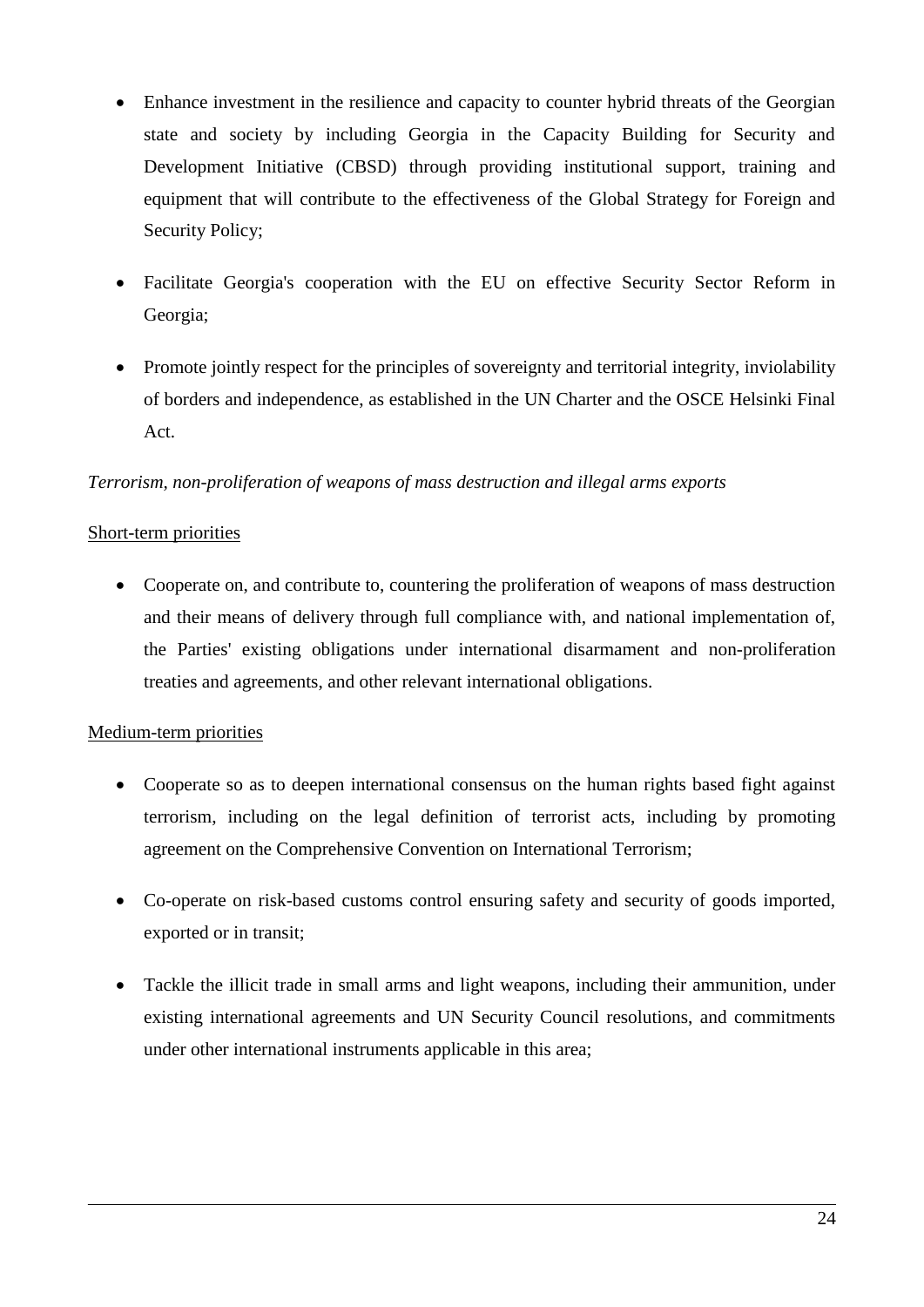- Continue to cooperate in the area of conventional arms export control, in the light of the EU Common Position on control of exports of military technology and equipment. Develop cooperation in the fight against trafficking of arms and the destruction of stockpiles;
- Continue contributing to the implementation of the Nuclear Non-Proliferation Treaty (NPT) on all its three pillars, in a balanced manner.

## *Peaceful conflict resolution*

### Short-term priorities

- Maintain effective co-operation between the EU and Georgia towards a settlement of the conflict within agreed formats, including consultations with a view to establishing ways for appropriate involvement of the Georgian regions of Abkhazia and Tskhinvali region/South Ossetia in the deepening of EU-Georgia relations;
- Intensify effective co-operation and coordination between the EU and Georgia on conflict resolution including through regular political dialogue;
- Maintain constructive participation in and ensure the support for the EU, UN, OSCE cochaired Geneva International Discussions;
- Fully and effectively use the good offices of EU Monitoring Mission Georgia to contribute to stability, normalisation, including facilitating a safe and normal life for local communities living on both sides of the administrative boundary lines, and confidence building, inter alia through the Incident Prevention and Response Mechanisms and through any other appropriate mechanisms, measures or arrangements**;**
- Support peaceful conflict resolution efforts, including via undertaking contacts with the populations of the Georgian regions of Abkhazia and Tskhinvali region/South Ossetia in light of Georgia's reconciliation and engagement policy and EU's non-recognition and engagement policy on which EU and Georgia cooperate;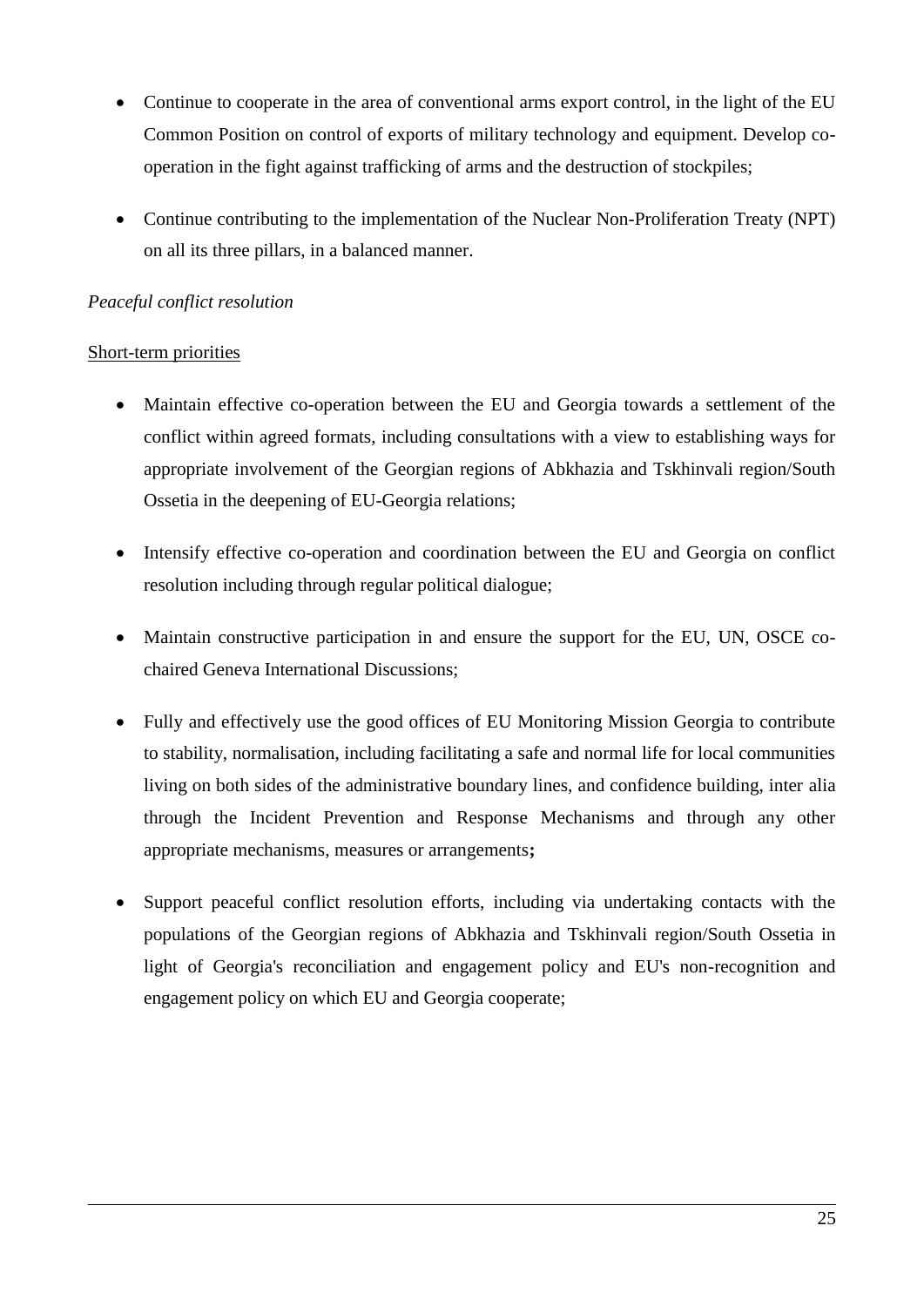- Cooperate in sharing with the populations across the administrative boundary lines the benefits and opportunities stemming from the EU-Georgia political association and economic integration process, including the short-stay visa-free regime to the Schengen area;
- Take appropriate steps to encourage trade, freedom of movement and economic ties across the administrative boundary lines, including reviewing of legislation such as the Law on Occupied Territories. Cooperate in undertaking measures to foster people-to-people contacts, confidence-building and reconciliation efforts between communities divided by conflict;
- Take further steps to promote sustainable integration of IDPs across the Georgian society (property right, employment, targeted support).

- Continue joint efforts aimed at ensuring the full implementation of the 12 August 2008 Six-Point Agreement and its subsequent implementing measures;
- Continue joint efforts and undertake steps towards meaningful international field involvement in Georgia, including the full implementation of the mandate of the European Union Monitoring Mission in Georgia (EUMM Georgia);
- Continue working towards enabling the safe, dignified and voluntary return of all IDPs and refugees to places of origin in line with principles of international law;
- Taking steps towards the sustainable solution to conflict and without prejudice to the existing formats for addressing the conflict-related issues, the peaceful conflict resolution will constitute one of the central subjects on the agenda of political dialogue between the Parties, as well as in the dialogue with other relevant international actors.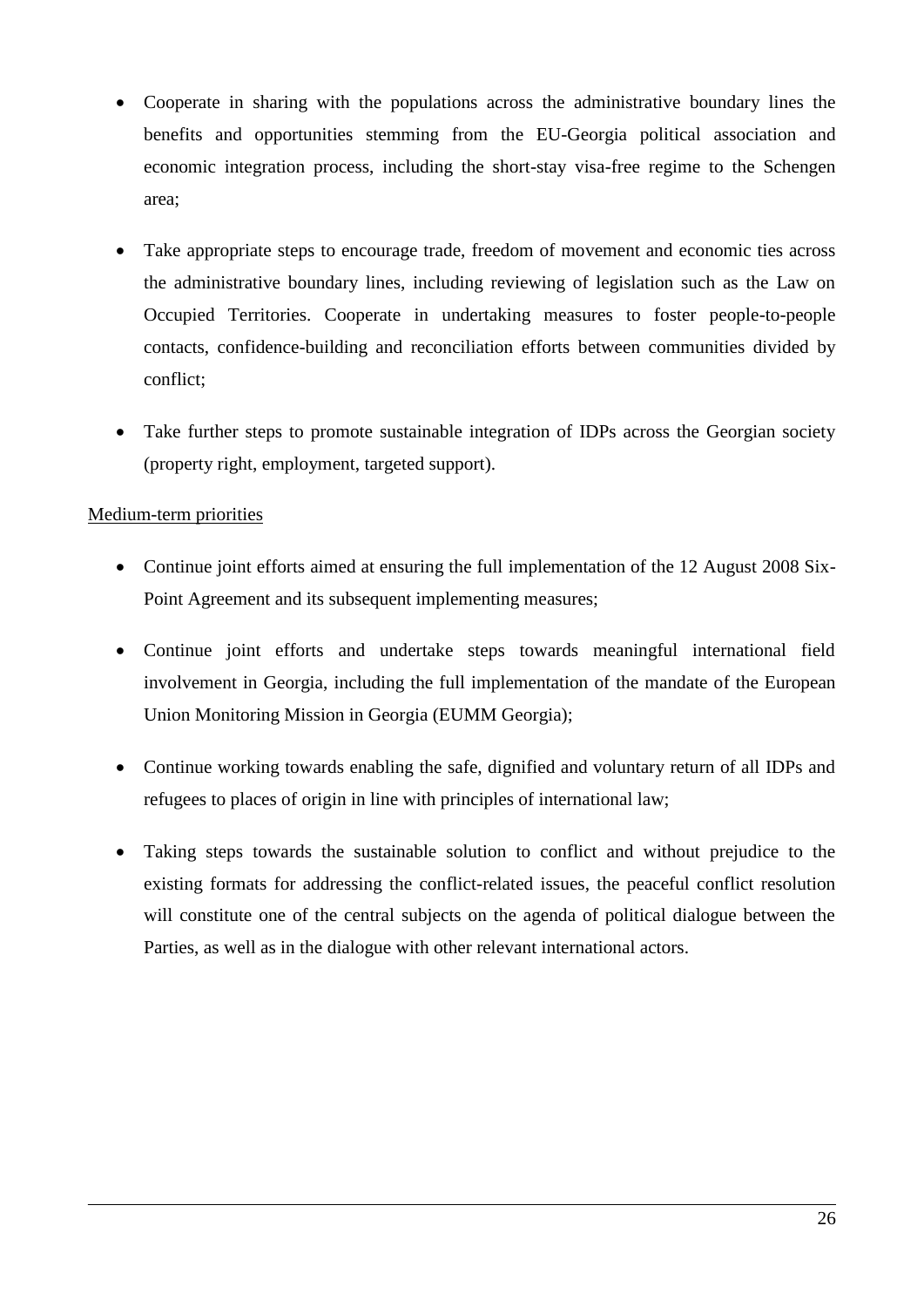• Continue to cooperate with the International Criminal Court by implementing the Rome Statute and its related instruments, giving due regard to preserving its integrity. Continue to cooperate with ICC with respect to August 2008 war investigations.

# **2.4 Justice, Freedom and Security**

Georgia shall continuously fulfil the requirements set in the four Blocks of the Action Plan on Visa Liberalisation of 25 February 2013. The effective, continued and sustainable implementation of all the benchmarks contained in the Action Plan, including those in Block 3 (Public Order and Security), is essential for maintaining the visa-free regime with the EU. In line with the revised visa waiver suspension mechanism, visa-free travel can be suspended in cases where one or more of the specific requirements are no longer fulfilled<sup>2</sup>. In case of a justified concern on the fulfilment of concrete benchmarks of the Action Plan, Georgia will provide the European Union information, on request.

The Parties will cooperate in the following areas:

# *Protection of Personal Data*

# Short-term priorities

 Ensure a high level protection of personal data in accordance with European standards and take practical steps to guarantee the respect for the right to personal data protection, including in the criminal justice field; ensure the application of data protection standards in public and private sectors.

 $\overline{2}$ 

**<sup>2</sup>** Regulation (EU) 2017/371 of the European Parliament and of the Council of 1 March 2017 amending Council Regulation (EC) No 539/2001 of 15 March 2001 listing the third countries whose nationals must be in possession of visas when crossing the external borders and those whose nationals are exempt from that requirement, OJ L 61 page 1.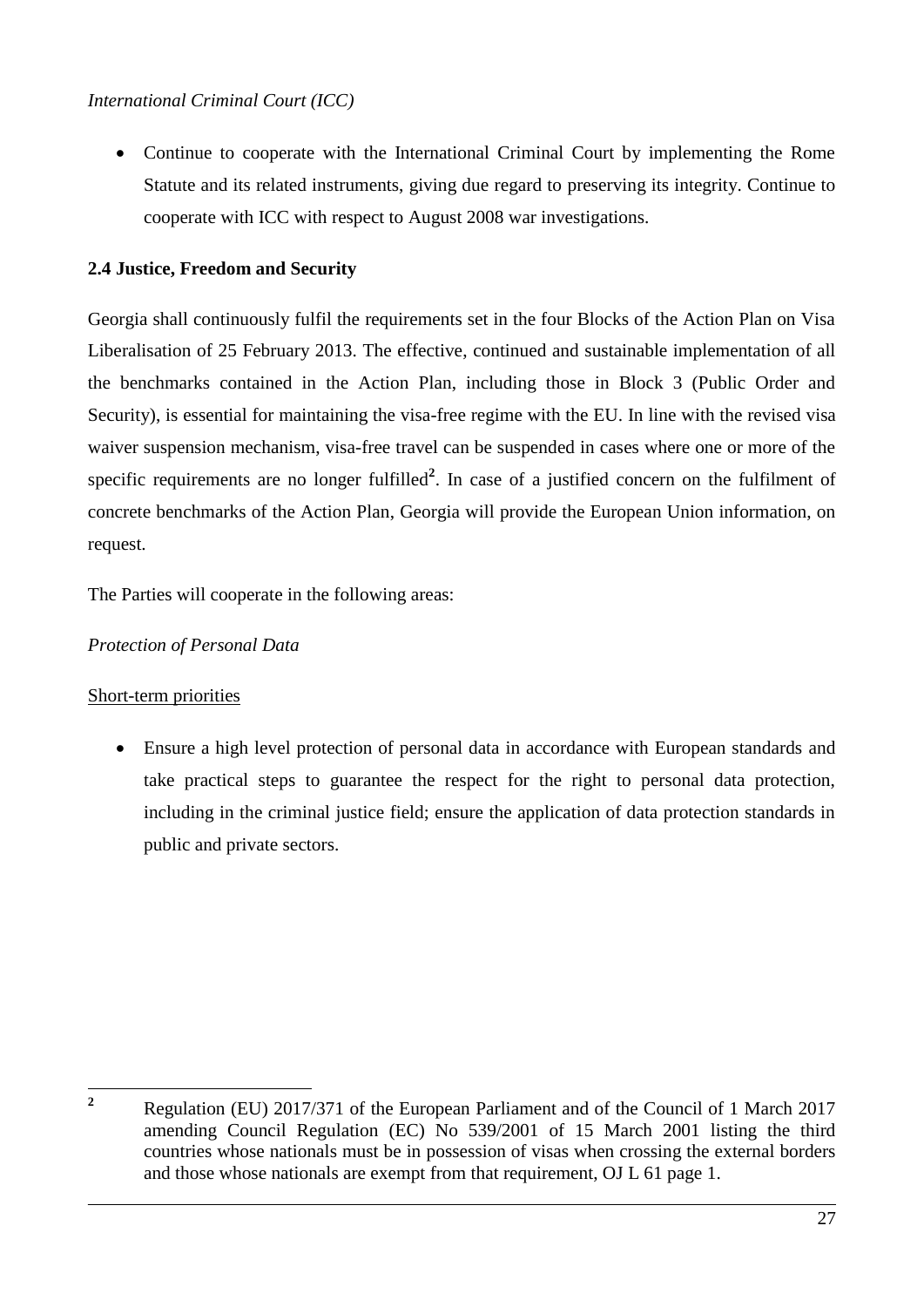- Continue strengthening the capacity of the data protection authority (Inspector Office) and follow up on the application of data protection standards;
- Continue implementing the legal framework on personal data protection in all sectors in order to ensure a high level of data protection in line with the European instruments and standards;
- Approximate Georgian data protection legislation and practice with the latest European data protection standards.

# *Migration and Asylum*

## Short-term priorities

- Ensure that the Unified Migration Analytical System and the Migration Risk Analysis are fully operational and report on consequent improvements in the analysis of migratory data and the assessment of risks;
- Develop mechanisms to fight against irregular migration and foster legal migration, including through continuous, targeted information campaigns on migrants' rights and obligations, rules regulating their access to the EU labour market and on liability for any abuse of rights under the visa-free regime;
- Report on progress in the phasing out of the use of Georgian non-biometric passports in accordance with the Visa Liberalisation Action Plan.

- Effectively implement Georgia's Migration Strategy 2016-2020 and the accompanying Action Plan;
- Update on a regular basis (at least every two years) Georgia's Migration Profile;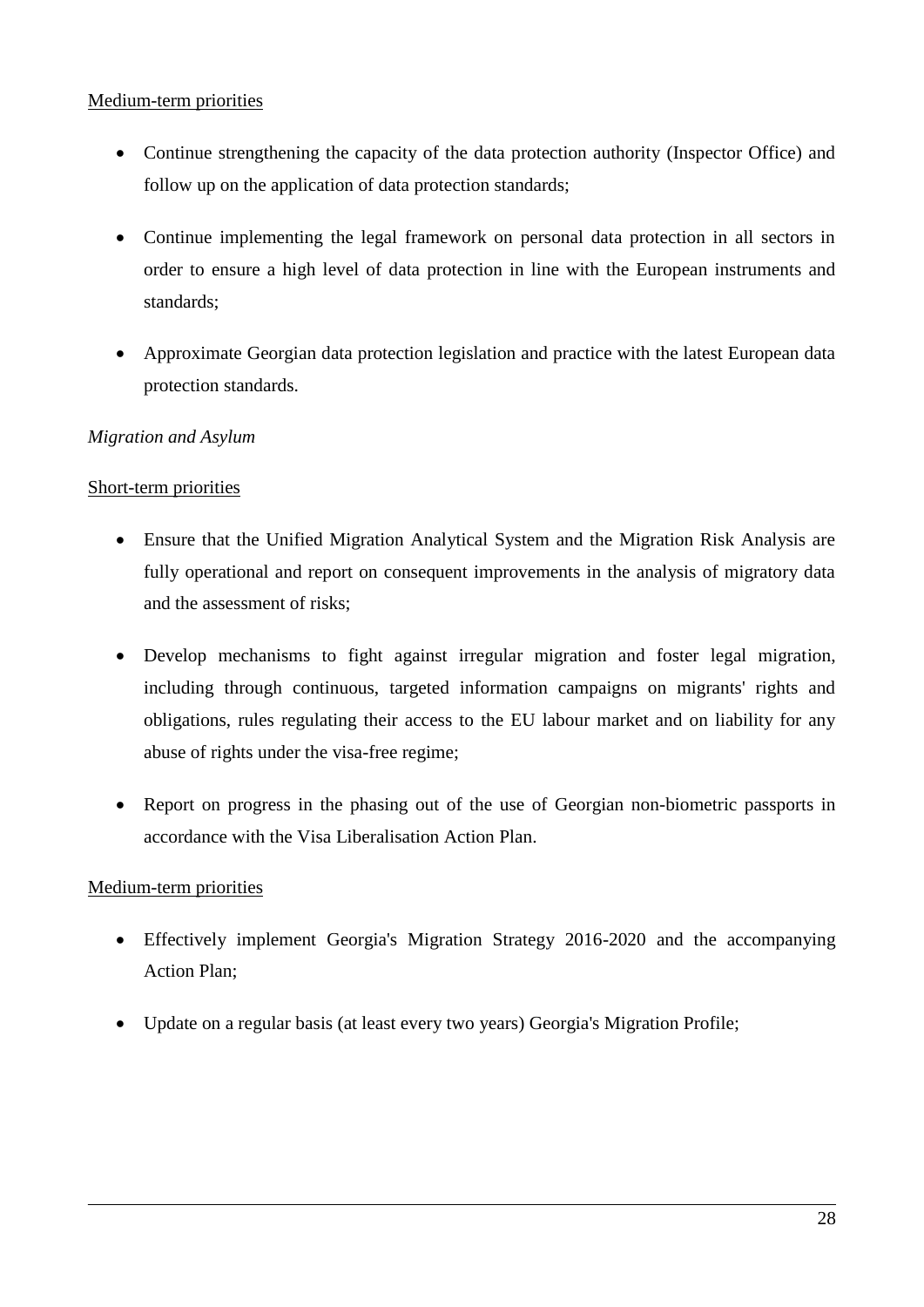- Continue effective implementation of the EU-Georgia Readmission Agreement and ensure a smooth transfer of the Mobility Centres and reintegration activities to Georgia's state programme on reintegration;
- Continue to develop practical cooperation in the framework of the EU-Georgia Mobility Partnership.

## *Border Management*

## Medium-term priorities

- Effectively implement Georgia's State Integrated Border Management Strategy 2014-2018 and the accompanying Action Plan;
- Maintain a high quality of border checks and border surveillance with the help of the Border Migration Administering and Reporting System (BMARS) and the implementation of Border Operations Management System (BOMS) project;
- Progress in the demarcation of state borders with neighbouring countries.

## *Fight against Organised Crime*

### Short-term priorities

- Efficiently implement the national Action Plan on the Fight against Trafficking in Human Beings for 2017-2018 and continue capacity development activities for the state authorities to proactively identify and efficiently investigate cases of trafficking in human beings;
- Monitor and report on the effectiveness of proactive identification and investigation of cases of trafficking in human beings.

# Medium-term priorities

• Continue efforts in the area of prevention and fight against organised crime;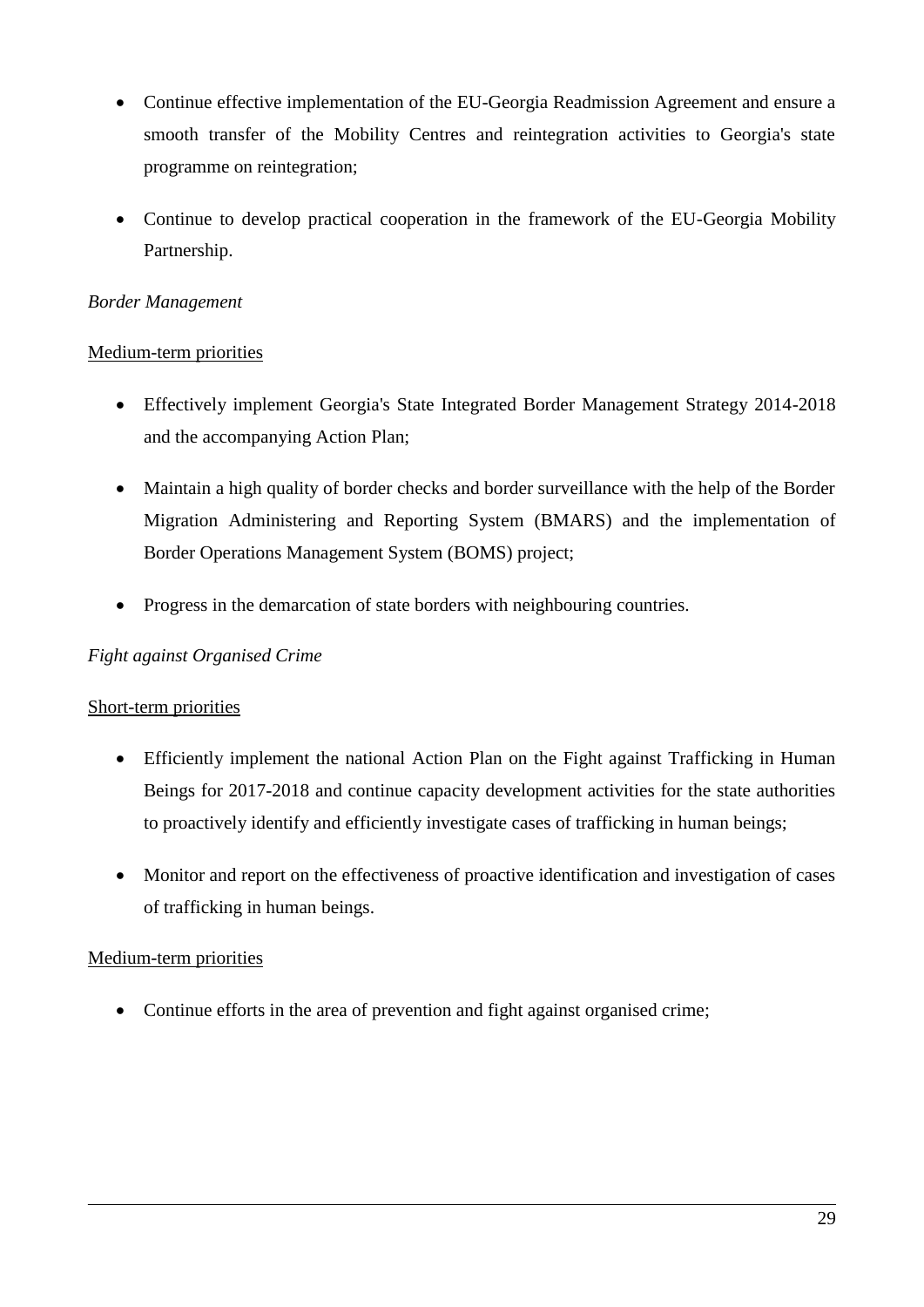- For the purpose of effectively tackling organized crime further develop cooperation between EU Member States and Georgian law-enforcement agencies, implement the cooperation agreement with Europol and continue cooperating with CEPOL for law enforcement training purposes;
- Enhance cooperation in addressing cybercrime, and providing relevant law enforcement training to Georgian authorities.

# *Tackling Illicit Drugs*

## Short-term priorities

• Implement the National Drug Strategy and Action Plan 2016-2018.

# Medium-term priorities

- Continue ensuring a balanced and integrated approach towards drug issues in order to cope with the health and social consequences of drug abuse as well as ensuring more effective prevention and working towards reducing the supply of, trafficking in and the demand for illicit drugs;
- Continue the regular dialogue in the framework of Eastern Partnership (EaP) Drugs Dialogue;
- Develop further the cooperation and information exchange, including by making best use of the Memorandum of Understanding between the European Monitoring Centre for Drugs and Drug Addiction (EMCDDA) and the Ministry of Justice of Georgia.

# *Money-laundering and terrorism financing*

# Short-term priorities

Align the Georgian legislation with the fourth Anti-Money Laundering Directive;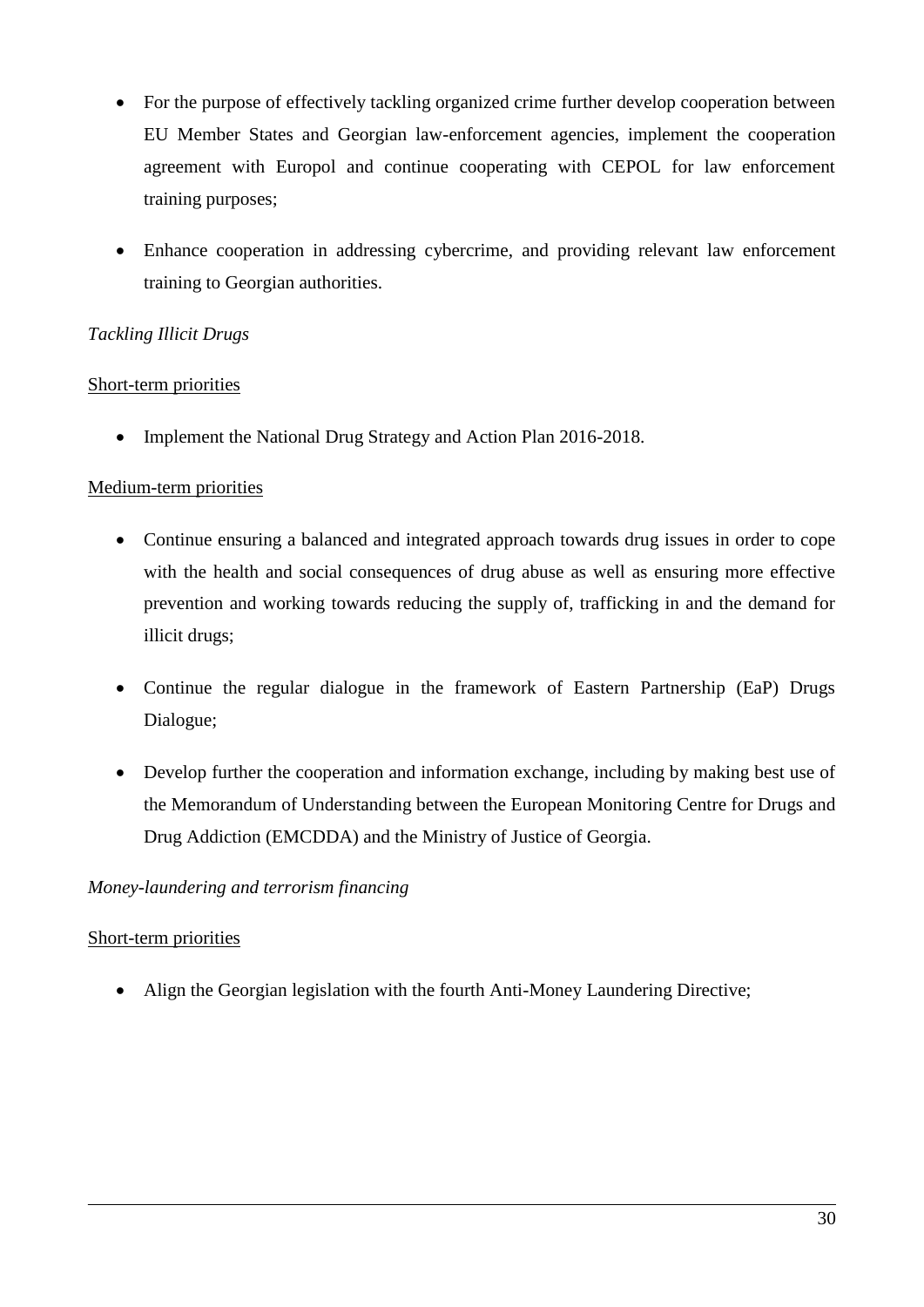Monitor and report on the number of freezing and confiscation orders issued and on the estimated value of the property frozen and confiscated, in order to ensure the effective implementation of Georgia's legislation on confiscation of criminal assets.

## Medium-term priorities

- Continue efforts in further developing the legal and institutional framework for preventing and fighting money laundering and financing of terrorism, including through approximation with the EU's legislation in these fields;
- Continue to implement standards in the Financial Action Task Force (FATF) recommendations on terrorist financing;
- Enhance operational cooperation on confiscation, asset recovery and asset management through effective communication and exchange of best practices between the Georgian authorities and the EU Asset Recovery Offices.

## *Cooperation in the fight against terrorism*

### Medium-term priorities

 Make full use of the operational agreement between Georgia and EUROPOL, signed on the 4<sup>th</sup> of April, in order to facilitate exchange of information on terrorist organisations, groups, their activities and their support networks;

# *Legal Cooperation*

### Short-term priorities

 Take effective and intensive measures to sign and promote implementation of the operational cooperation agreement with Eurojust.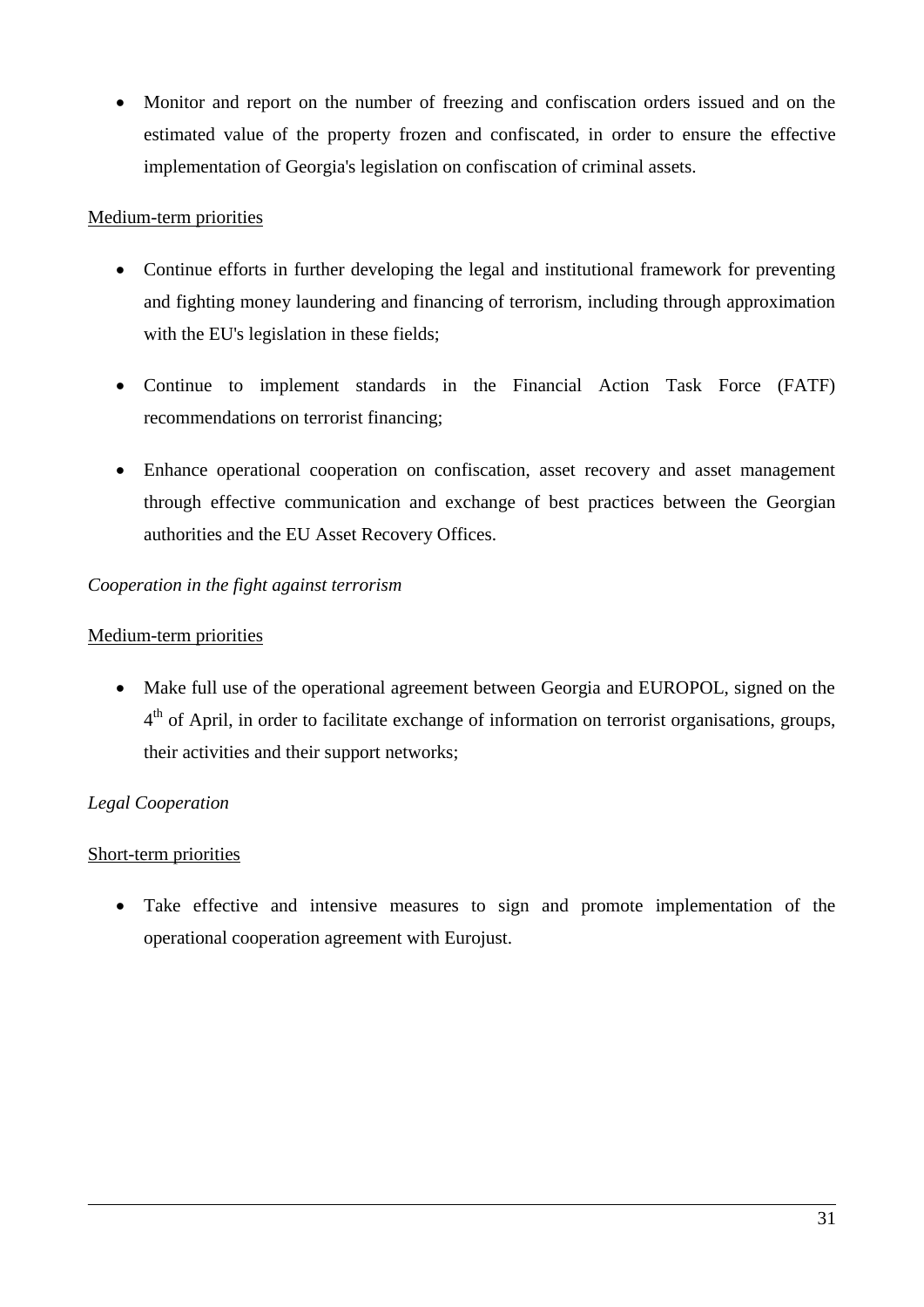- Enhance judicial cooperation in civil and commercial matters by acceding to and implementing multilateral conventions on civil judicial cooperation, in particular the main Conventions of the Hague Conference on Private International Law in the field of judicial cooperation as well as the protection of children, such as the 1965 Convention on the Service Abroad of Judicial and Extrajudicial Documents in Civil or Commercial Matters, the Convention of 1970 on the Taking of Evidence Abroad in Civil or Commercial Matters, the 2005 Convention on Choice of Court Agreements and 2007 Hague Convention on Child Support and Other Forms of Family Maintenance, and its Protocol on the applicable law to maintenance obligations;
- Enhance the judicial cooperation in criminal matters by acceding to and implementing the relevant conventions, especially those of the CoE.

### **2.5 Trade and Trade-Related Matters**

The Deep and Comprehensive Free Trade Area makes up an extensive part of the Association Agreement. It is therefore expected that implementation of this part, contained in Title IV TRADE AND TRADE-RELATED MATTERS, will be granted a level of priority commensurate with its importance in the overall context of the Association Agreement and in the frame of EU-Georgia relations.

### *Trade in Goods*

The Parties will cooperate on the implementation of the provisions on market access for goods of the Association Agreement, in particular through joint consultations, with a view to:

### Short-term priorities

- Further improvements in the area of trade statistics;
- Ensuring that no increase of currently applicable import duties in trade between the parties takes place following the entry into force of the Agreement (standstill clause);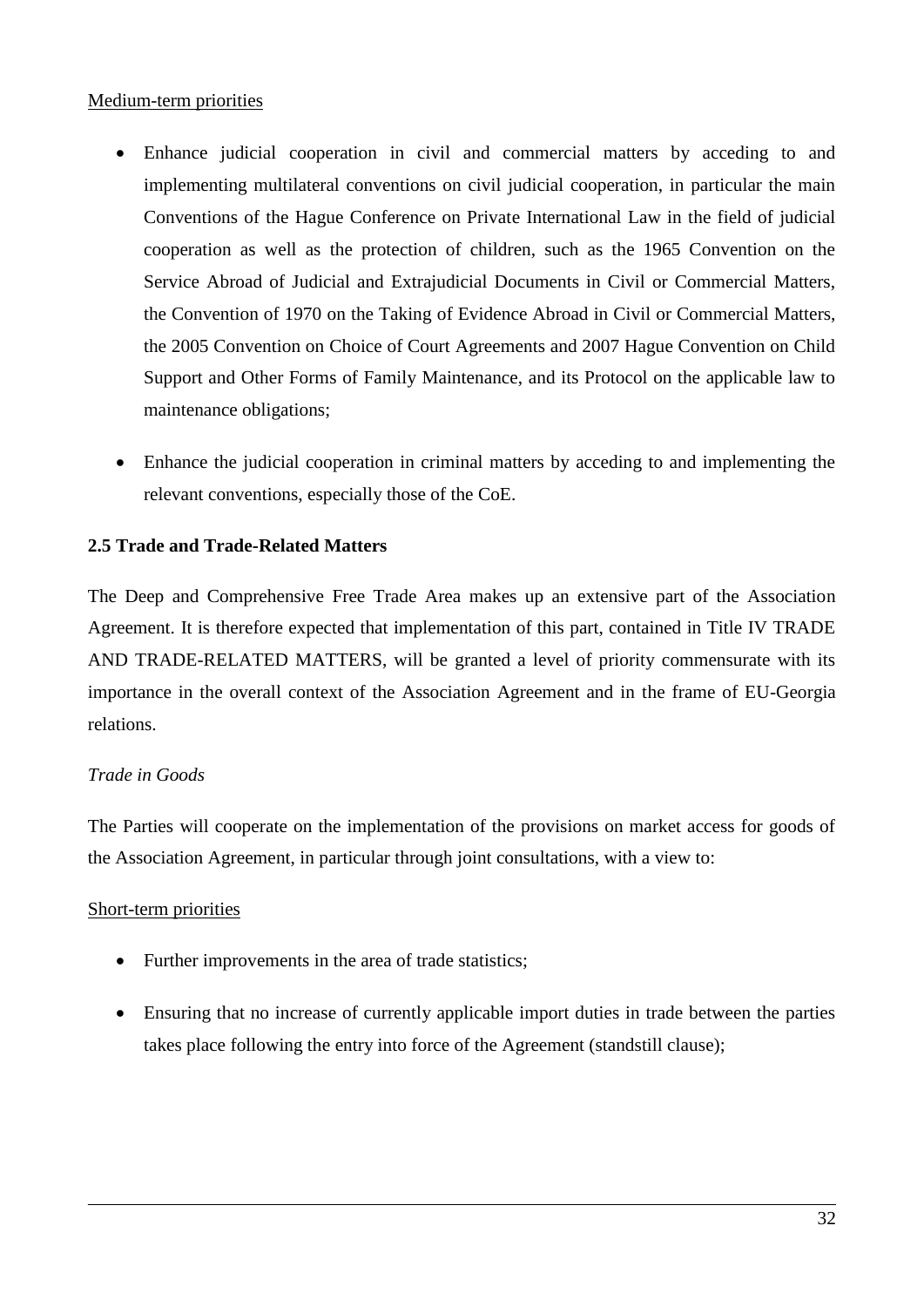- Support Georgia to increase the diversification of Georgia's export structure, including export of new products to the EU market;
- Close cooperation with a view to applying effectively the anti-circumvention mechanism;
- Assisting Georgia in drafting and implementing legislation it may intend to prepare on market access or other related issues (i.e. trade remedies);
- Ensuring exchange of information on market access-related developments and policy on market access.

### *Technical Regulations, Standardisation and Related Infrastructure*

The Parties will cooperate in the field of standards, technical regulations, metrology, market surveillance, accreditation and conformity assessment for achieving gradual approximation of these systems with EU relevant systems as provided for in the Association Agreement. The cooperation will include:

- Developing legislation which Georgia committed to implement on the basis of the Association Agreement as provided in its Technical Barriers to Trade Strategy (TBT);
- Developing infrastructure related to administration of standards, technical regulations, metrology, market surveillance, accreditation, and conformity assessment procedures, including through EU support;
- Facilitating the preparation and adaptation of stakeholders, including economic operators, for the implementation of approximated legislation;
- Continuing the implementation of the Market Surveillance Strategy for industrial goods;
- In the Market Surveillance field, strengthening administrative capacities of relevant Georgian state institutions and market surveillance bodies;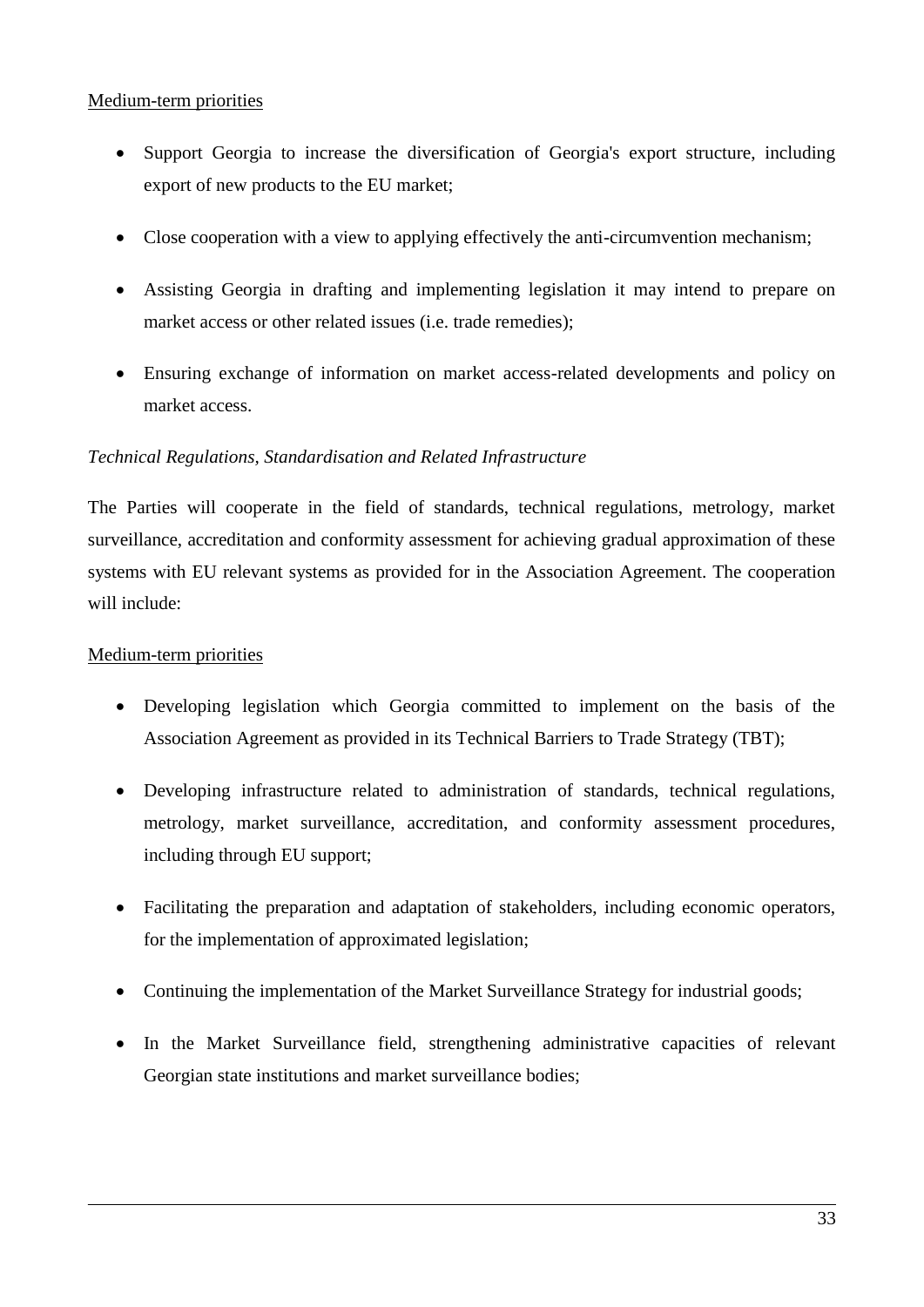- Further staff training for the administration of responsible government bodies and agencies;
- Exchanging information on all relevant aspects of the Georgian TBT and Market Surveillance Strategies, including timeframes as applicable.

# *Sanitary and Phytosanitary (SPS) Measures*

The Parties will cooperate in preparing for the approximation of Georgia's sanitary and phytosanitary legislation for food and feed, plant health as well as animal health and welfare and practice to that of the EU, as set out in the relevant Annexes to the Association Agreement. The cooperation will include:

## Short-term priorities

- Supporting the early warning system for the food and feed, animal health and plant health safety;
- Organising information campaigns with relevant agencies, businesses and NGOs on the requirements for accessing the EU market, as well as with civil society on the relevant consumer aspects of food and feed safety;
- Providing further EU technical advice and support to Georgia in drafting and implementing the legislation, including training the relevant staff, providing capacity-building to the competent authority and supporting the improvement of the laboratory capacity, in line with the EU requirements;
- Enhancing adaptation capacity of Georgian business for the implementation of approximated legislation.

# Medium-term priorities

• Supporting Georgia to strengthen the risk analysis in the SPS field; ensuring veterinary phytosanitary and food safety checks at the border inspection posts;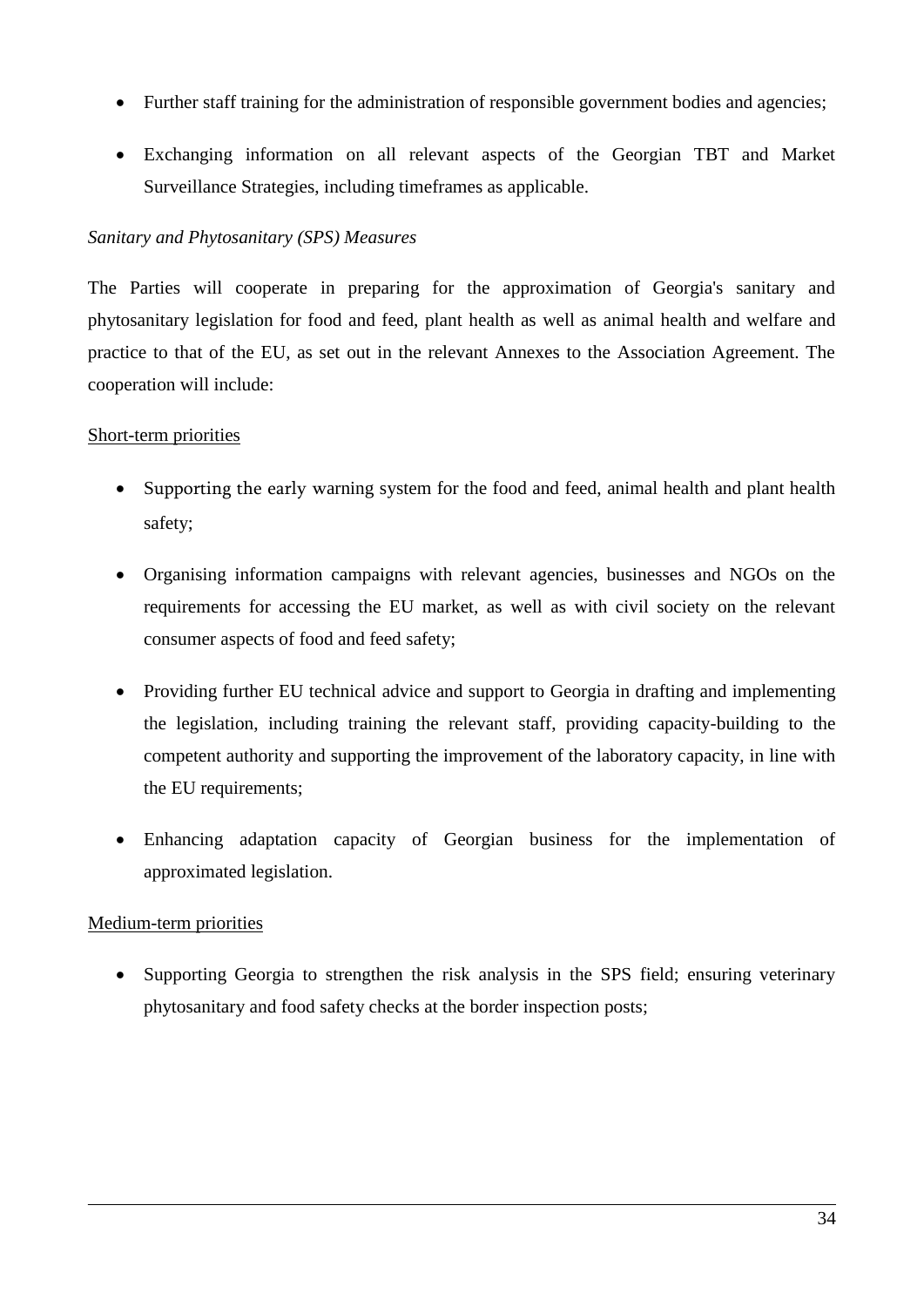- Facilitating the adaptation of Georgian businesses for the implementation of approximated legislation;
- Collaborating in the field of animal welfare and on the reduced use of antibiotics in animal production to combat antibiotics resistance.

## *Customs and Trade Facilitation*

The Parties will cooperate in preparing for the approximation of Georgia's legislation to EU *acquis* and international standards listed in the relevant Annex to the Association Agreement. Approximation should be based on the Union Customs Code, which is implemented as of May  $1<sup>st</sup>$ 2016. The relevant AA Annex shall reflect the substitution of the Community Customs Code with the Union Customs Code.

## Short-term priorities

- Implementation of the Strategic Framework for customs cooperation;
- Approximating Georgia's legislation on customs enforcement of IPR to EU *acquis*, as envisaged by the Association Agreement.

- Approximating Georgia's Authorised Economic Operator system to that of the EU;
- Continuing to modernise Georgian customs authorities;
- Continuing to simplify and modernise customs procedures;
- Assisting Georgia in its accession to the Convention on a common transit procedure;
- Co-operating on risk-based customs control and sharing of relevant information that contributes to improved risk management and security of the supply chains, facilitation of legitimate trade and safety and security of goods imported, exported or in transit;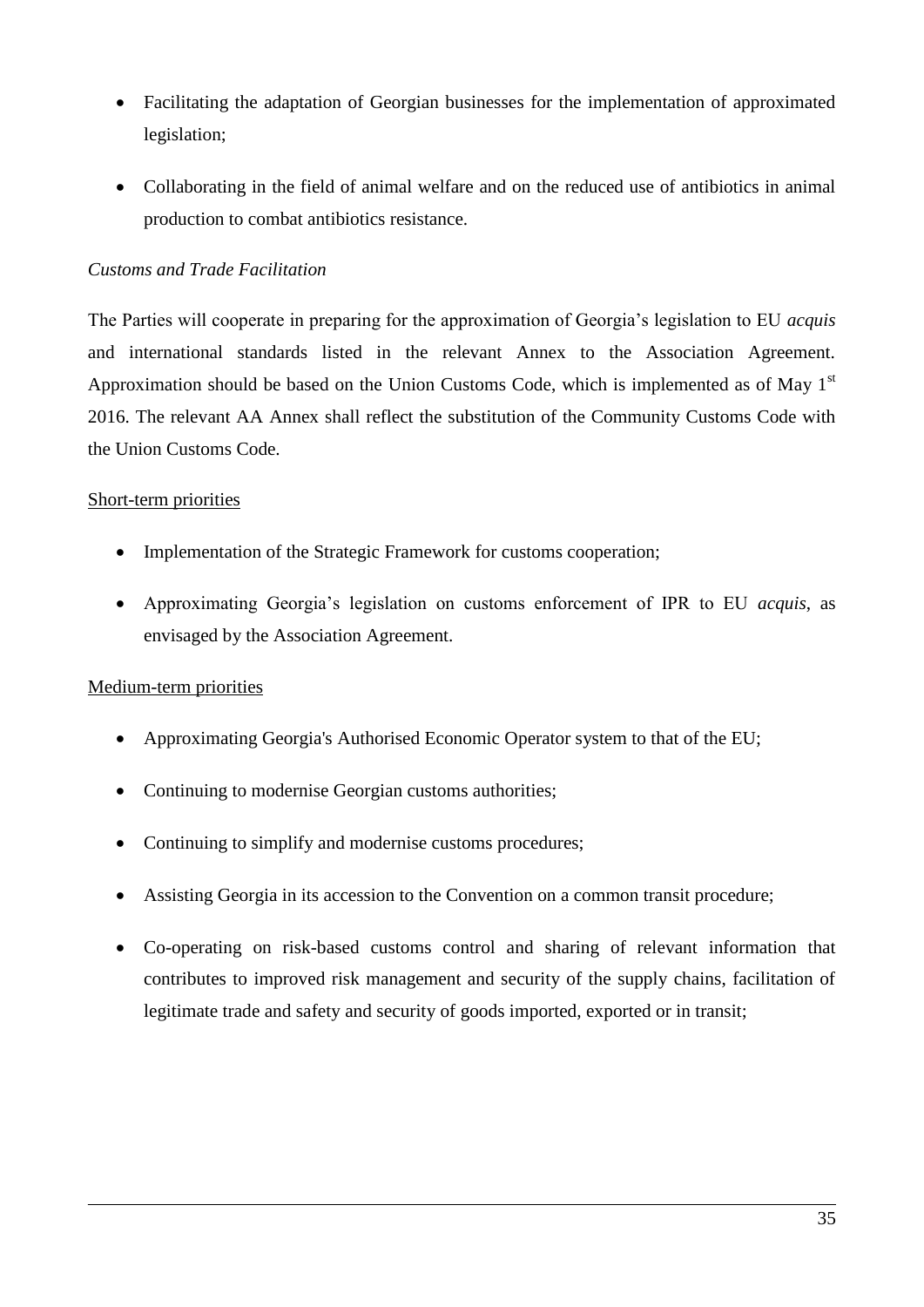- Strengthening dialogue on the fight against fraud to prevent illegal trade, including in excisable products, particularly through enhanced cooperation in the framework of the Protocol on Mutual Administrative Assistance in Customs Matters;
- Considering the prospect of mutual recognition of Authorised Economic Operator system as envisaged by the Association Agreement.

## *Rules of Origin*

The parties will work together to implement rules of origin laid out in the relevant protocol to the Association Agreement and deriving from Georgia's accession to the regional Convention on Pan-Euro-Mediterranean preferential rules of origin. This cooperation will include work to:

### Short- term priorities

 Discuss the current procedures applied by Georgian customs services in certifying and verifying the origin of goods.

## Medium-term priorities

- Substituting the current protocol on rules of origin (Protocol 2 of the AA) by a reference to the Pan-Euro-Mediterranean Convention on rules of origin following Georgia's accession;
- Continue training on certification and verification of preferential origin to Georgia's customs service.

# *Establishment, Trade in Services and Electronic Commerce*

The Parties will continue the dialogue on establishment, trade in services and electronic commerce according to the relevant provisions of the Association Agreement. Furthermore, the Parties will prepare for the implementation of the commitments in the services areas, as envisaged in the relevant Annexes to the Association Agreement. This will include providing training and building adequate administrative capacity to undertake planned legislative approximation, and ensure regular exchanges of information as regards envisaged and ongoing work in selected areas for approximation.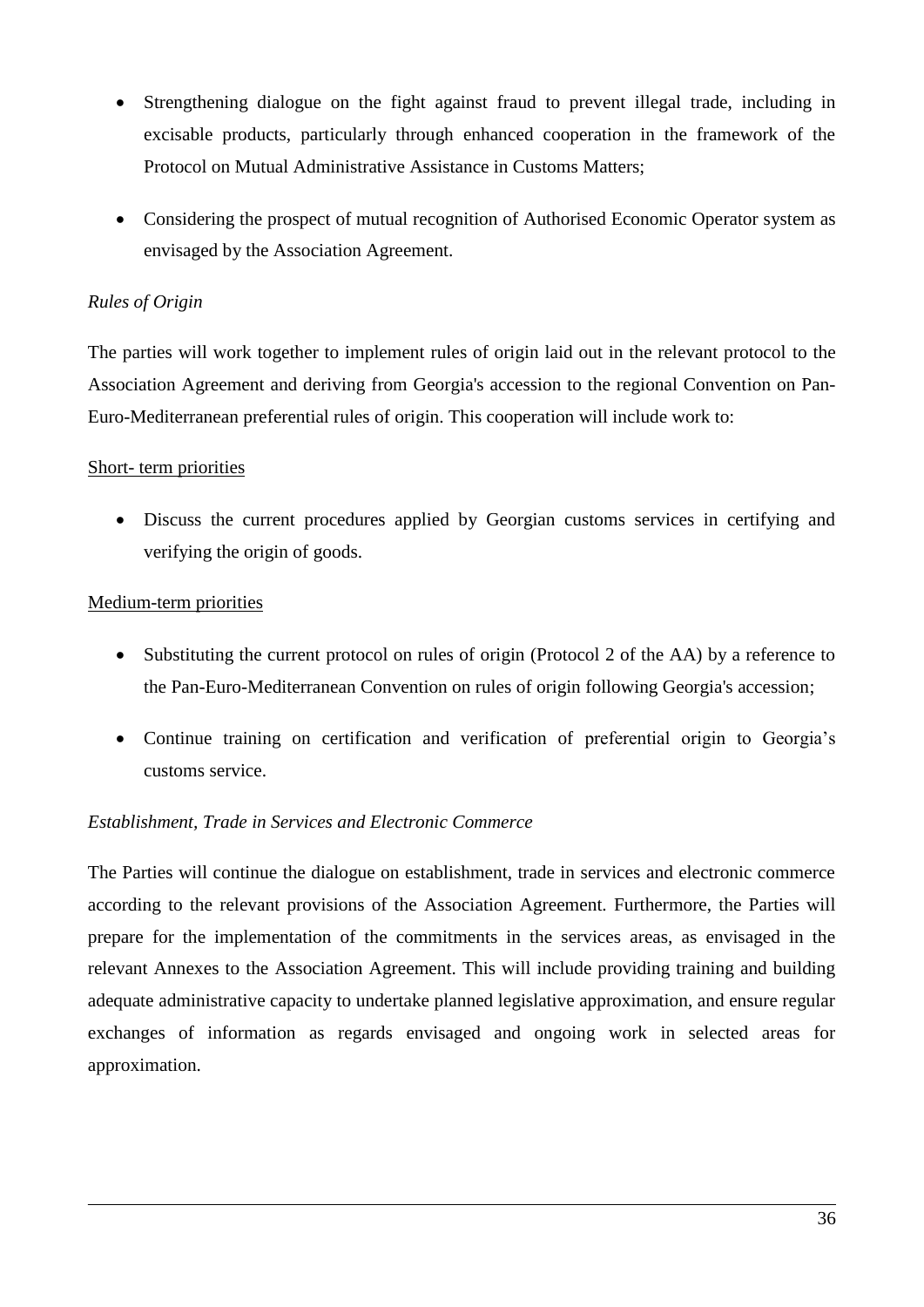- Exchange information and experience on development interoperable eCommerce trading platforms;
- Exchange information and experience on raising awareness among stakeholders on implementing the key principles of the Postal Services Directive, in particular the universal postal obligation, as well as other postal sector policy.

#### *Current Payments and Movement of Capital*

The Parties will continue dialogue on capital movements and payments, in particular with a view to monitoring compliance with all existing commitments and preparing for implementation of the Association Agreement.

#### *Public Procurement*

The Parties will cooperate on Georgia's preparations for the implementation of the Procurement Chapter of the Association Agreement and the related reforms. The work will include:

### Medium-term priorities

• Providing precise and timely information on planned legislative work affecting procurement policy and its implementation, both for the legal approximation and the set-up of institutions in the field of public procurement. A comprehensive roadmap has already been adopted by the Government of Georgia on 31 March 2016, covering five phases of actions to be implemented during the period from 2016 to 2022. The Parties will further discuss implementation of the roadmap, also in view of ensuring the approximation of the Georgian public procurement legislation with the EU public procurement acquis as foreseen in the Association Agreement.

### *Intellectual Property Rights (IPR)*

The Parties will cooperate on Georgia's preparations for the approximation to the EU *acquis* and international standards on the protection of intellectual property rights, including Geographical Indications as provided for in the Association Agreement and will ensure the effective protection of all IPR, including geographical indications. Cooperation will include: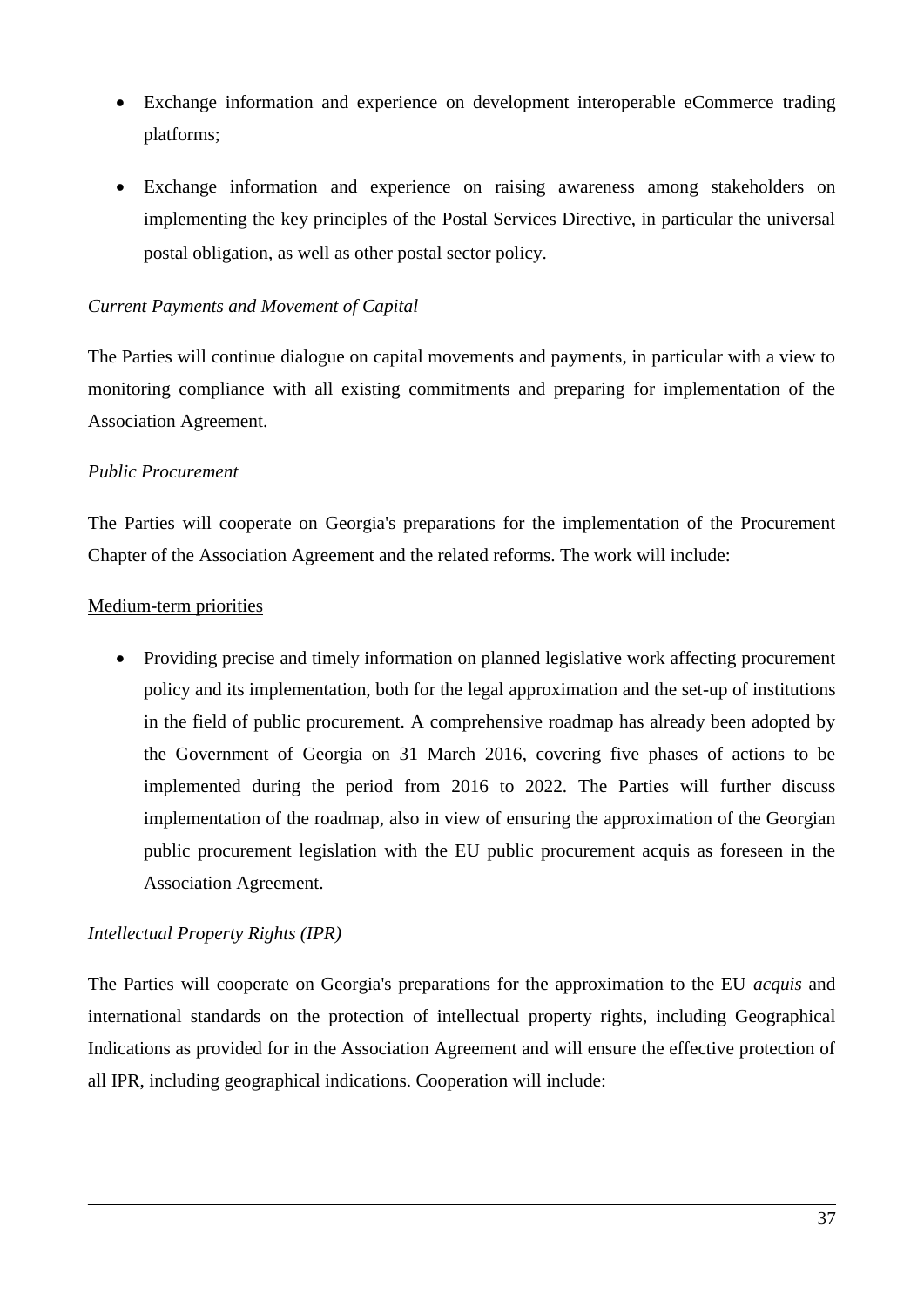- Ensuring rights holders from both Parties a high level of IPR protection and enforcement;
- Strengthening the enforcement capacity of relevant governmental bodies or executive agencies, as well as ensuring proper functioning of the judicial system to guarantee access to justice for rights holders and implementation of sanctions;
- Supporting functioning of the National Intellectual Property Centre of Georgia "Sakpatenti" in order to ensure protection of industrial property rights and copyright]; extending cooperation with third country authorities and industry associations;
- Taking measures to increase public awareness in the field of intellectual and industrial property protection and ensuring effective dialogue with rights holders;
- Taking effective measures against counterfeiting and piracy, including production of statistical information on those activities to be shared between the Parties.

### *Competition*

### Medium-term priorities

The Parties will cooperate on implementation of the Competition Chapter of the Association Agreement and the related reforms. Cooperation will tackle Georgia's institutional framework and relevant administrative capacity to guarantee effective implementation of relevant legislation, as well as enhanced dialogue on legislative enforcement in the competition area and related legislations.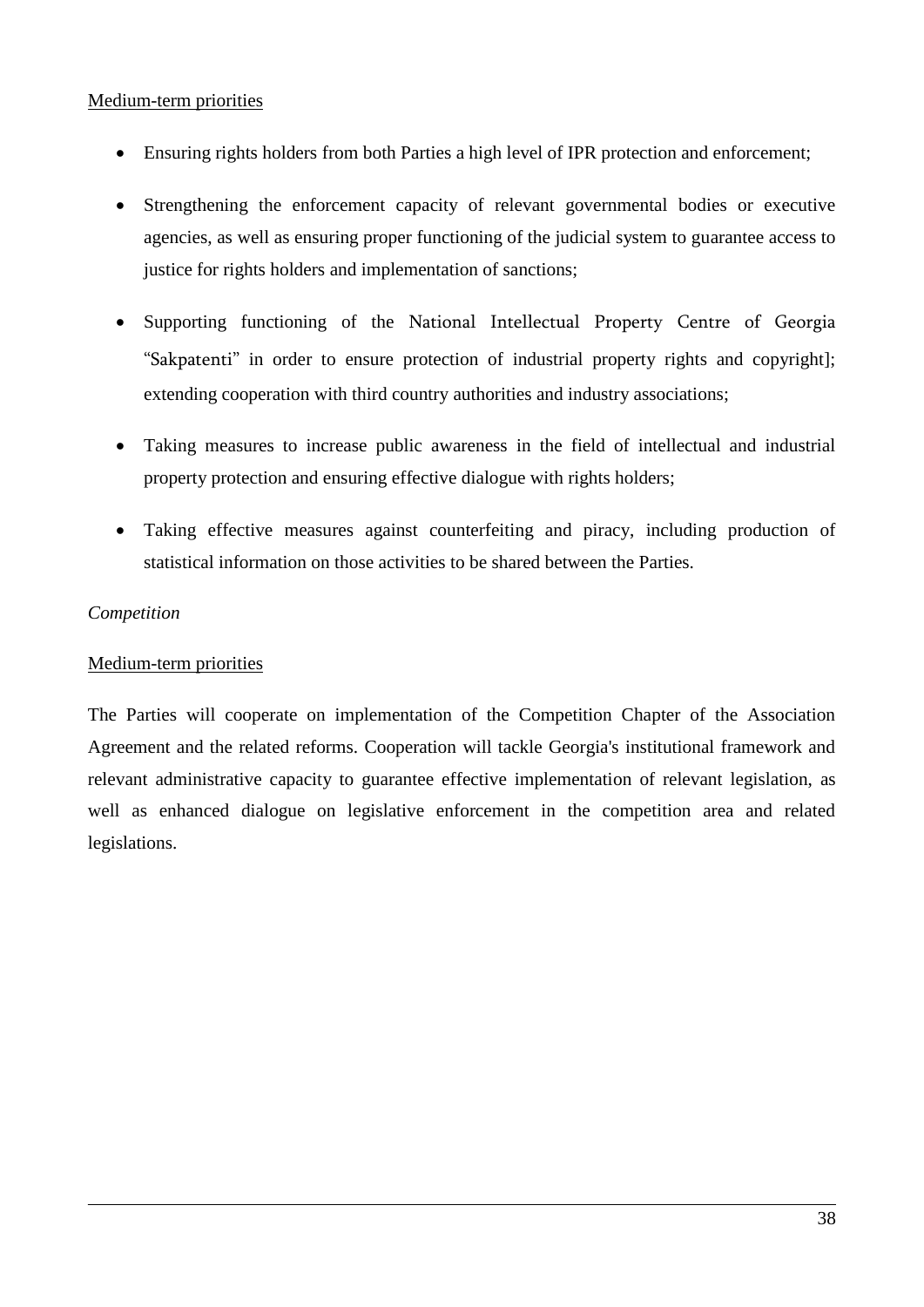#### *Transparency*

#### Short- term priorities

The Parties will pay special attention to cooperation when preparing for the implementation of commitments on transparency in trade-related policy-making. The parties will discuss best practices and respective experience in transparent policy-making, exchange information and provide relevant training, including on communication mechanisms and stakeholder consultations, as well as conduct seminars and other events for the wider public, aimed at explaining the implementation of the Association Agreement and the approximation process.

#### *Trade and Sustainable Development*

#### Medium-term priorities

The Parties will continue their dialogue on the issues covered by the Chapter on Trade and Sustainable Development of the Association Agreement, in particular exchanging information on the development of an appropriate labour inspection system for all international fundamental labour standards, implementation of the Labour Code, implementation of multilateral environmental agreements, which either side is party to, and implementation of their commitments related to sustainable development, as well as discuss and exchange best practices on the future implementation of the commitments under the Chapter with regard to stakeholder involvement and civil society dialogue.

#### **2.6. Economic Development and Market Opportunities**

The Parties will cooperate to support Georgia in establishing a fully functioning market economy and gradually approximating its policies to the policies of the EU in accordance with the guiding principles of macroeconomic stability, sound public finances, a robust financial system and sustainable balance of payments. To that end they will monitor macroeconomic developments, discuss key policy challenges and exchange information on best practices by strengthening the regular macroeconomic dialogue in order to improve the quality of economic policy making.

Furthermore the Parties agree to cooperate with a view to: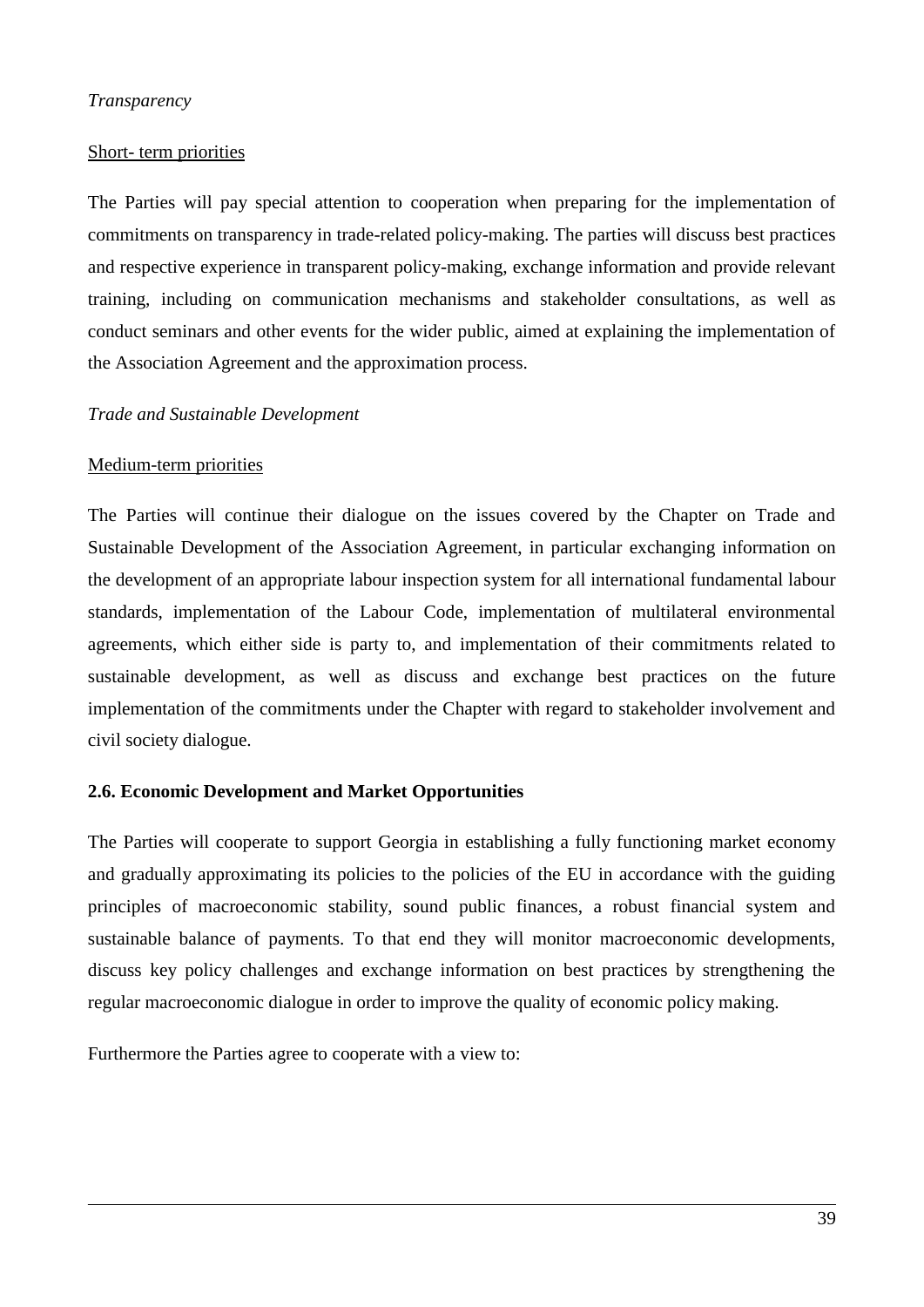- Strengthen the independence and regulatory powers of the National Bank of Georgia (NBG) and share EU experience, including from the ECB, on monetary and exchange rate policy as well as financial and banking sector regulation and supervision policies, to further develop Georgia's capabilities in these areas;
- Improve the sustainability and governance of public finances by implementing fiscal reforms;
- Develop a sustainable, comprehensive and well-targeted social safety net.

## *Agriculture and Rural Development*

The Parties will cooperate on:

### Short-term priorities

• Adoption of the Rural Development Strategy of Georgia 2017-2020 and its implementation.

- Modernising and improving the efficiency of institutions responsible for agriculture development, including through participation of all relevant sector stakeholders in this process;
- Facilitating the gradual adoption of marketing standards for agriculture products to support a higher food safety and the implementation of quality schemes:
- Improving the competitiveness and sustainability of agricultural production, by fostering economies of scale via market-oriented agriculture cooperatives, by developing advisory and extension systems to increase production and augment exports; and by easing access to viable credit and financial resources for agriculture;
- Supporting the development of efficient value chains and supporting SMEs to increase their competitiveness in selected sectors with high export value;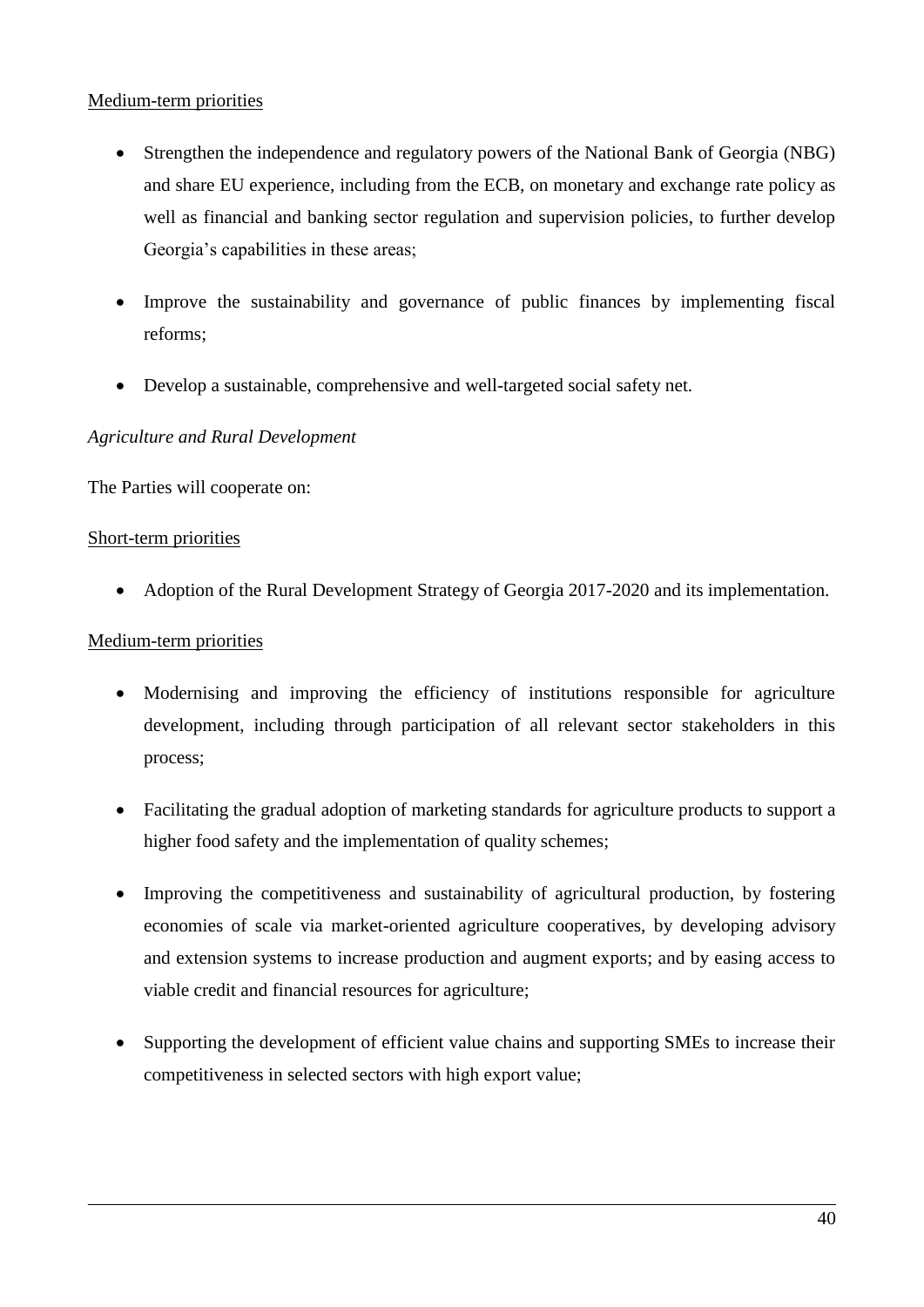- Moving towards the progressive convergence and implementation of effective agricultural and rural development policies, on the basis of proven EU models;
- Enhancing employment and living conditions in the rural areas through improved management of natural resources, improved services and infrastructure and diversification of the rural economy;
- Supporting the promotion of Georgian agricultural products.

# *Public Internal Financial Control and External Audit*

The Parties will cooperate with the aim to ensure the development of public financial control and external audit by:

## Short-term priorities

 Further develop the internal control system under decentralised managerial responsibility, including functionally independent internal audit in state authorities by ensuring harmonisation with generally-accepted international standards, frameworks and EU good practice;

- Continue to improve the internal control and internal audit system in the public sector in line with a gap assessment between actual practice and generally accepted international standards, frameworks and EU good practice;
- Ensure further development of the external audit function of the Court of Accounts (State Audit Office of Georgia), in line with generally-accepted international standards (INTOSAI).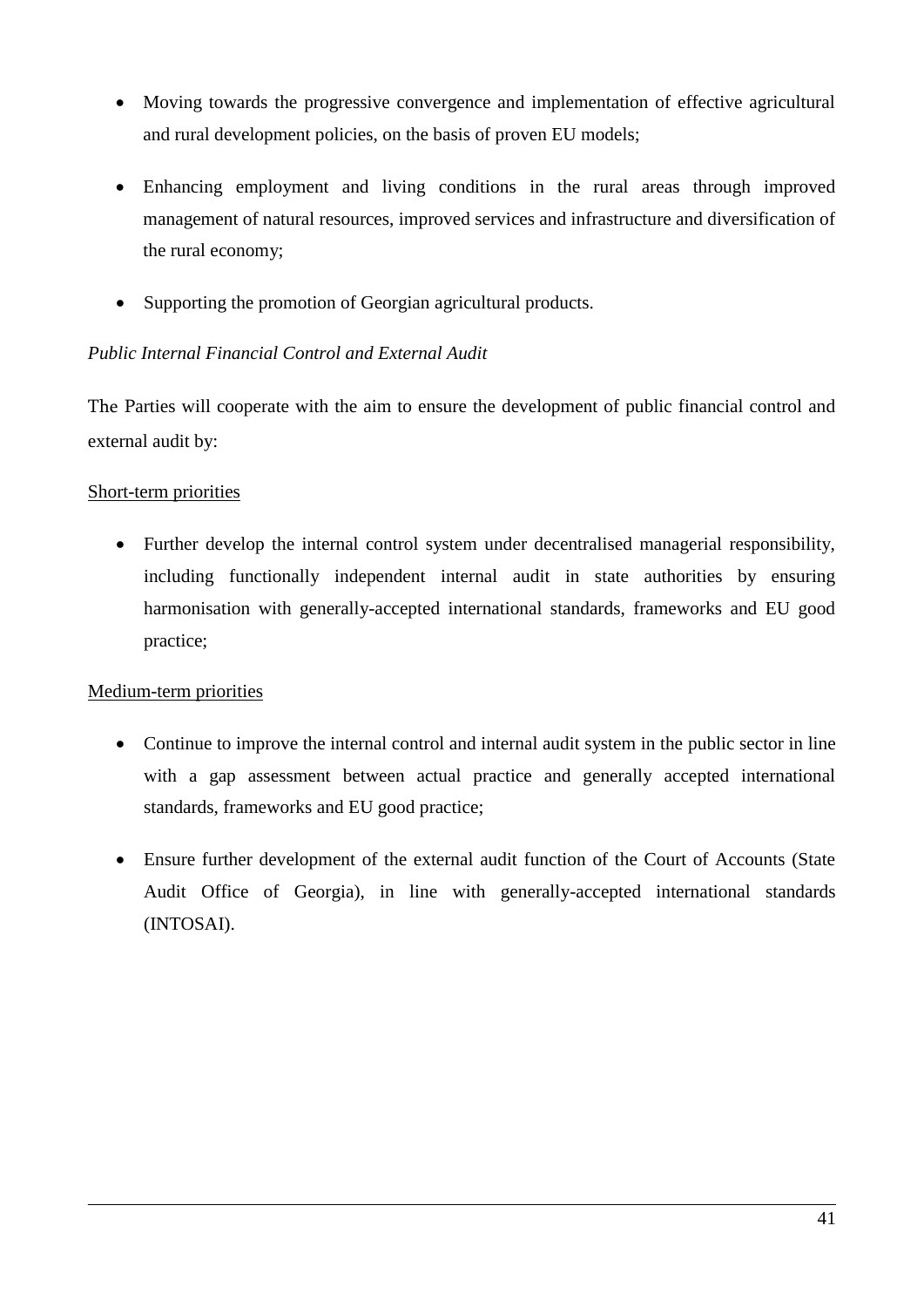## *Taxation*

The Parties will enhance and strengthen cooperation aimed at the improvement and development of Georgia's tax system and administration, based on EU and international standards, including preparation for gradual approximation to the EU *acquis* and international instruments as laid down in the relevant annex of the Association Agreement, in particular by:

- Improving and simplifying tax legislation;
- Improving international tax cooperation in order to enhance good governance in the tax area i.e. the principles of transparency, exchange of information and fair tax competition;
- Improving capacity of the tax administration, in particular by moving towards a more focused, risk based system for tax control and audits;
- Taking measures to harmonise policies in counteracting and fighting fraud and smuggling of excisable products;
- Developing cooperation with the tax administrations of EU Member States by exchanging new experiences and trends in the field of taxation.

### *Statistics*

The Parties will cooperate on:

- Address statistical discrepancies in measuring bilateral EU-Georgia trade data;
- Continue ensuring availability of statistics and data to researchers, journalists and the broader public;
- Preparing for approximation to the EU *acquis, in particular by:*
	- Introduction of quality reporting for most of the statistical surveys:
	- Completing the introduction of SNA 2008;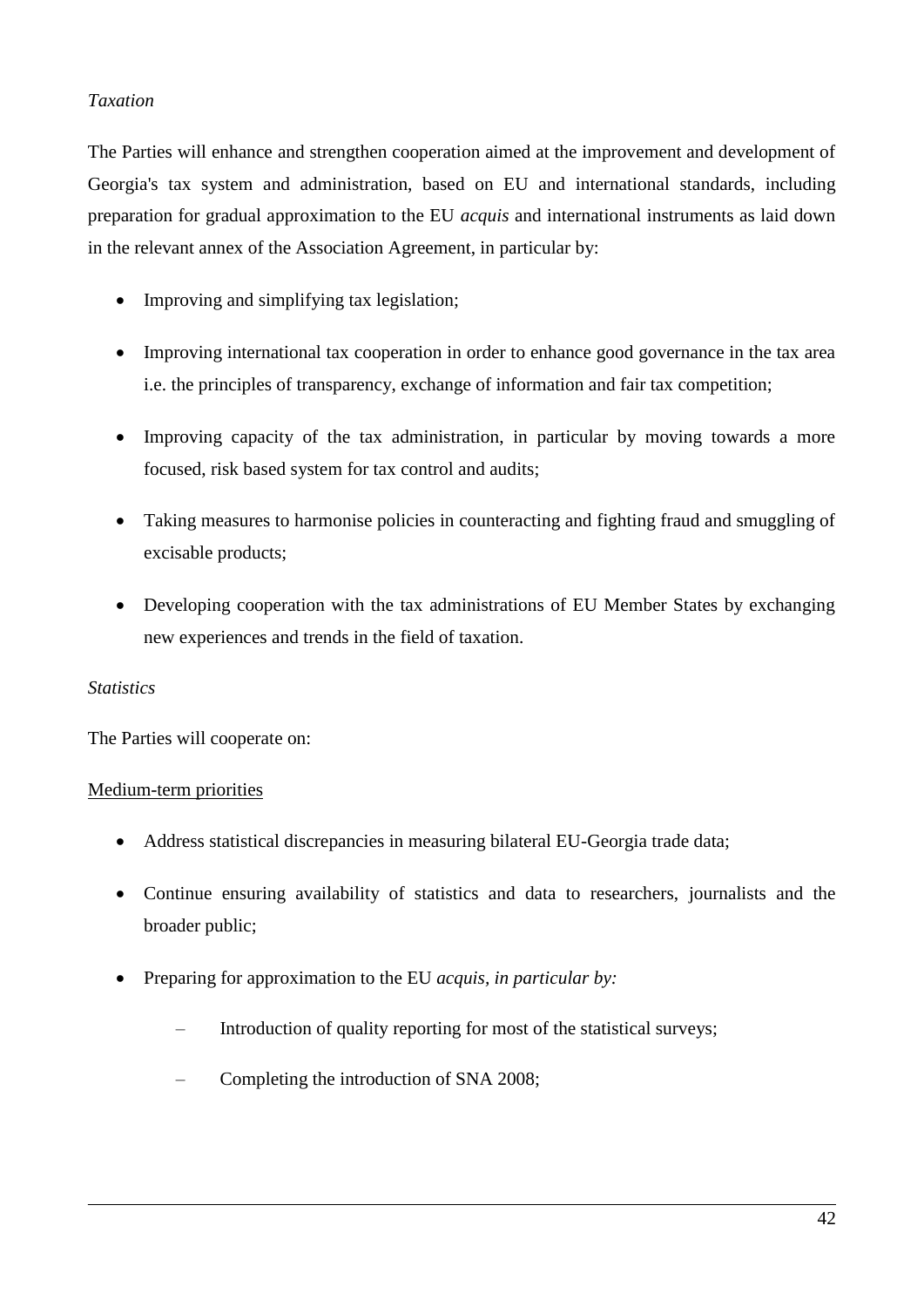– Alignment of the Business Statistics Methodology with EU standards and business statistics oriented on the future data requirements as contained in the Framework Regulation for Integrated Business Statistics (FRIBS); promote sharing experience of the EU countries in implementing FRIBS is desirable for enhancing the alignment process.

## *Consumer Policy*

In view of the preparation for the implementation of the EU *acquis* and international instruments mentioned in relevant Annexes to the Association Agreement, the Parties will cooperate in:

- Supporting Georgia to gradually approximate its legislation to the relevant EU legislation and international instruments within the stipulated timeframes in annex XXIX of the Association Agreement;
- Strengthening consumer protection in Georgia, notably through training of government officials and other consumer interest representatives on the approximation with EU legislation and its subsequent implementation.

## *Company Law, Account*i*ng and Auditing and Corporate Governance*

The Parties will cooperate in view of Georgia's preparation for the approximation implementation of the EU *acquis* and international instruments mentioned in the relevant Annex to the Association Agreement, and in particular on Georgia's efforts to make greater use of their regular dialogue to deepen cooperation and discuss steps which should be taken.

### Short-term priorities

Identify areas in which the EU could provide further training and capacity-building.

- Development of administrative capacity of relevant state institutions;
- Develop company and other relevant laws with regard to EU *acquis*;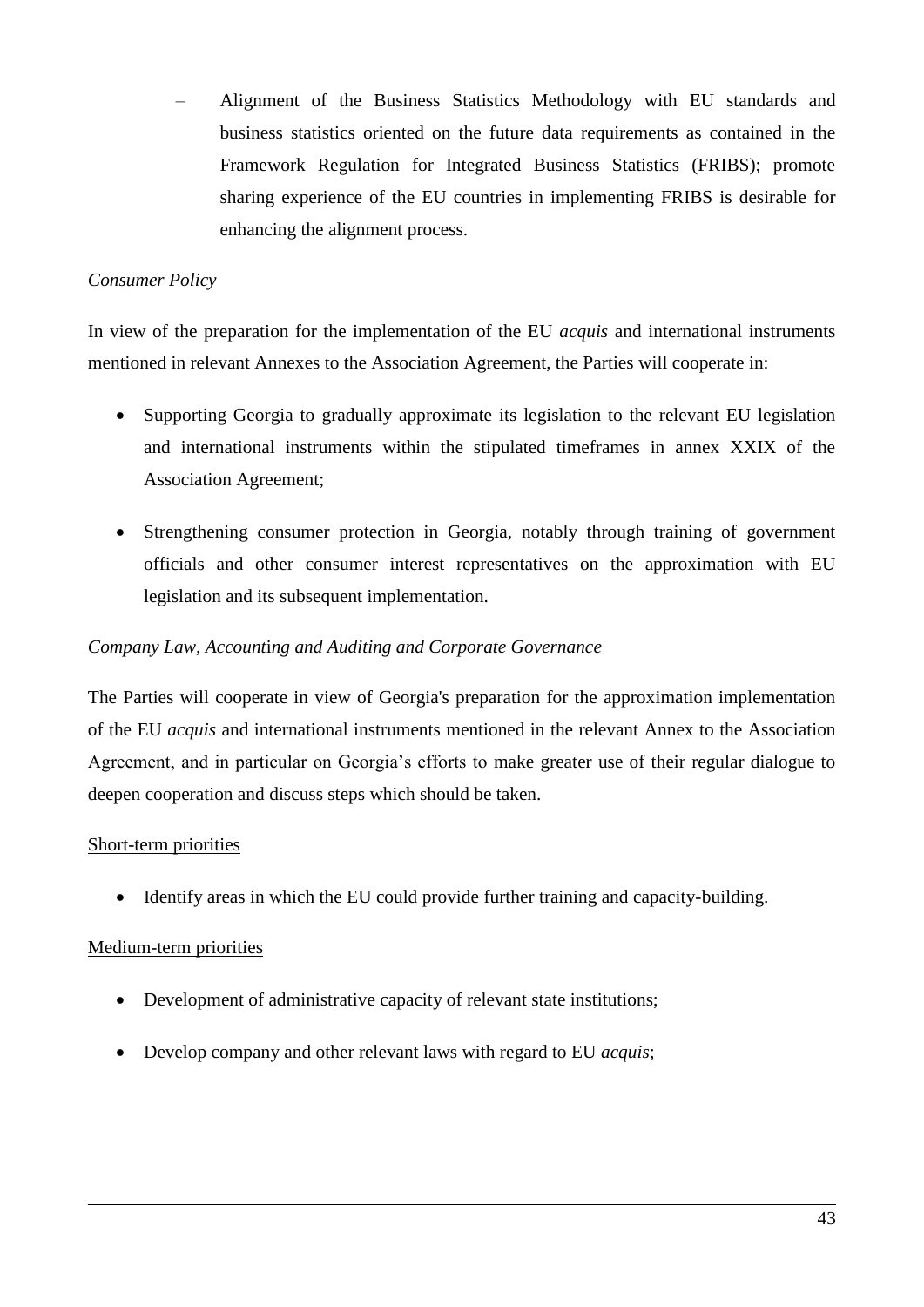- Ensure the implementation of the rules set by the new Company law related to the compulsory disclosure of information;
- Introduce relevant international auditing standards at national level and promote their application by all listed companies at national level;
- Provide timely, relevant and precise information about the state of play and development of the existing legislation in Georgia and its conformity with the EU *acquis* and exchange in advance relevant information concerning necessary institution- and capacity building relevant to the approximation of the EU *acquis*; (NB In this context, the government adopted the Action Plan for Financial Reporting and Auditing Reform. One of the tangible outcomes is the law on Accounting, Reporting and Auditing enacted on 8 June 2016).

## *Financial Services*

The cooperation will aim at preparing Georgia for the modernisation of its financial regulatory and supervisory framework, using EU legislation and international instruments referred to in the relevant annexes to the Association Agreement as a reference to develop a set of rules appropriate for Georgia. This cooperation shall include the following actions and contribute to achieving the following objectives:

### Short-term priorities

- Identifying areas in which training and capacity-building should be provided.
- Establishing contacts and exchanging information with the EU financial supervisors in line with the Association Agreement;
- Providing timely, relevant and precise information about the state of play and development of the existing legislation in Georgia.

# Medium-term priorities

• Create a new regulatory and supervisory framework in conformity with internationally agreed regulatory standards, including new supervisory approach, tools and instruments;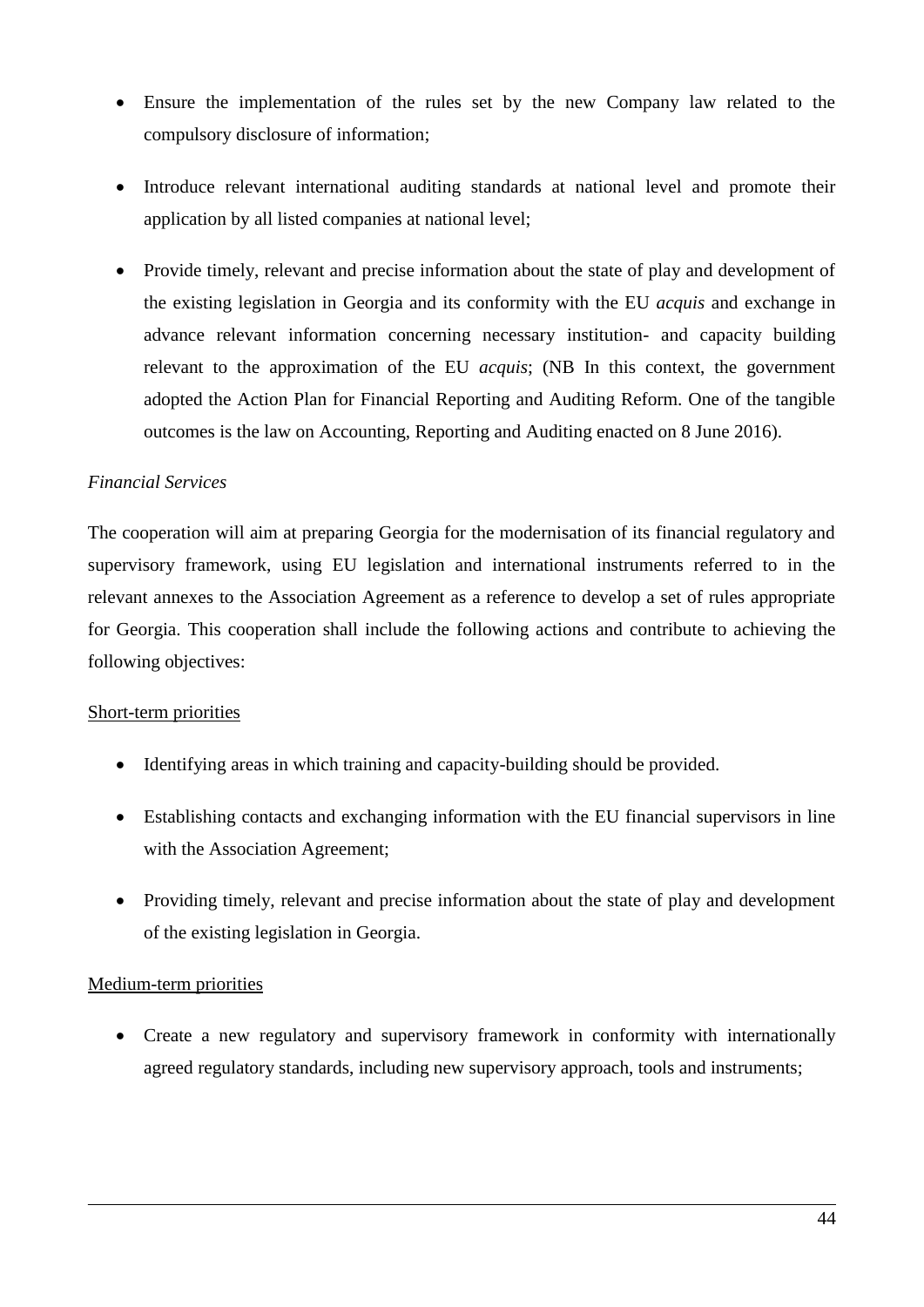- Improving the administrative capacity of supervisory authorities;
- Continue cooperation with FATF, the Council of Europe, MONEYVAL, as well as relevant authorities in EU Member States and signing Memoranda of Understanding between financial intelligence authorities of Georgia and EU Member States.

## *Industrial and Enterprise Policy and Mining*

The Parties will cooperate to improve the business and regulatory environment, in particular for SMEs, including microenterprises, in particular by:

## Short-term priorities

• Implementation of the Georgian SME Strategy and the corresponding Action Plan for 2016-2017;

## Medium-term priorities

- Implementation of the country-specific roadmap and the recommendations of the SBA (Small Business Act) Assessment to the extent possible;
- Linking SME development to the opportunities created by the DCFTA including through business (support) networks (such as the Enterprise Europe Network) and clusters;
- Strengthening the role of business and SME associations (including sectoral associations) in order to improve Public-Private Dialogue;
- Developing opportunities for Georgian start-ups to enter the EU and Georgian markets.

Through the dedicated Subcommittee the Parties will exchange information on mining and metals to achieve better understanding of Georgian and EU policies, including the implementation of the EU Raw Materials Initiative, the Horizon 2020 research programme and the European Innovation Partnership on Raw Materials.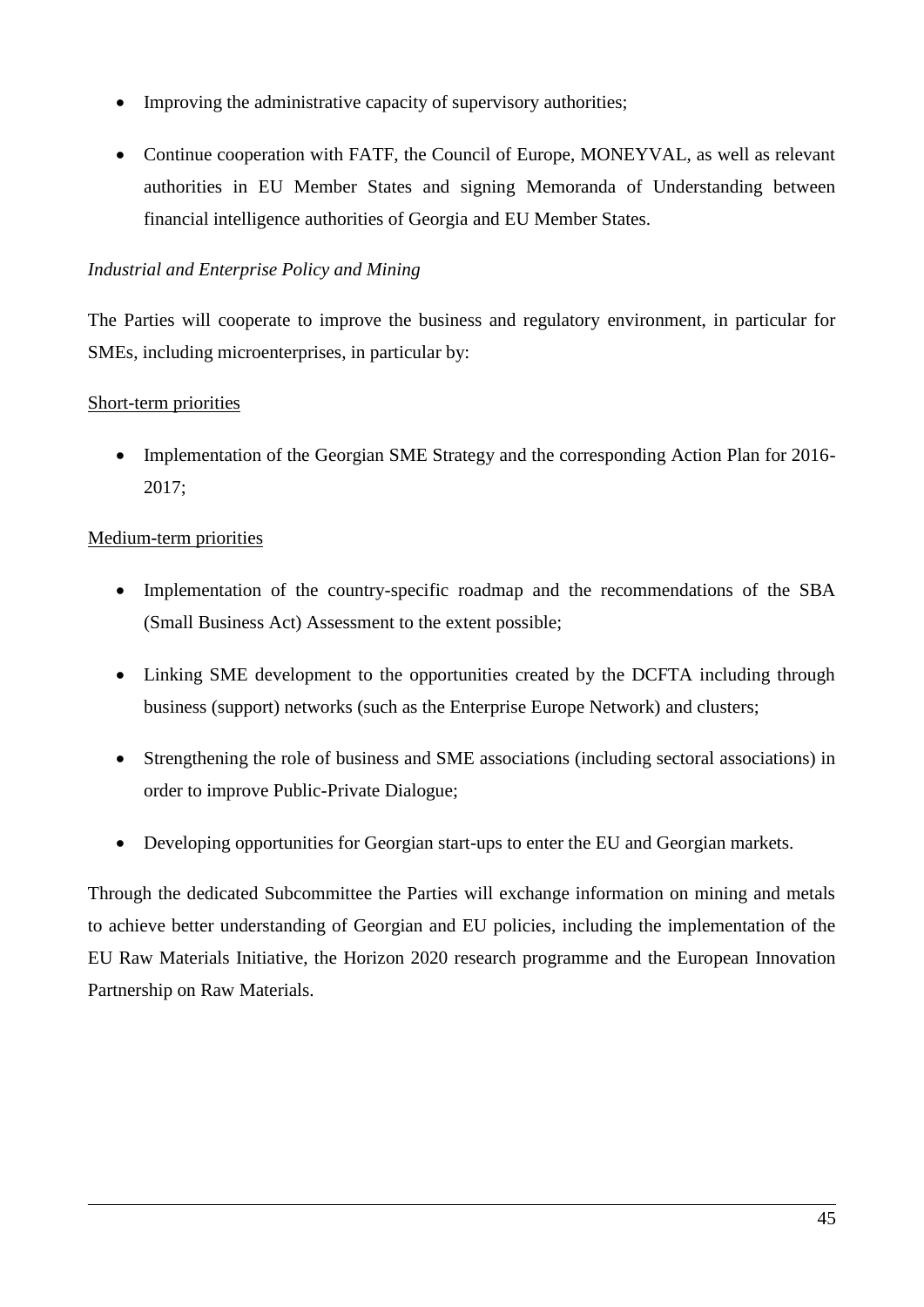### *Tourism*

Through the dedicated Subcommittee the Parties will exchange information on development of tourism in Georgia and in the EU, including on relevant events and best practices and support Georgia in the implementation of Georgia Tourism Strategy adopted in 2015.

## *Employment, Social Policy and Equal Opportunities*

The Parties will cooperate in order to:

#### Short-term priorities

- Prepare for the approximation and implementation of the EU *acquis* in the areas of health and safety at work, labour law and working conditions, and gender equality and antidiscrimination as mentioned in the relevant annexes to the Agreement, and in particular to establish an appropriate law enforcement and supervision system in line with EU approaches (starting with the Occupational Health and Safety area) and to build capacity of social partners (e.g. training on EU health and safety legislation and standards and EU legislation and standards regarding labour law);
- Monitor the ongoing impelementaiton of the New Service Model for public employment services;
- Complement the legal framework necessary to establish an effective labour inspection system;
- Further improve capacities of social services and of the Ministry of Labour, Health and Social Affairs in order to strengthen the capacities of the administration in charge of developing and implementing employment and social policies respecting the equal opportunities principles.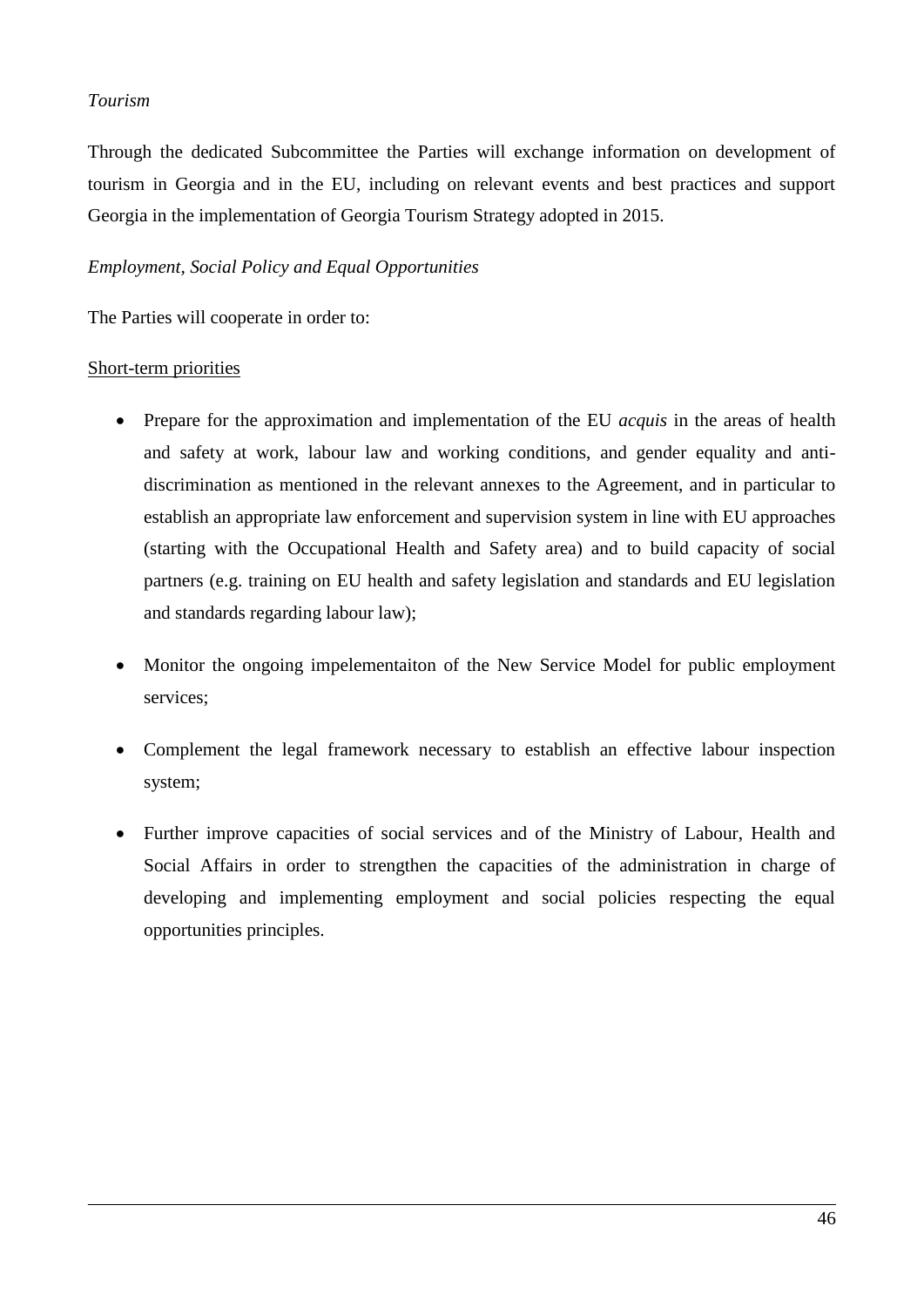- Roll out the newly defined public employment services with adequate capacities and in line with requirements of the European public employment services;
- Continue establishing an effective labour inspection system in line with ILO standards in order to ensure administrative and enforcement capacities in the areas of health and safety at work and labour law, and strengthen relevant judiciary bodies;
- Develop a strategic approach to employment, aiming at more and better jobs with decent working conditions, better matching of skills and jobs in the labour market and promoting active labour market measures and efficient employment services, with a particular focus on youth;
- Ensure well-functioning social dialogue through the effective functioning of the Tripartite Social Partnership Commission and capacity-building of social partners.

# *Cooperation in the Field of Digital Economy and Society*

The Parties will cooperate to prepare for implementation of EU *acquis* mentioned in relevant annexes of the Association Agreement and support Georgia on:

- Efforts to approximate the legislation in the field of electronic communications with the EU *acquis*;
- Activities dedicated to strengthening the independence and administrative capacity of the national regulator in the field of communications, in order to ensure its ability to take appropriate regulatory measures and enforce its own decisions and all applicable regulations and to guarantee fair competition in the markets;
- Strengthening the sector by exchanging information and experience on the implementation of the Digital Single Market (DSM);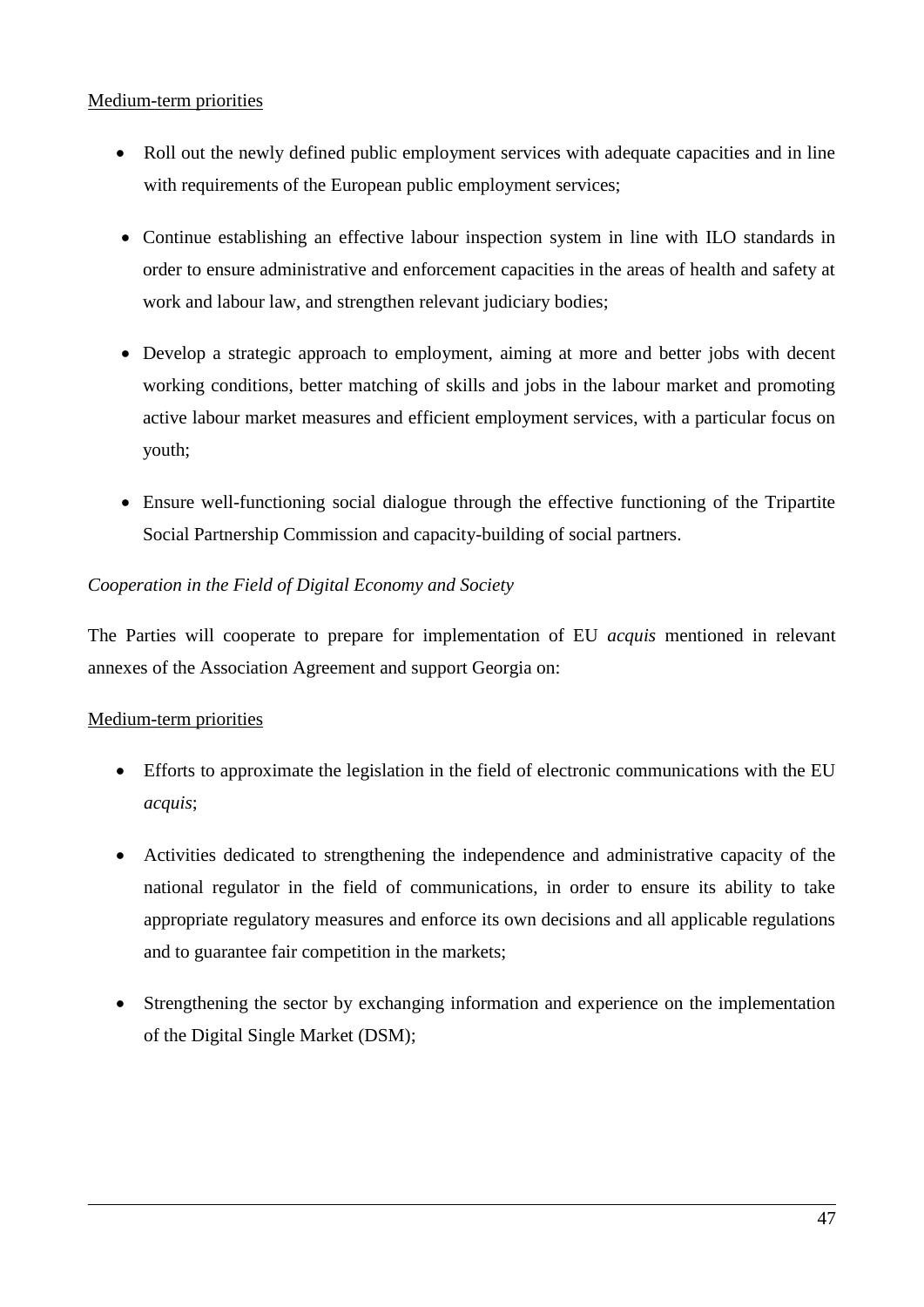Efforts to increase the cyber resilience of key critical infrastructure sectors and public sector organisations, drawing from relevant EU experiences and in line with EU norms.

#### *Fisheries and Maritime Policy*

The Parties will cooperate on:

#### Short-term priorities

 Fostering an integrated approach to maritime affairs, especially by contributing to the development of cross-sectoral initiatives in the maritime domain by establishing a working group on maritime affairs composed of the relevant ministries and services, and by identifying areas of common interest and actively cooperating with coastal States and maritime stakeholders in the Black Sea region, in the context of the EU Integrated Maritime Policy.

### Medium-term priorities

- Improving and enhancing monitoring and control of fishing activities and of trade in fisheries products and their traceability, in order to effectively fight Illegal, Unreported and Unregulated fishing (IUU fishing);
- Taking necessary steps to achieve sustainable fisheries in the Black Sea, both in bilateral and multilateral frameworks on the basis of an ecosystem approach to fisheries management;
- Increasing scientific and technical co-operation with a view to ensure the capacity of monitoring fisheries based on sound and reliable data, and of evaluating the state of marine resources and of the marine environment.

### *Public Health*

The Parties will cooperate on: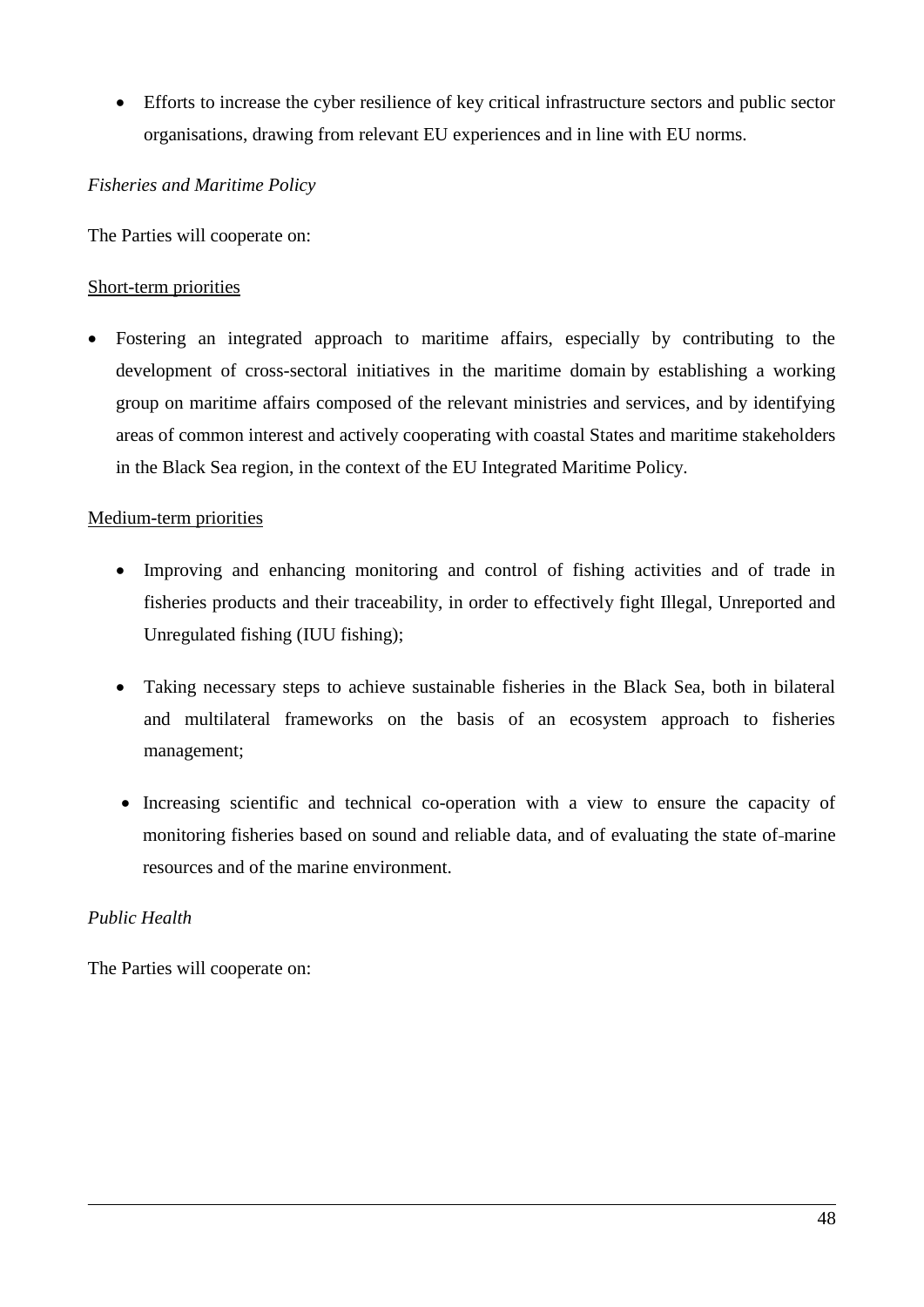- Supporting Georgia prepare for the implementation of the EU health *acquis*, as mentioned in the relevant annexes of the Association Agreement, in particular in the area of blood safety, tobacco control, quality and safety of substances of human origin (blood tissues, organs, cells), and communicable diseases in line also with Georgia's international obligations under the Framework Convention on Tobacco Control and the International Health Regulations;
- Improve the coverage of the Universal Health Care Programme and reduce out-of-pocket expenditures to be paid by the patients. This issue is considered a main priority of the government and is reflected inter alia in an increase of public expenditure on health and comprehensive reforms to strengthen the health care sector;
- Enhance quality and accessibility of primary healthcare aiming at disease prevention and improvement of quality of life;
- Strengthen healthcare institutions most of which are private-run and their accountability through establishing quality indicators, value-based purchasing and other quality management processes including recognising accreditation of health care institutions by international accreditation bodies;
- Strengthening national multi-sectorial action to fight anti-microbial resistance *inter alia* by strengthening surveillance, prudent use of antimicrobials and infection control in healthcare settings.

# **2.7 Connectivity, Energy Efficiency, Environment, Climate Action and Civil Protection**

### *Transport*

The Parties will cooperate to enhance further implementation of the EU *acquis* in all transport modes mentioned in relevant annexes of the Association Agreement and to support Georgia in:

### Medium-term priorities

 Pursuing the implementation of the EU aviation *acquis* in order to take full advantage of the EU-Georgia Common Aviation Area Agreement;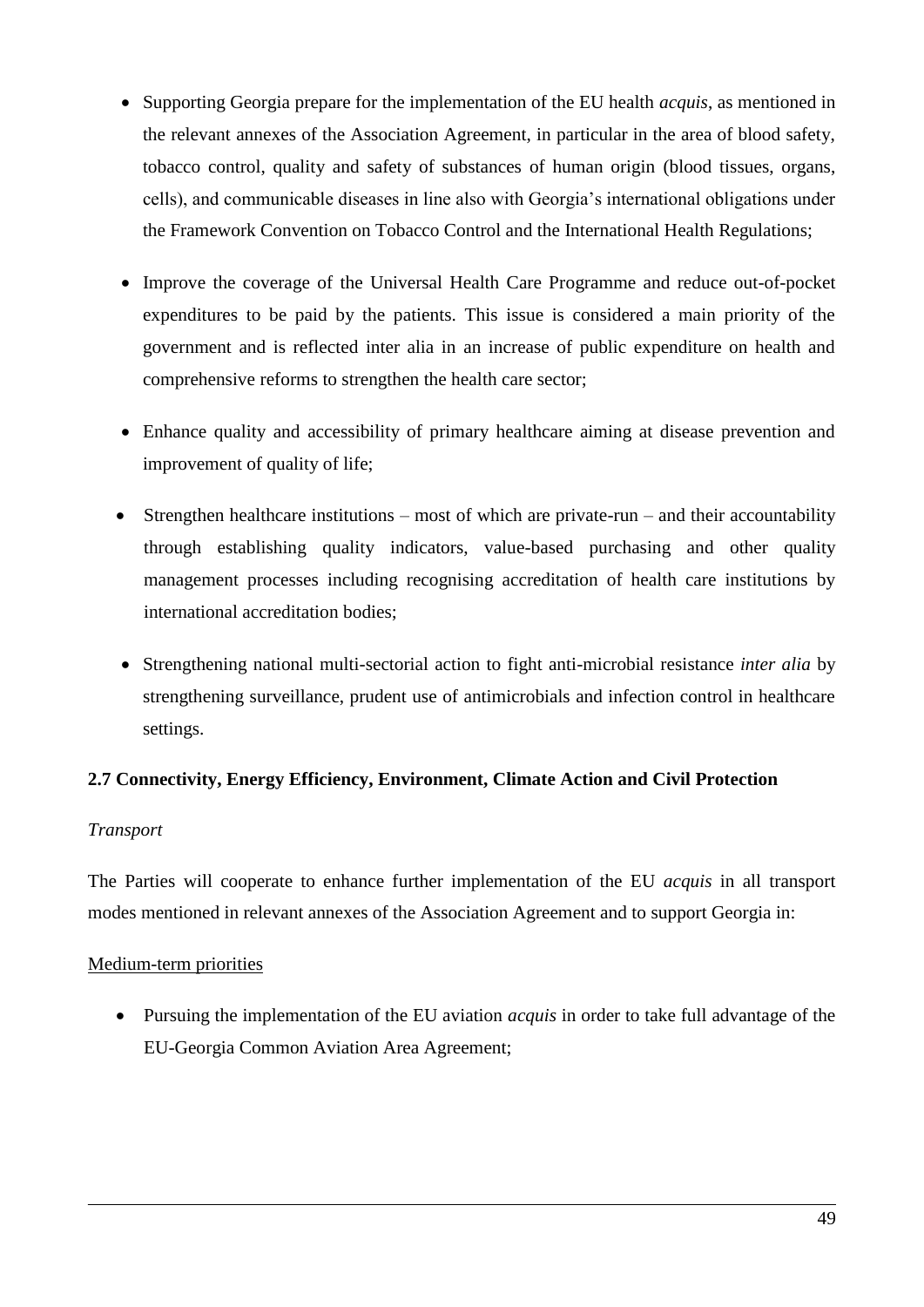- Activities to improve safety across transport modes (aviation, road, maritime, railway);
- Developing infrastructure, in particular to start preparing and implementing further projects for the development of the extended core TEN-T network, as agreed at the 2016 Rotterdam TEN-T days' ministerial meeting.

# *Energy Cooperation*

The Parties will cooperate with the aim to:

## Short-term priorities

- Complete Georgia's formal accession to the Energy Community Treaty as a contracting Party in line with the Association Agreement;
- Implement relevant legislation in the fields of electricity, renewable energy, energy efficiency, oil, gas, energy statistics, energy-related environment, and prospection of hydrocarbons, in the line with the terms and conditions set out in the protocol of accession to the Energy Community Treaty and in the Association Agreement.

- Take steps towards the integration of Georgia's energy market with that of the EU, and strengthening Georgia' energy security and regulatory convergence through the further implementation of relevant EU legislation, including related secondary legislation, applicable to Georgia, in line with the AA and Energy Community commitments and in accordance with the timeline agreed by Georgia in these frameworks;
- Cooperate on attracting international support for sustainable energy development including that from international climate funds and other financial instruments;
- Reinforce Georgia's energy infrastructure network and interconnections, in particular:
	- with regard to electricity, promoting cross-border trade and interconnections with neighbouring countries and reinforcing Georgia's transmission grid;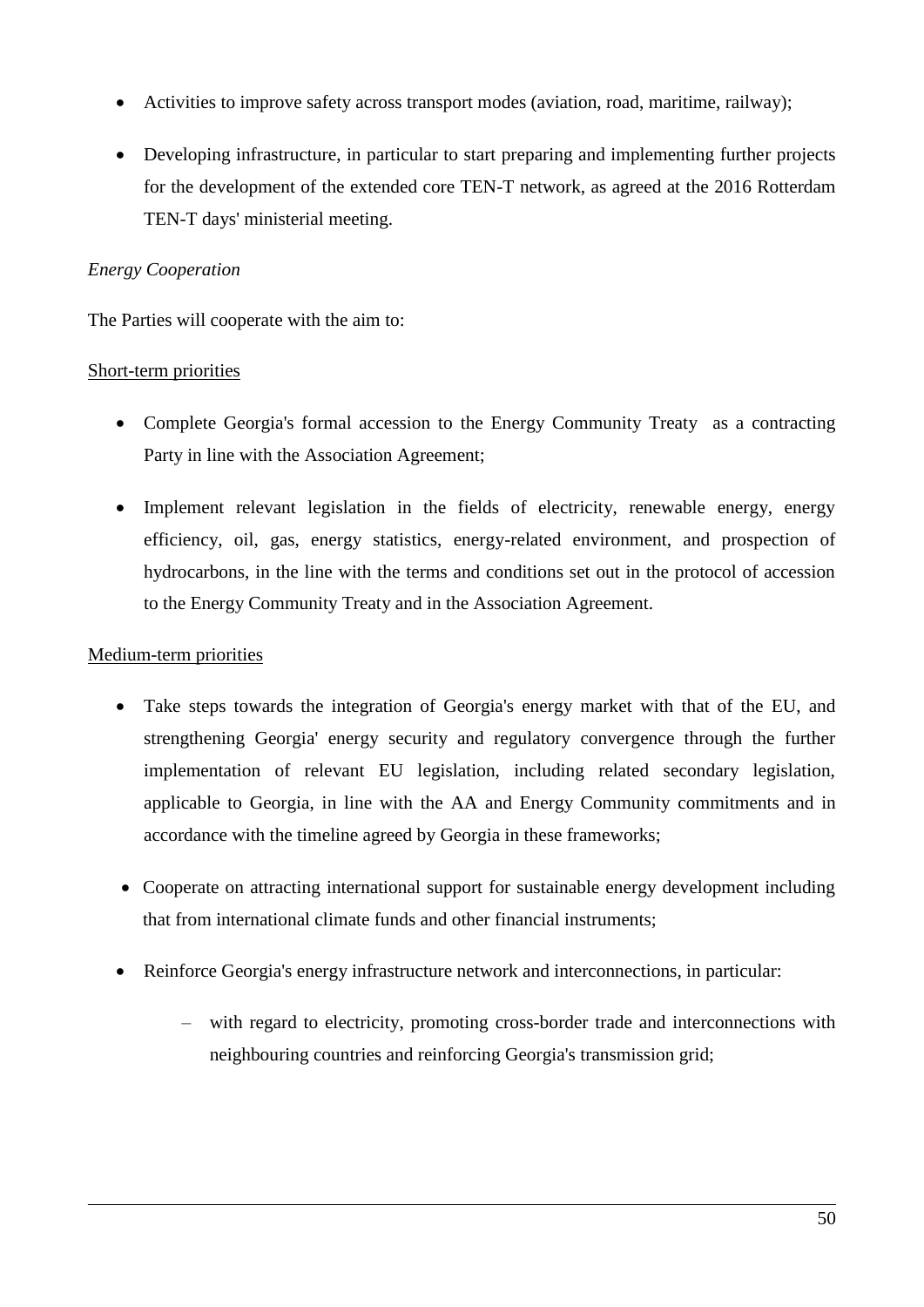– with regard to natural gas, expansion of main gas pipelines, including facilitating the implementation of the expansion of the South Caucasus gas pipeline on the Georgian territory, as well as support/promotion of other gas and oil transit projects of regional importance to ensure the transportation of Caspian energy resources to western markets, as well as facilitating development of underground gas storage to enhance energy security in Georgia.

#### *Environment*

The Parties will cooperate with the aim to:

### Short-term priorities

- Enhance environmental governance by adopting and implementing new legislation in Georgia on environmental impact assessment, strategic environmental assessment, new legislation on environmental liability, by ensuring public access to environmental information and public participation in decision-making, by involving all interested stakeholders, as well as by integrating environment into other policy areas and by improving environmental information sharing in line with the principles of the Shared Environmental Information System (SEIS);
- Adopt the 3rd National Environmental Action Programme of Georgia (2017-2021);
- Start implementation of the National Radioactive Waste Management Strategy.

- Implement the 3rd National Environmental Action Programme of Georgia (2017-2021) according to the NEAP 3 timeframe;
- Implement the National waste management strategy and measures foreseen in the 2016-2020 action plan;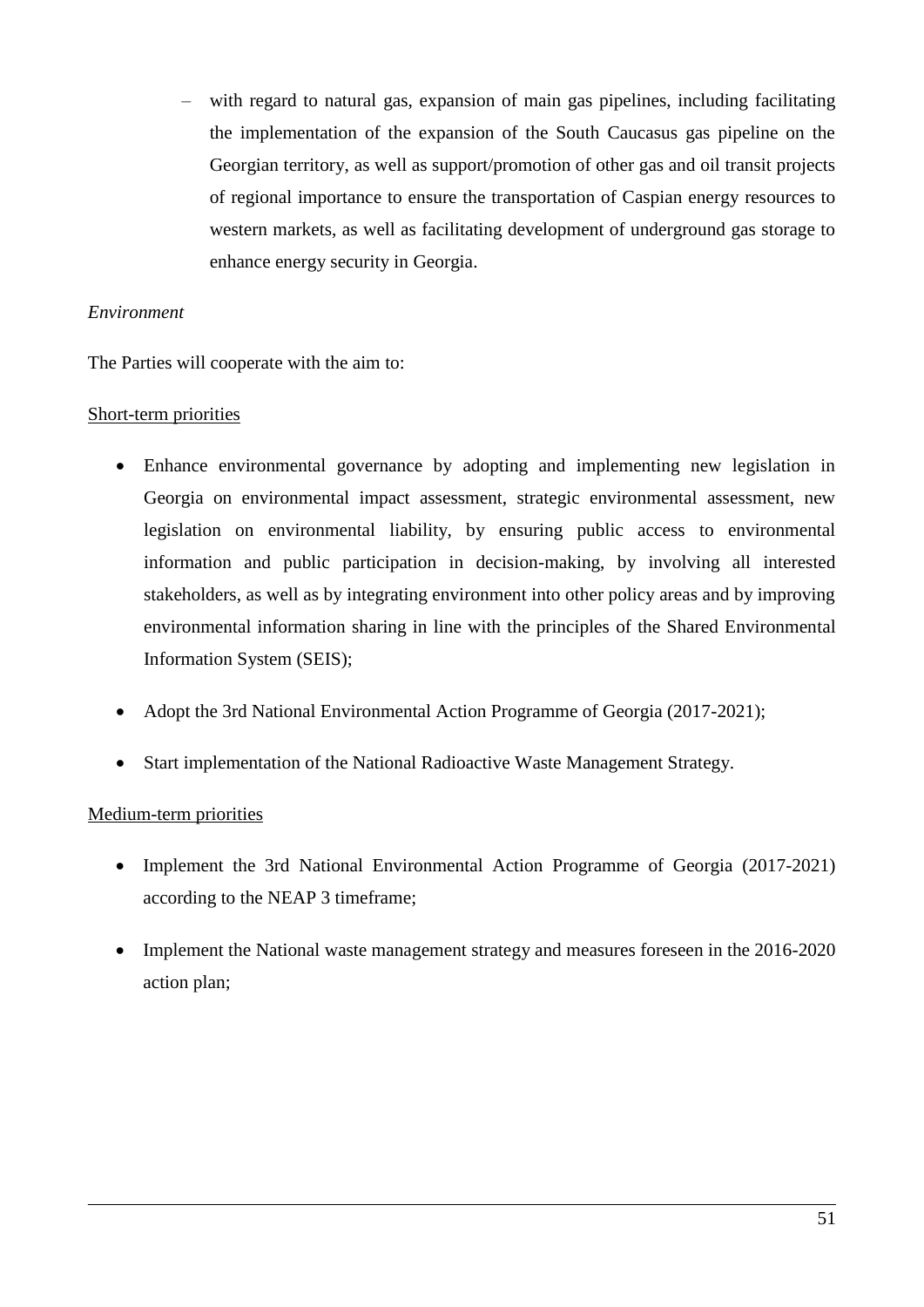- Continue approximation of legislation of Georgia to EU acquis and implement the provisions of EU Directives and Regulations as envisaged in the relevant Annexes of the Association Agreement;
- Draw up a roadmap for the ratification and implementation of multilateral environmental agreements, including among others UNECE Convention on the Protection and Use of Transboundary Watercourses and International Lakes, and UNECE Convention on the Transboundary Effects of Industrial Accidents. Advance preparations to become a party to Espoo Convention and its protocol on Strategic Environmental Assessment.

## *Climate Change*

The Parties will cooperate with the aim to:

### Short-term priorities

- Finalise and adopt a Low Emission Development Strategy of Georgia;
- Start implementation of the Paris Climate Agreement.

- Approximate legislation of Georgia to EU acts and international instruments as envisaged by the Association Agreement in accordance with the relevant Annexes thereof;
- Elaborate the updated Nationally Determined Contribution (NDC) document;
- Mainstream climate action in sectoral policies and measures and strengthen the capacity of different authorities to implement climate action across sectors;
- Enhance Georgia's transparency framework for climate action, in particular through a robust national system for the monitoring and reporting of climate policies, measures and greenhouse gas emissions based upon the EU model;
- Develop Georgia's mid-century, long-term low greenhouse gas emission development strategy.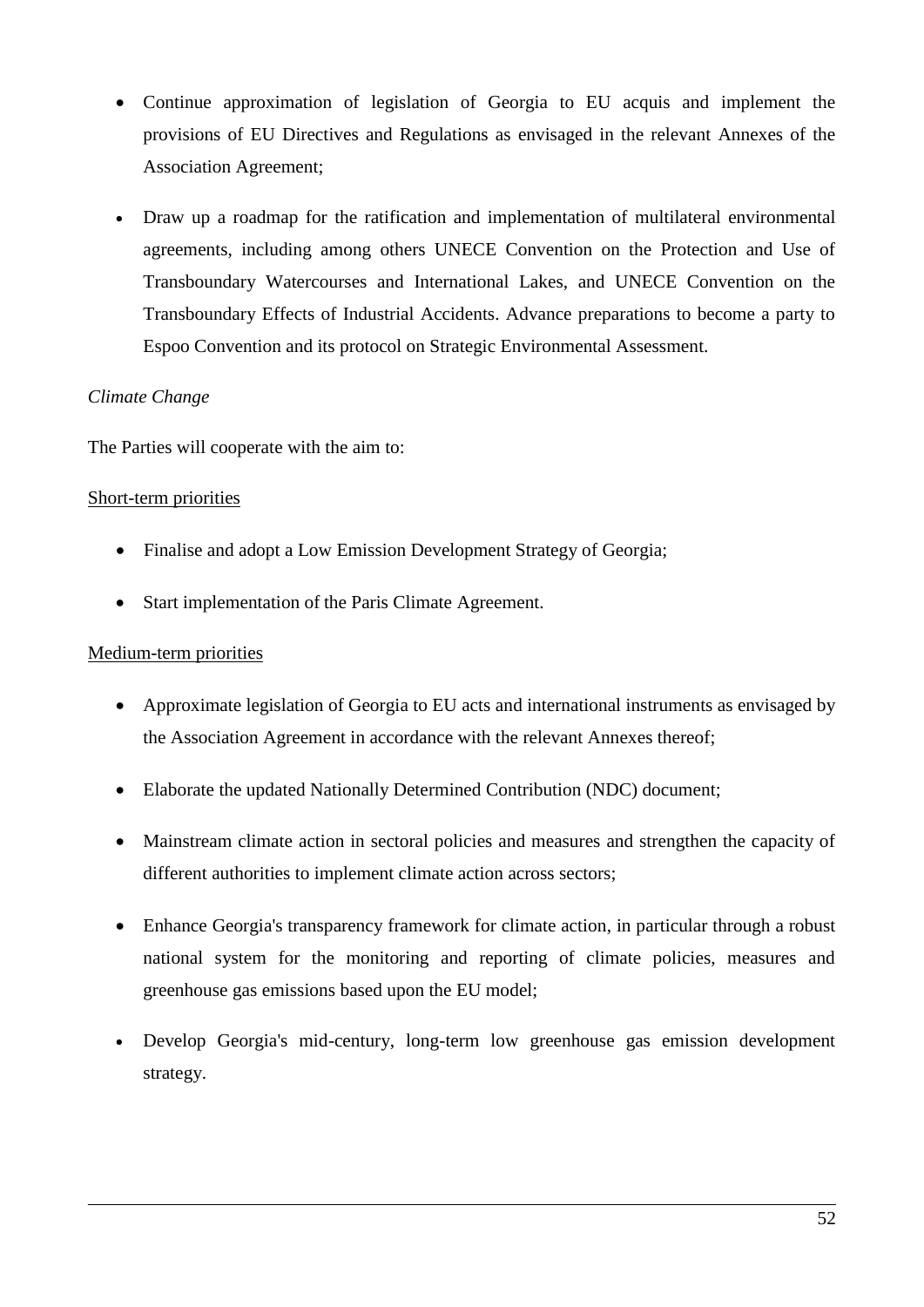# *Civil Protection*

The Parties will cooperate in order to reinforce disaster prevention, -preparedness and -response. To that end the Parties will i.a.:

## Short-term priorities

- Explore ways to define the most appropriate elements of cooperation in relation to the risk profile, legislative and organisational framework of Georgia, e.g. through bilateral administrative arrangements or Letters of Intent;
- Achieve progress on the development of a country-wide disaster risk assessment and mapping and support as necessary the development of the Electronic Regional Risk Atlas (ERRA) and ensure its effective utilisation at national and regional level.

- Ensure effective communication on a 24-hour basis including exchange of early warnings and information on large scale emergencies affecting the EU and Georgia, as well as third countries where the Parties are involved in disaster response;
- Facilitate mutual assistance in case of major emergencies, as appropriate and subject to the availability of sufficient resources;
- Promote the adoption and implementation of the EU guidelines on host nation support;
- Improve the knowledge base on disaster risks by enhancing cooperation on data accessibility and comparability;
- Progress with the development of a country-wide disaster risk assessment and mapping and to support as necessary the development of the Electronic Regional Risk Atlas (ERRA) and ensure its effective utilisation at national level;
- Initiate the extension of the Copernicus European Flood Awareness System (EFAS) to Georgia in cooperation with the Joint Research Centre of the European Commission;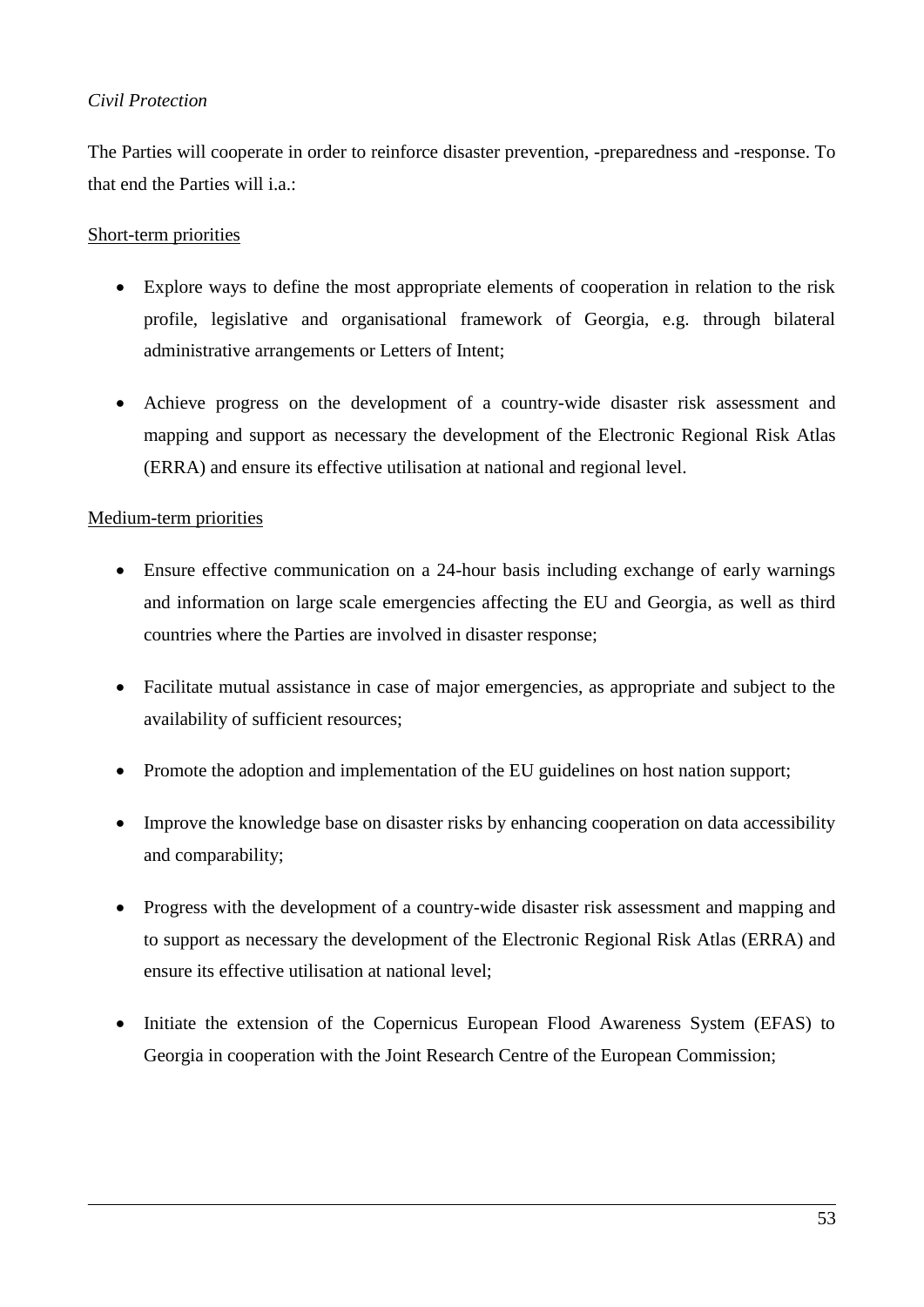- Improve prevention of and preparedness for industrial and NATECH (natural hazard triggered technological) disasters;
- Establish dialogue on the policy aspects of disaster prevention, preparedness and response through exchange of best practices, joint trainings, exercises, study visits, workshops and meetings on lessons learnt gained from real emergency situations or exercises.

### **2.8 Mobility and People to People**

### *Cooperation in Research, Technological Development and Innovation*

The Parties will cooperate on:

#### Short-term priorities

- Developing a vision and strategy for the Georgian STI system (as part of overall education and science sector strategy of Georgia) within the European Research Area involving policymakers, the academic and research community, business and civil society leaders;
- Supporting the development and implementation of Innovation policy, including regulatory framework and infrastructure for innovation.

- Maximising the benefits to Georgia of its Association to the Horizon 2020 programme;
- Encouraging participation under the Research and Training Programme of Euratom, complementing Horizon 2020, particularly in the field of nuclear safety and radiation protection based on competitive calls;
- Reinforcing human, material and institutional resources in order to improve research and innovation capacities;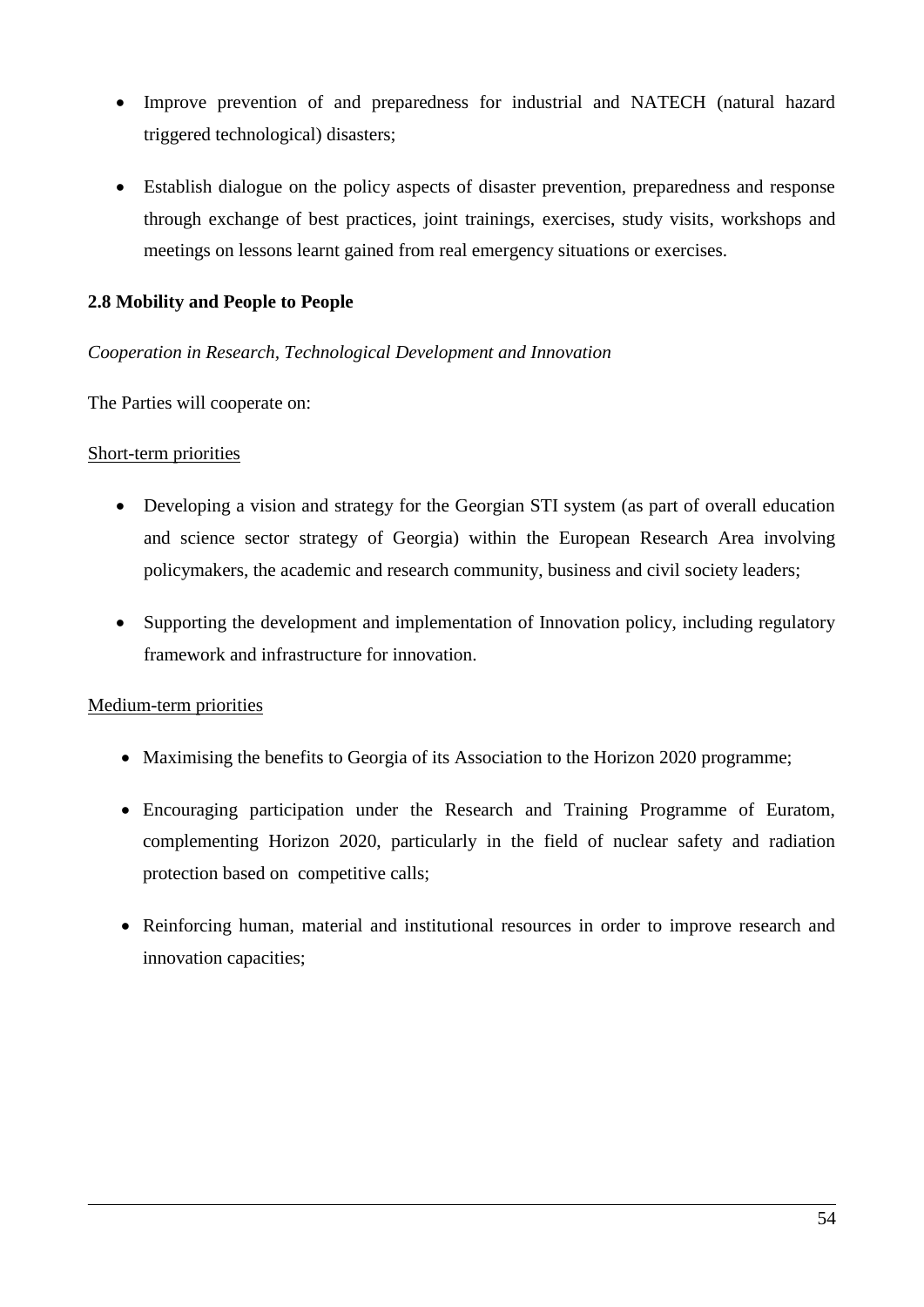### *Education, Training and Youth*

The Parties will cooperate on the overall modernisation and reform of Georgia's education, training and youth systems, in particular by:

- Carrying out joint work and exchanges with a view to promoting Georgia's further integration into the European Higher Education Area in the context of its membership of the Bologna process, including through strengthening an independent and development-oriented quality assurance system, promoting active participation of stakeholders and civil society in the reform processes and strengthening the academia-labour market cooperation for a greater employability of graduates;
- Promoting academic cooperation, capacity building and student and staff mobility through the Erasmus+ programme as well as researchers' mobility, career development and training through the Marie Skłodowska-Curie actions;
- Encouraging a strategic approach to vocational education and training (VET) with a view to bringing Georgia's VET system in line with the modernisation of EU VET structures as pursued in the Copenhagen Process and through its instruments and respecting the equal opportunities principles;
- Strengthening a strategic approach to youth policy and enhancing exchanges and cooperation in the field of non-formal education for young people and youth workers, as a means to promote intercultural dialogue and support civil society, inter alia through the youth strand of Erasmus+;
- Ensuring right to education for all children and young individuals, including those with special educational needs and taking further steps to promote inclusive primary and secondary education.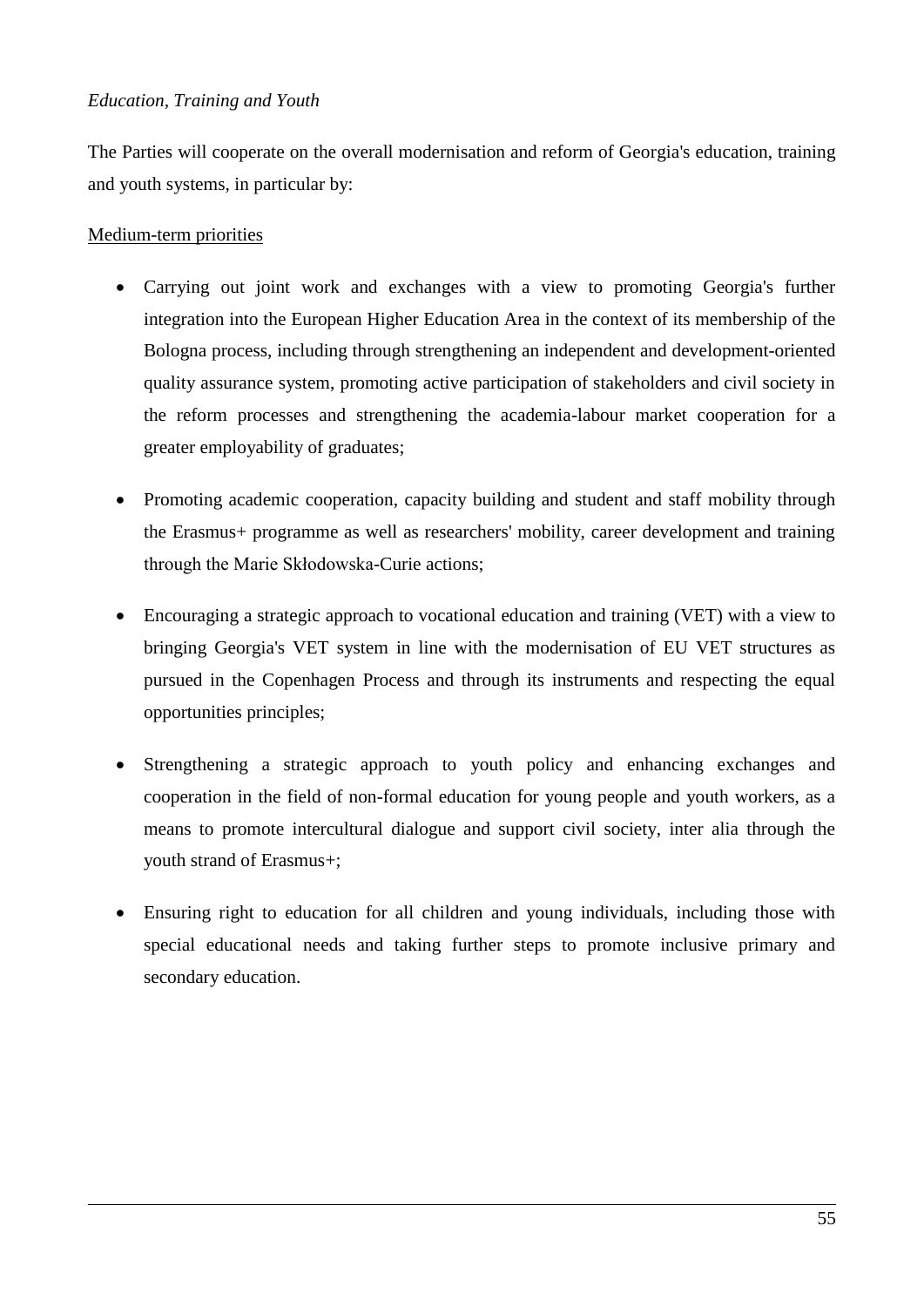The Parties will:

- Promote the implementation of the 2005 UNESCO Convention on the Protection and Promotion of the Diversity of Cultural Expressions;
- Cooperate on the development of an inclusive cultural policy in Georgia and on the preservation and valorisation of cultural and natural heritage with a view to fostering socioeconomic development;
- Promote the participation of Georgian cultural and audio-visual operators in cultural/audiovisual cooperation programmes, in particular Creative Europe;

## *Cooperation in Audio-visual and Media Field*

The Parties will cooperate to prepare for implementation of EU *acquis* mentioned in relevant annexes of the Association Agreement and support Georgia in:

- Work towards reinforcement of independence and professionalism of the media in compliance with relevant European standards and approximation of the audio-visual legislation with the EU *acquis* as envisaged by the Association Agreement, inter alia by exchanging of views on audio-visual policy, relevant international standards including cooperation in the fight against racism and xenophobia;
- The exchange of best practices and regarding freedom of the media, media pluralism, decriminalisation of defamation, protection of journalist sources and cultural diversity aspects of media through regular dialogue;
- Strengthening the capacity and independence of regulatory authorities/bodies for media.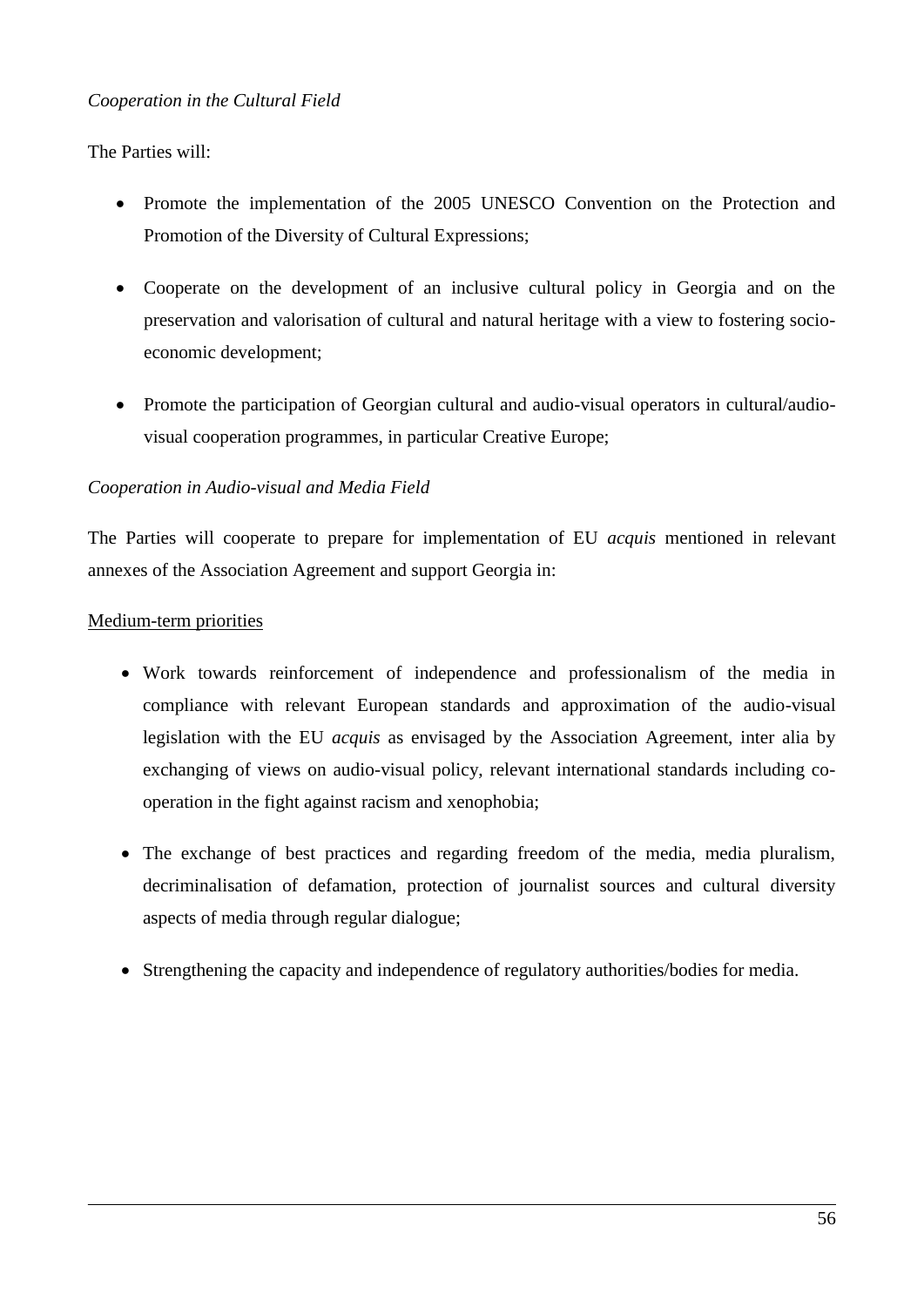## *Regional Development and Regional Level Cooperation*

The Parties will cooperate in the framework of regional development policies and the EU Georgia Dialogue on Regional Policy, in view of Georgia's efforts to:

## Short-term priorities

- Successfully complete implementation of its Regional Development Programme 2015-2017, including through establishment of effective inter-institutional coordination and multi-level governance mechanisms;
- Prepare a successor multiannual programme, including potential investments in areas such as innovation and SME's, with a view to building sustainable growth for all regions of Georgia.

## Medium-term priorities

- Further support authorities for strengthening multi-level governance and capacity building efforts of sub-national administrations and other regional development instruments;
- Support integrated, multi-stakeholder actions for Georgia's territorial development such as in the area of spatial planning, water and waste management, roads, electricity and other basic infrastructure, diversification of the rural economy, tourism and business development;
- Develop further the thematic cooperation and information exchange, including by making best use of the Joint Declaration on a Regional Policy Dialogue between the European Commission and the Government of Georgia;

### *Participation in EU Agencies and Programmes*

The parties will:

### Medium-term priorities

 Review the implementation of the Protocol on Participation in EU Programmes on the basis of the actual participation of Georgia in specific EU Programmes.